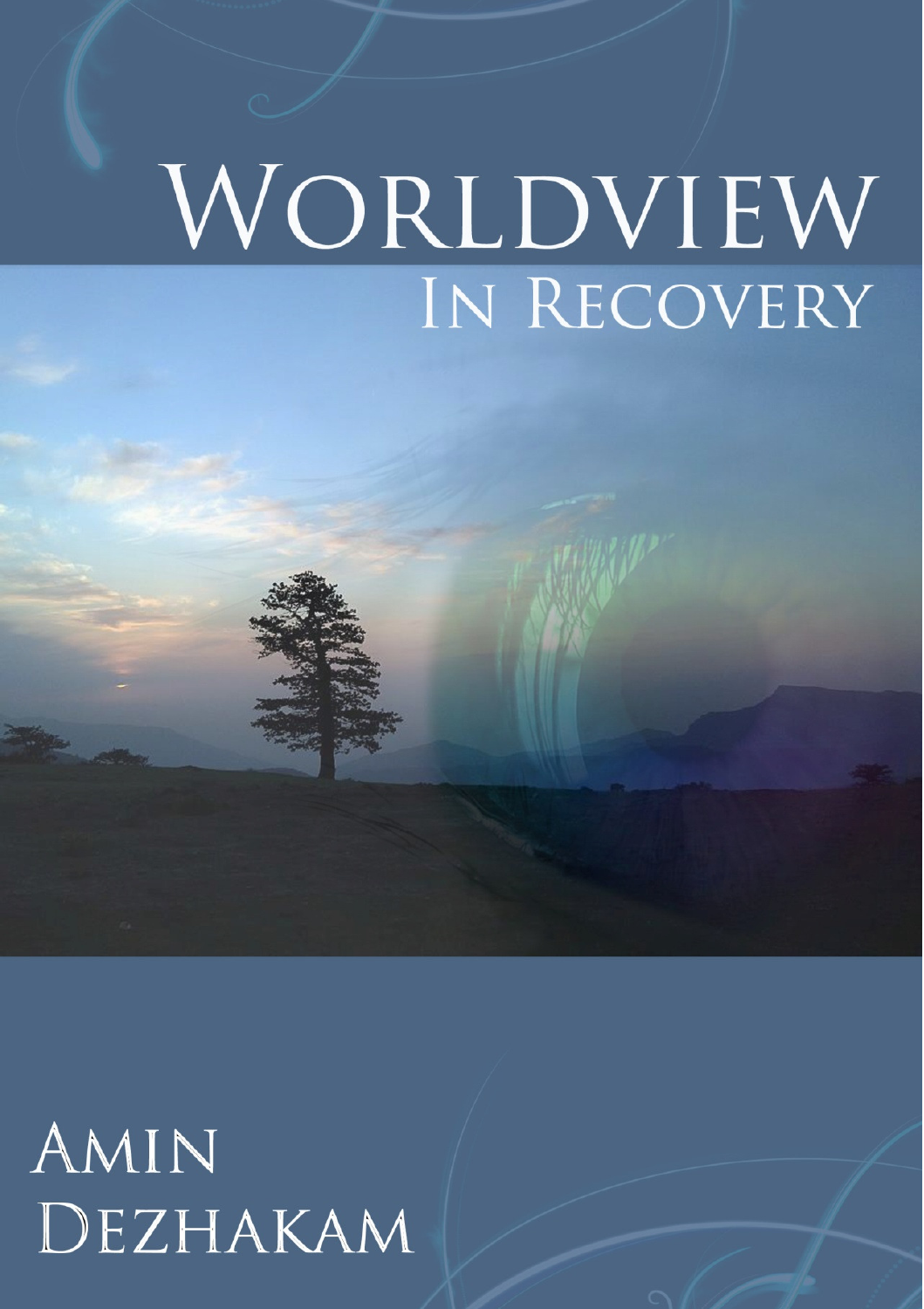# **Worldview in Recovery**

### **Amin Dezhakam**

Translated by: Saeed Moeini

Cover Design: Davood Rahimian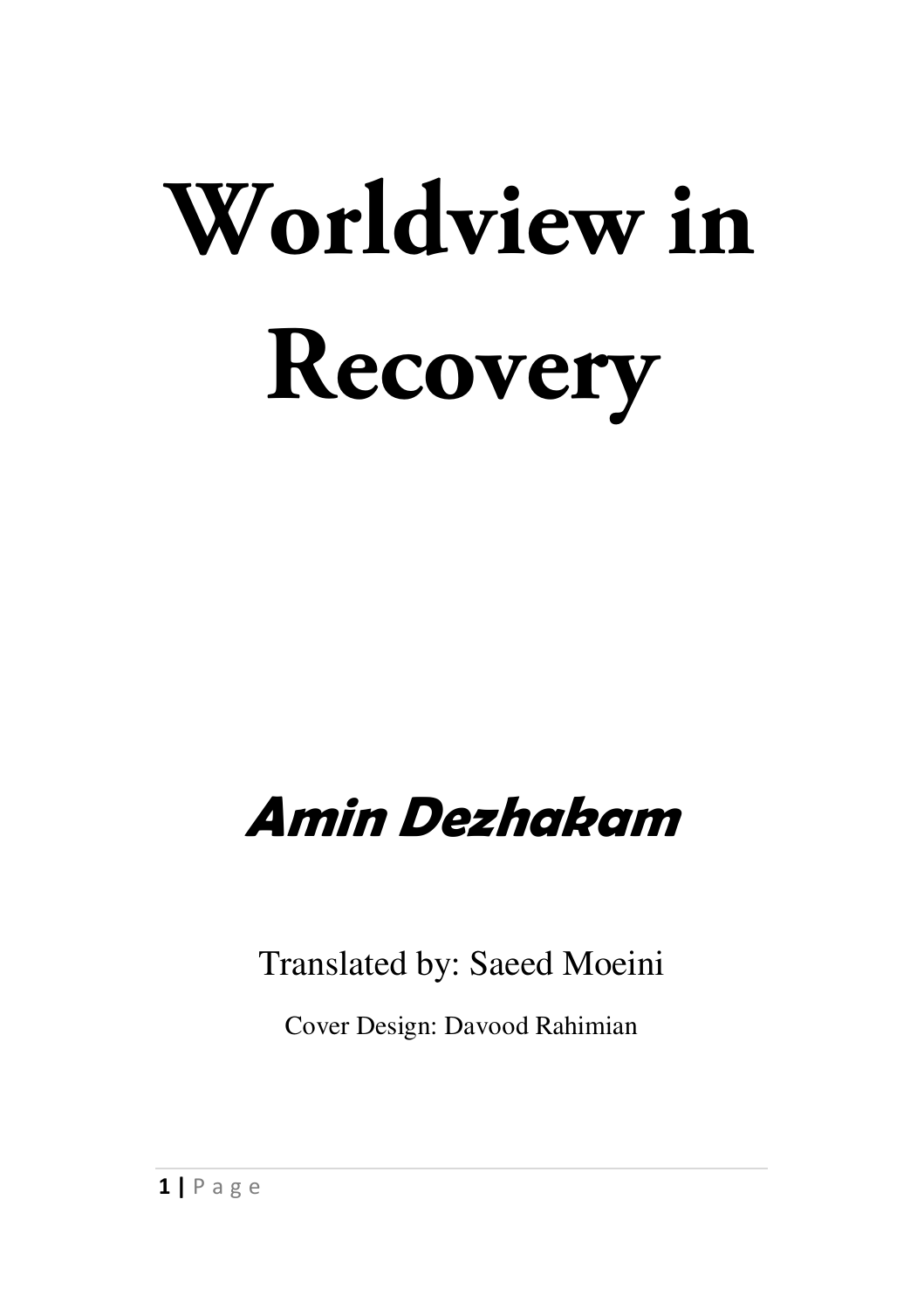Peace and blessings upon the compassionate Lord and all the pure human beings who have dedicated their lives in order to explore and solve the mysteries of their existence.

This writing is a collection of research based on visions and insights provided by Masters of the book 'Crossing the zone 60 degrees below zero' and the Guardian of Congress60 together with my own experiences gained through years of conflict with negative forces present in human beings and the universe.

I have named it worldview, a source of knowledge for travelers and companions; I hope it is a step towards redeeming one's self from the captivity of unknown prisons and the invisible chains of ignorance.

A move in the direction of restoring our rightful energy alongside achieving ideas worthy of human's intellect.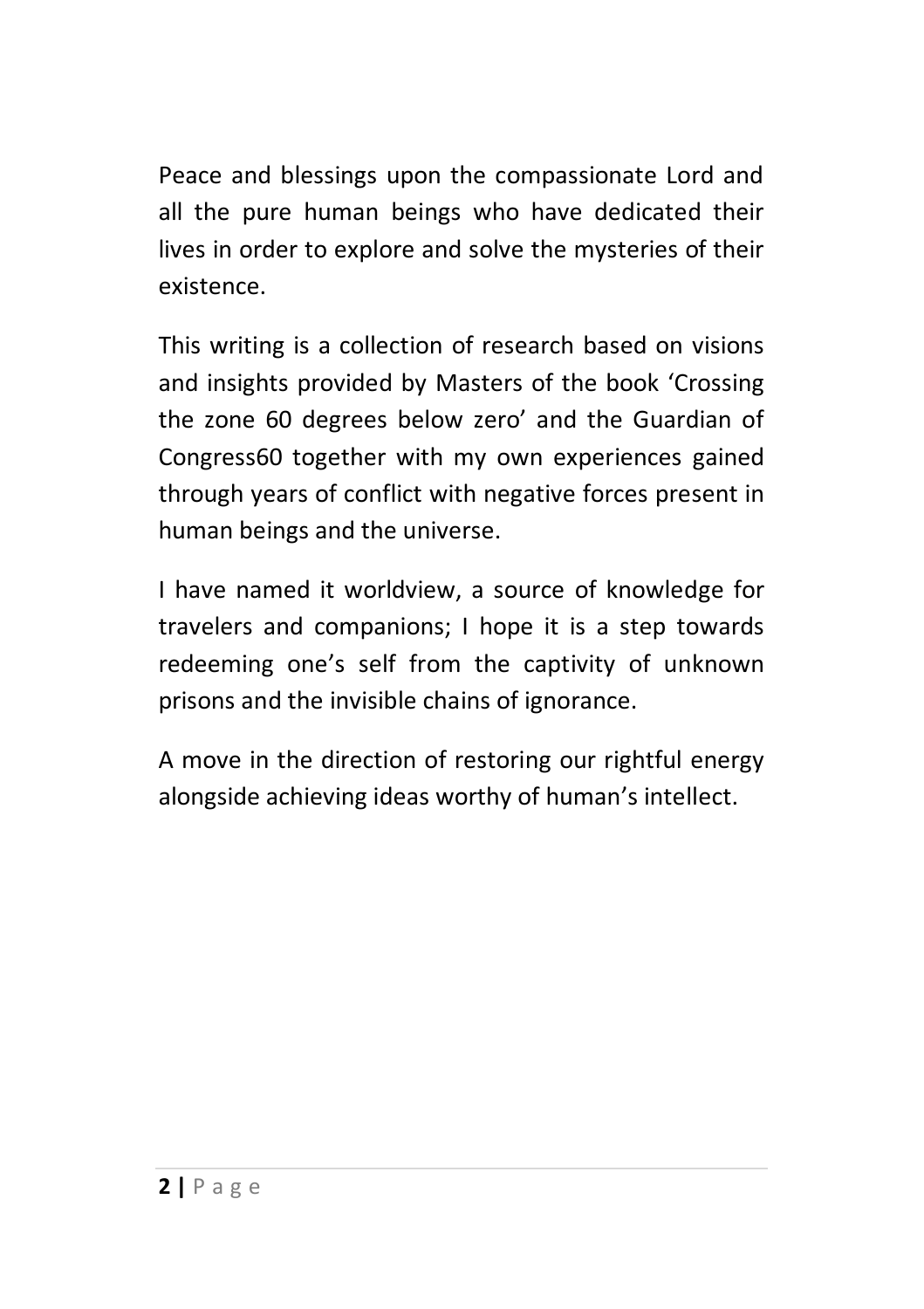#### **A poem by the author**

*Come let's be human so that we can shine As a star in this blissful circle of divine Let us become an accelerating power Delighted particles in search of light Become alive once again with laughter and joy United droplets to form a piercing wave So as to overcome and get intoxicated Be the seed in earth giving birth to ripe fruits Become the fire that burns ignorance And scatters ashes of wisdom From these ashes rain a grace To quench the thirst of drought ridden roots Be as contemplative as a valley covered in snow And attain the permanency of high mountain summits Let's become the enchanted melodies That portrays the sound of leaves falling in fall*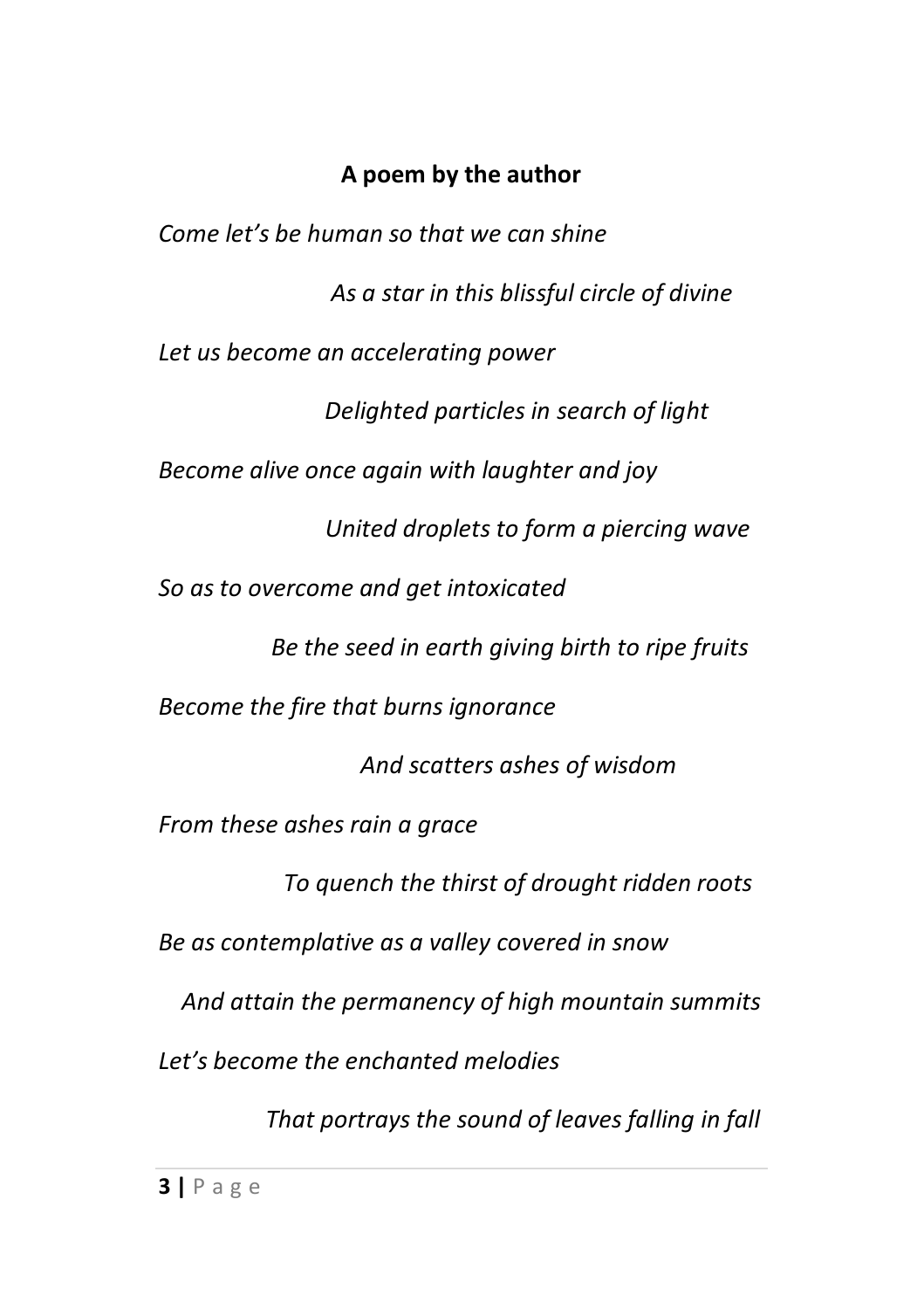*Let's get rid of this fear and be a joyous aspirant*

 *Who reside in the safety of our home, the Congress* 

**Amin Dezhakam**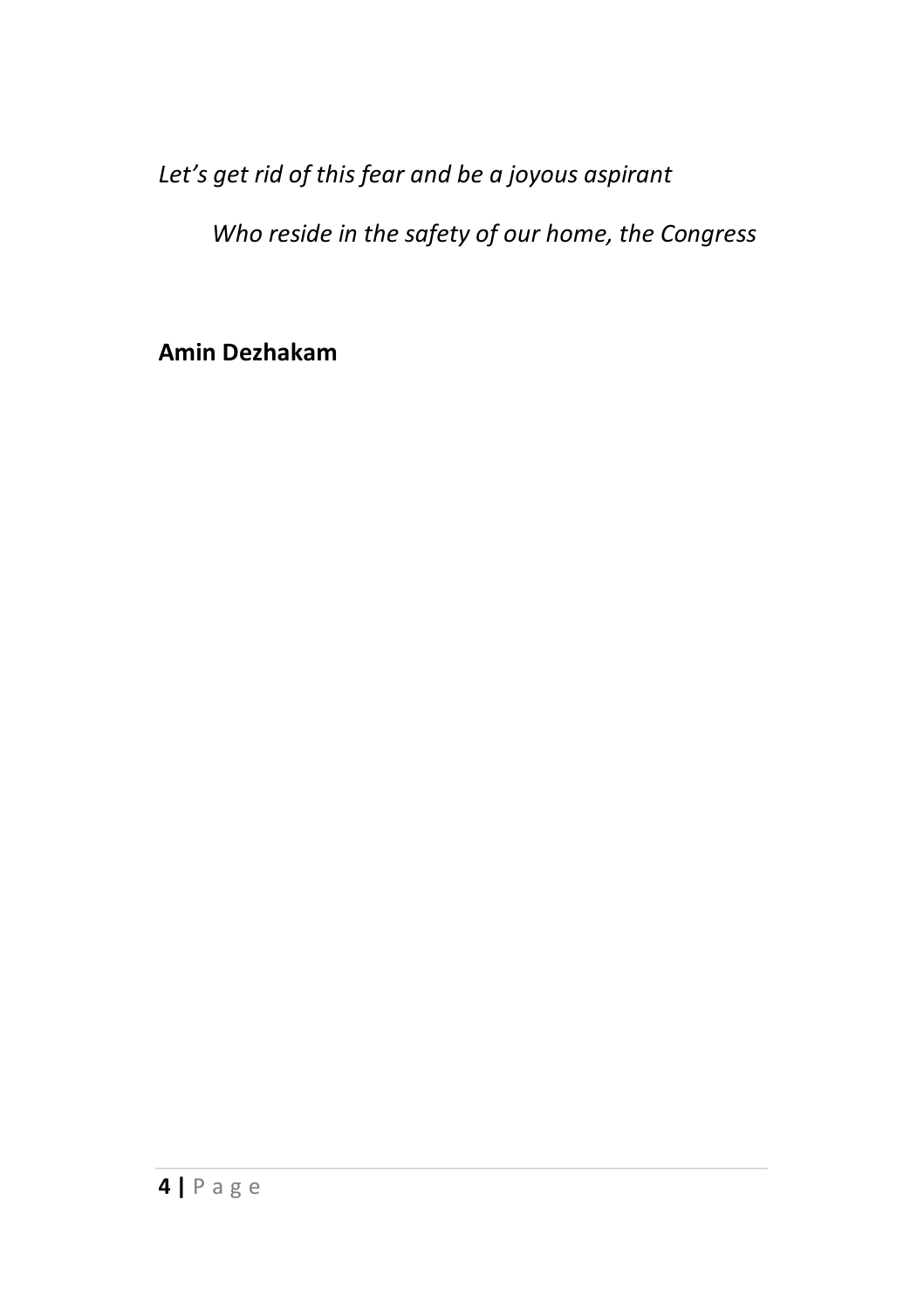The first time that I came across the phrase 'worldview' was in high school. I read the definition a few times until I memorized it even though I did not like the sound of it.

I asked myself 'what does it mean? What is the use for it?' It made no sense to me and it seemed very useless at that time.

In fact, I believe memorizing definitions and concepts do not bring an understanding unless they are clear and practical. I never thought at that time that one day I would be teaching discourses on worldview.

Eleven years has passed since that time and I realize the importance of this concept more and more. Back then I tried to understand the core of the subject by just reading the first few lines.

Today however, I have come up with a simpler and more tangible definition of worldview which makes complete sense to me when I think about it.

Just remember that it is only the name of this book.

**Worldview: our perception, feelings, understanding and outlook towards the whole universe (internal and external) is our worldview.**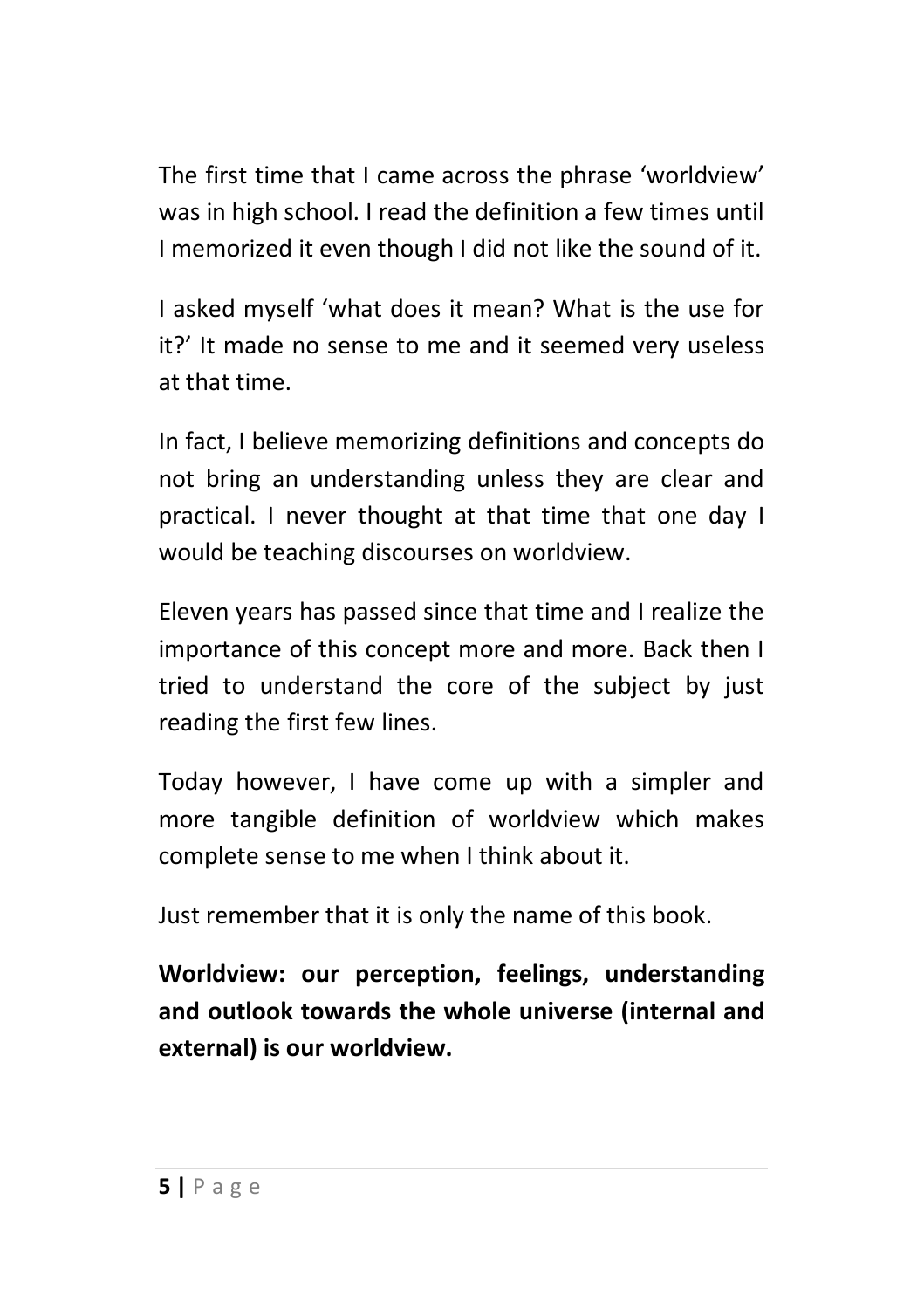**Internal worldview includes our perception, feeling and reflections upon ourselves and external worldview refers to our perception and feeling in regards to the entire universe and creation.** 

The issue of worldview and the journey in Congress60:

This concept was first introduced as one of the parameters in the treatment of drug addiction.

It is one of the sides in the treatment triangle of drug addiction with the other two sides being the physical body and the psyche.

In Congress60's view, all there aspects must be treated and healed successfully in order to overcome drug addiction.

We read in Congress60's writings: in order to gain an optimum balance in the body and mind approximately 11 months is needed; there is no time limit to improve one's worldview.

Our aim in these discourses lies in a practical worldview necessary to better understand the triangle of addiction treatment.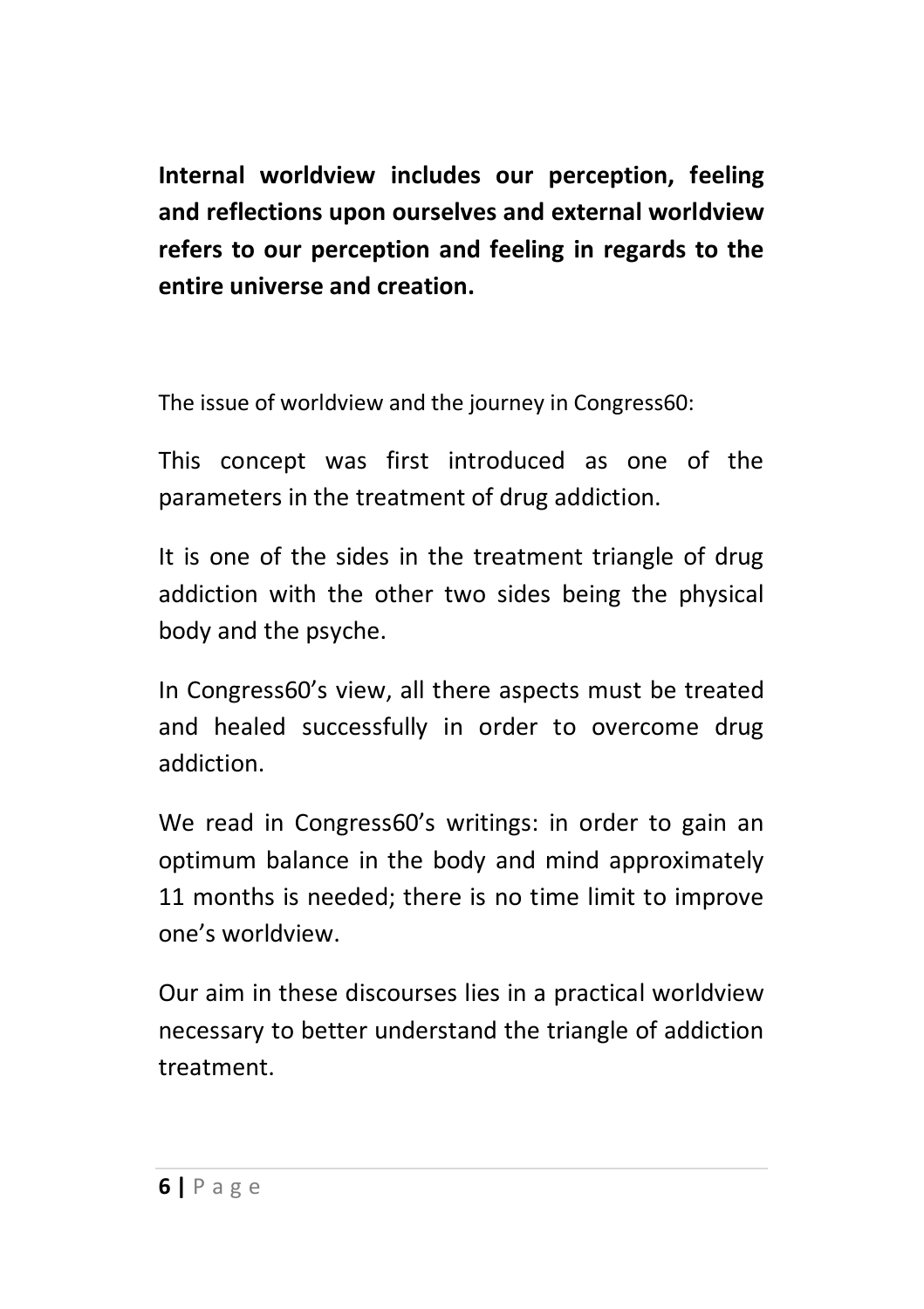

The above mentioned concepts do apply to everyone since we all need to improve our knowledge in regards to a right attitude towards life, living and the universe.

There are three journeys recommended in Congress60.

#### **The first journey:**

This is for our dear friends who have decided to redeem themselves from the bondage of drug addiction, a journey of redemption from using drugs to complete cessation.

#### **The second journey:**

A drug free life involving a continuous search for one's true self; this journey is for travelers and companion who desire bliss through understanding and would be impossible without a confident worldview.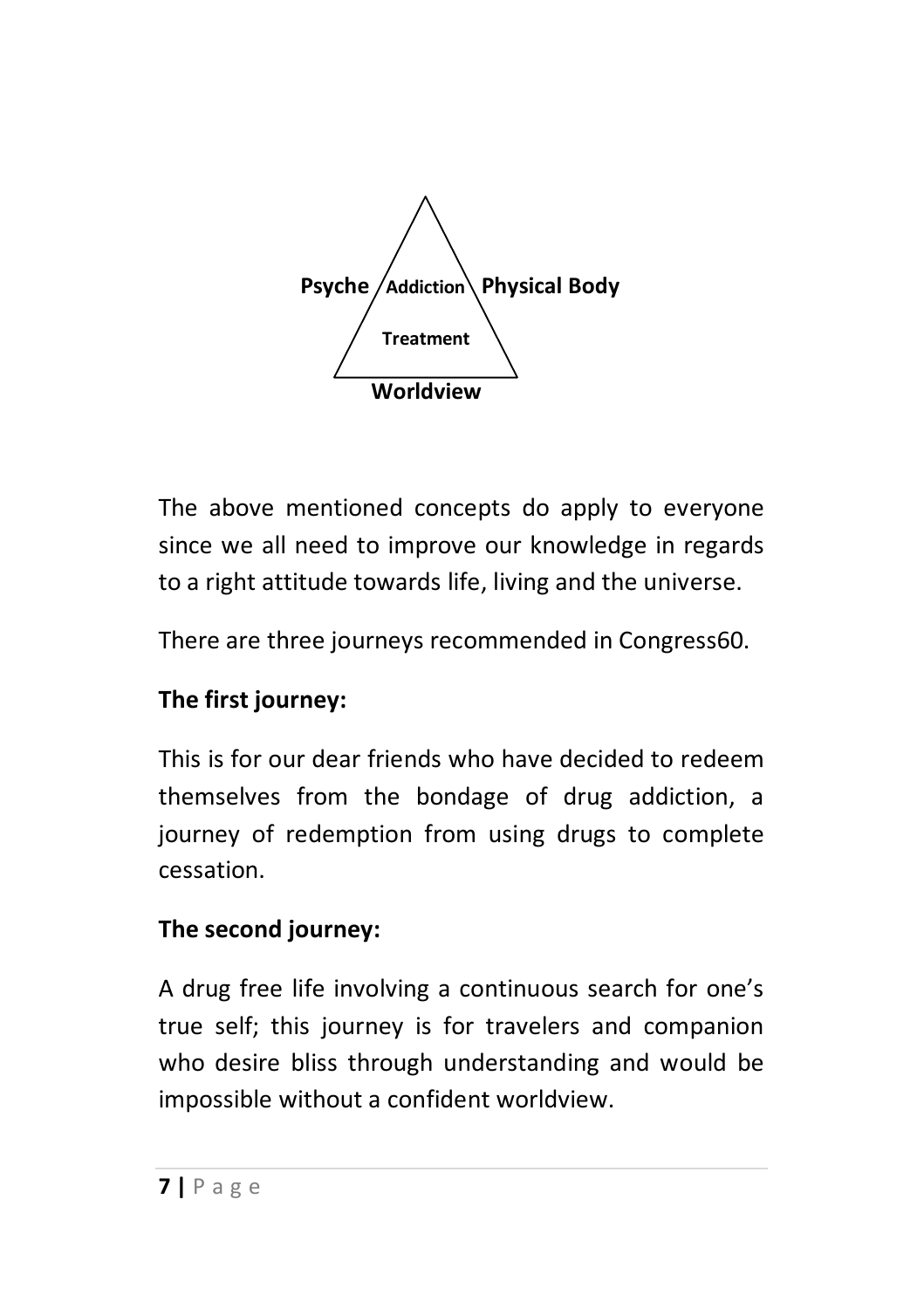There is no time limit for this journey and it depends on the individual's efforts, desire and current status in life.

#### **The third journey:**

This is a spiritual journey beyond time and place to seek one's creator or the entity we refer to as 'Supreme power'; the first step involves knowing one's self and there is no end predicted for this journey.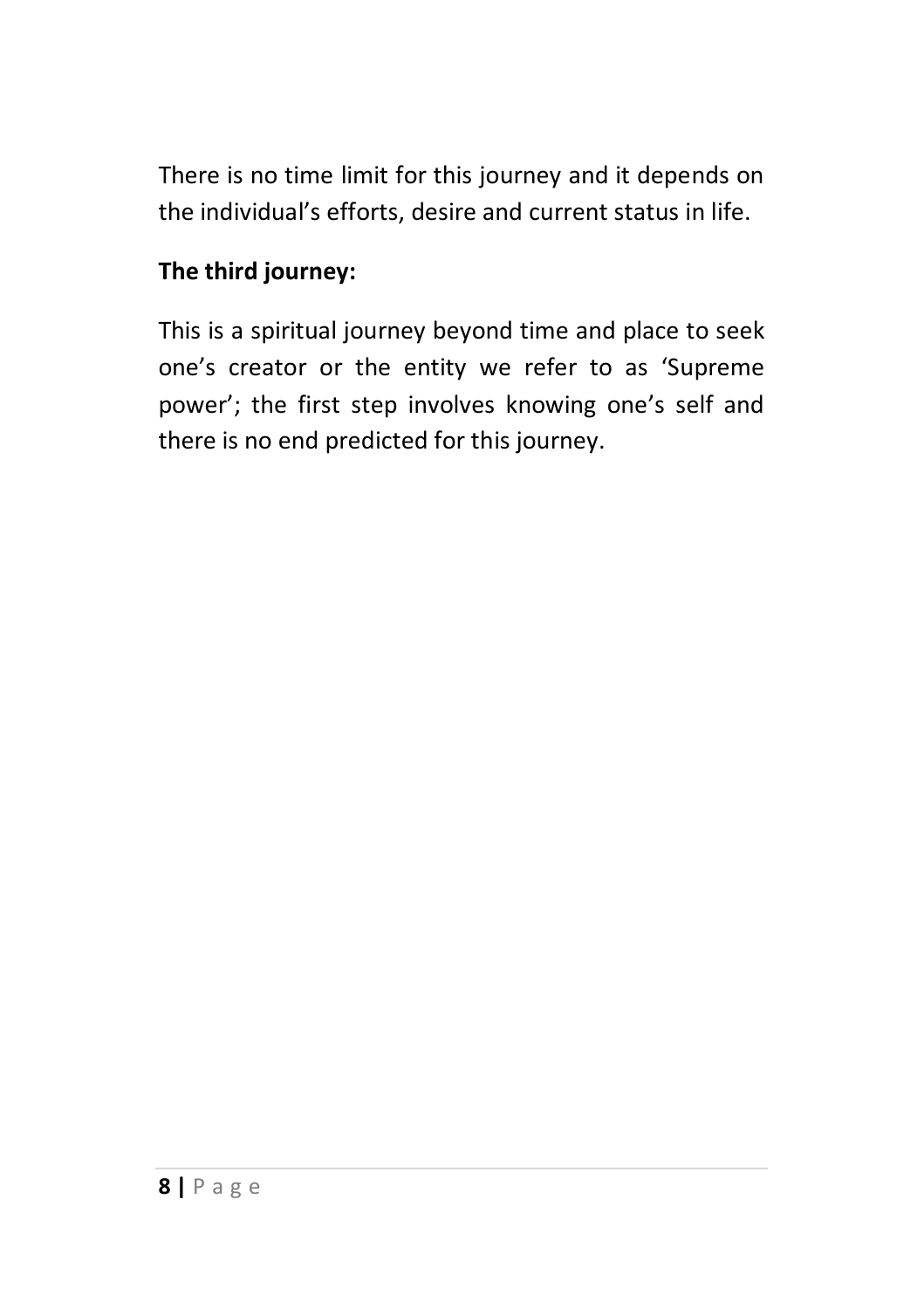#### **The meaning of journey**

A journey means moving from a known origin to a known destination; origin and destination are necessary for any journey to make sense. Determining both of them are equally important and they are inseparable.

Most people say that we are certain of the origin; it is just that we don't know where we are going.

An illness such as drug addiction has remained a dilemma precisely for this reason, because we don't know where we are and how much damage we have done to our mental and physical health.

When Mr. Dezhakam shed light on the hypothesis of drug addiction, in fact the origin was established and clarified. Let's look at an example to better illustrate the point.

You want to go to Paris and you have the map of the trip in your hands; you've got a compass as well. There is only one problem; you don't know where you are.

Thus, having the map and compass serves you no purpose as your origin is unknown. You might need to spend a lot of time to find out where you are and this is the main theme along with the path and the destination that is of concern to us when examining worldview.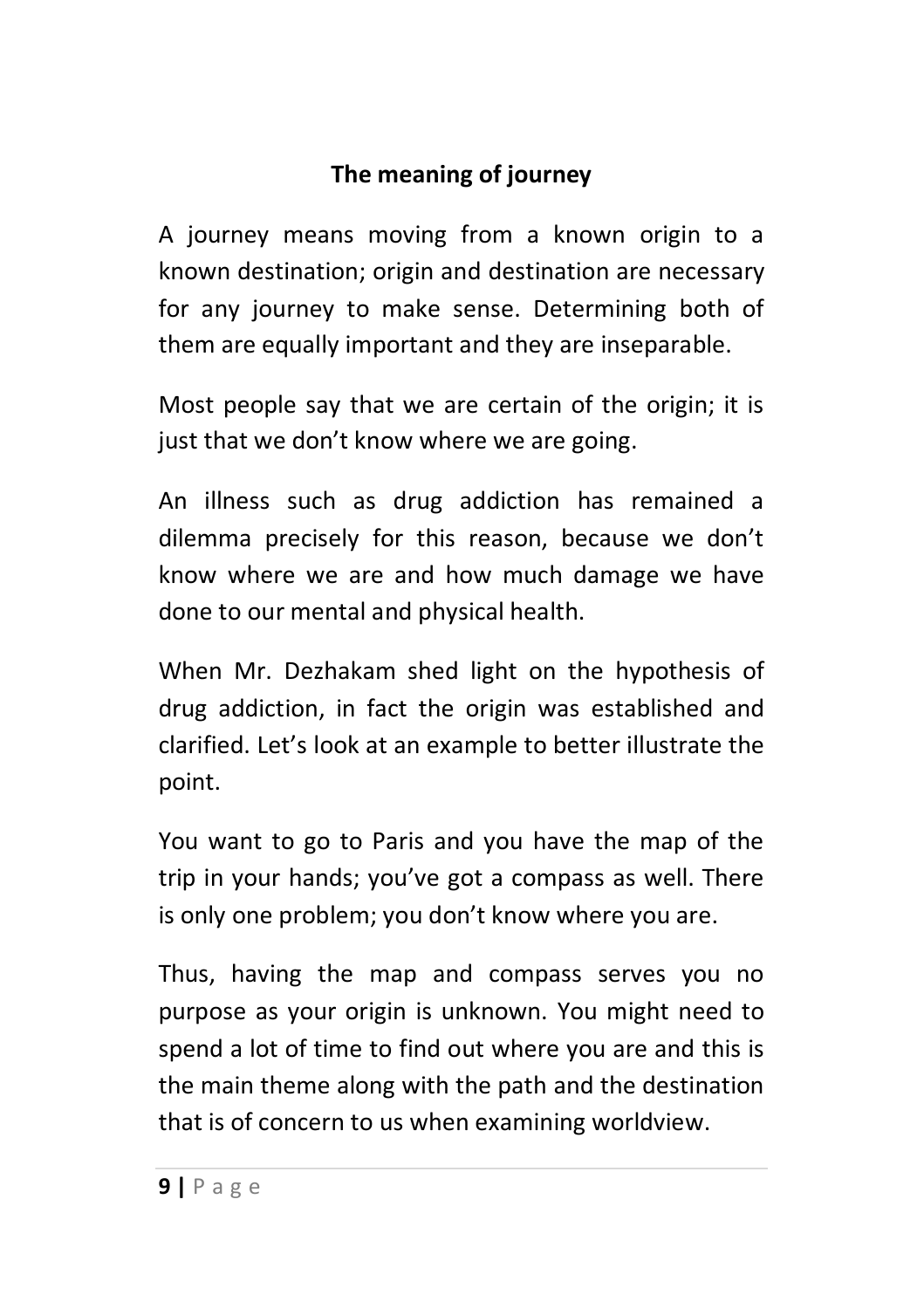Internal worldview helps us determine our current standing in life which serves as our map in the universe. External worldview assists us in finding the right path towards our desired destination.

Maybe not everyone is interested in pursuing the second journey as it is a personal choice, but this issue could be interesting even for them.

#### **Internal worldview**

This issue is concerning the human nature and the forces it interacts with. Many people believe that human being has two sides, the body and the soul.

Congress60 divides the human being into two parts:

1-visible attributes: forms which are physical and visible such as the body and its parts

2-invisible attributes: forms which are invisible including the ego, mind, sense, other bodies, spirit and the archive.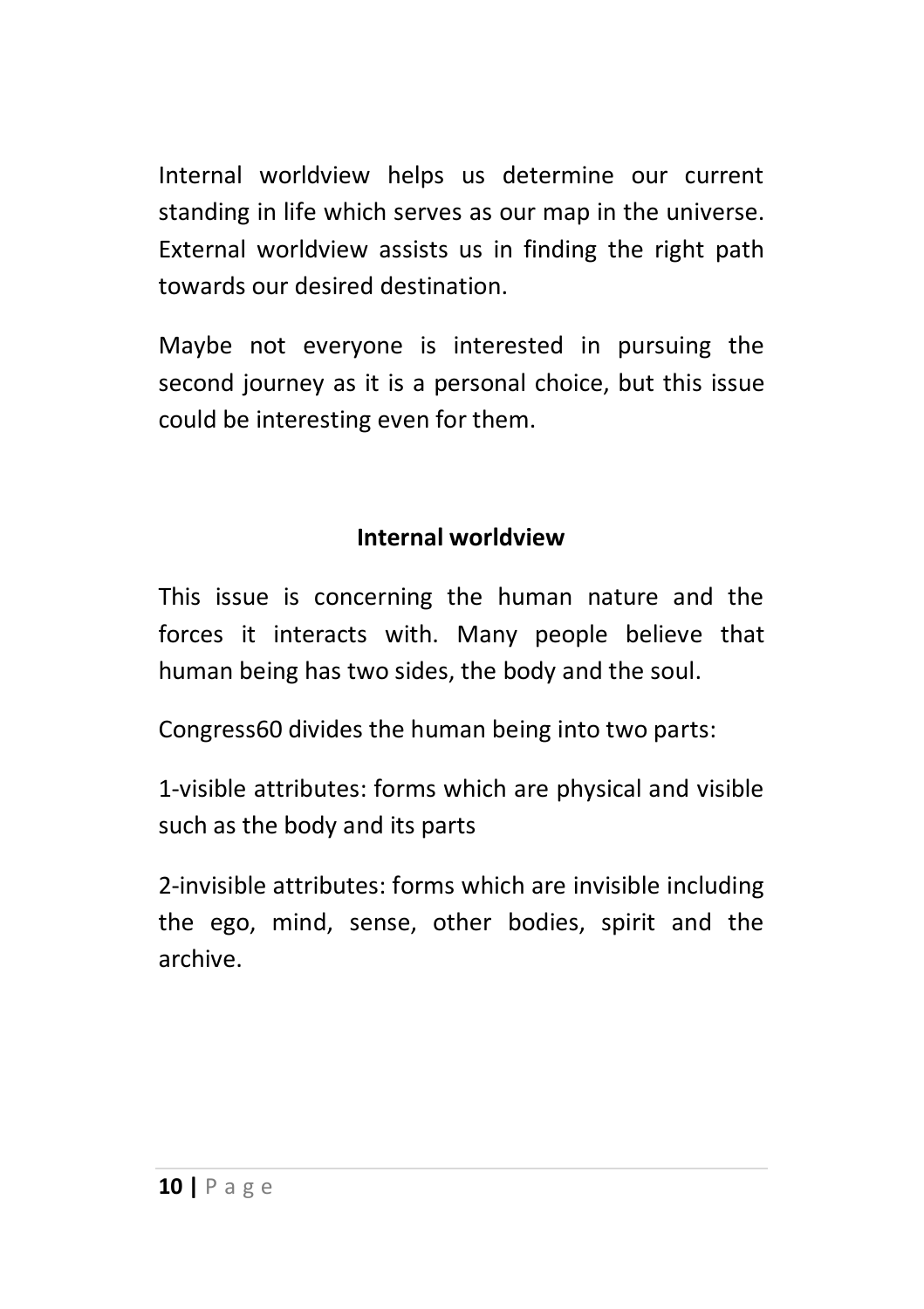At this stage we are more concerned with the nonphysical entities; understanding every one of them and their interactions by using a model can provide a greater vision which we call the general view.

These invisible attributes are actually the raw materials for worldview; when they are merged the foundation of worldview is built. Each individual builds his worldview according to their desire and interest.

People have different wants and needs and it should not be expected that everyone envisions life the same.

Congress60 believes that we will walk this path according to our desire and motivation. Thus, we must upgrade our knowledge if we want to build a stronger and more luxurious building.

There is a strong similarity between the science of chemistry and worldview and we will use several models to illustrate the main points.

It has been more than 2000 years since Democritus spoke of the atom; according to his theory if we break part any object we will reach a stage where we can no longer continue the process. This is because we come across particles that are inseparable which are called Atom.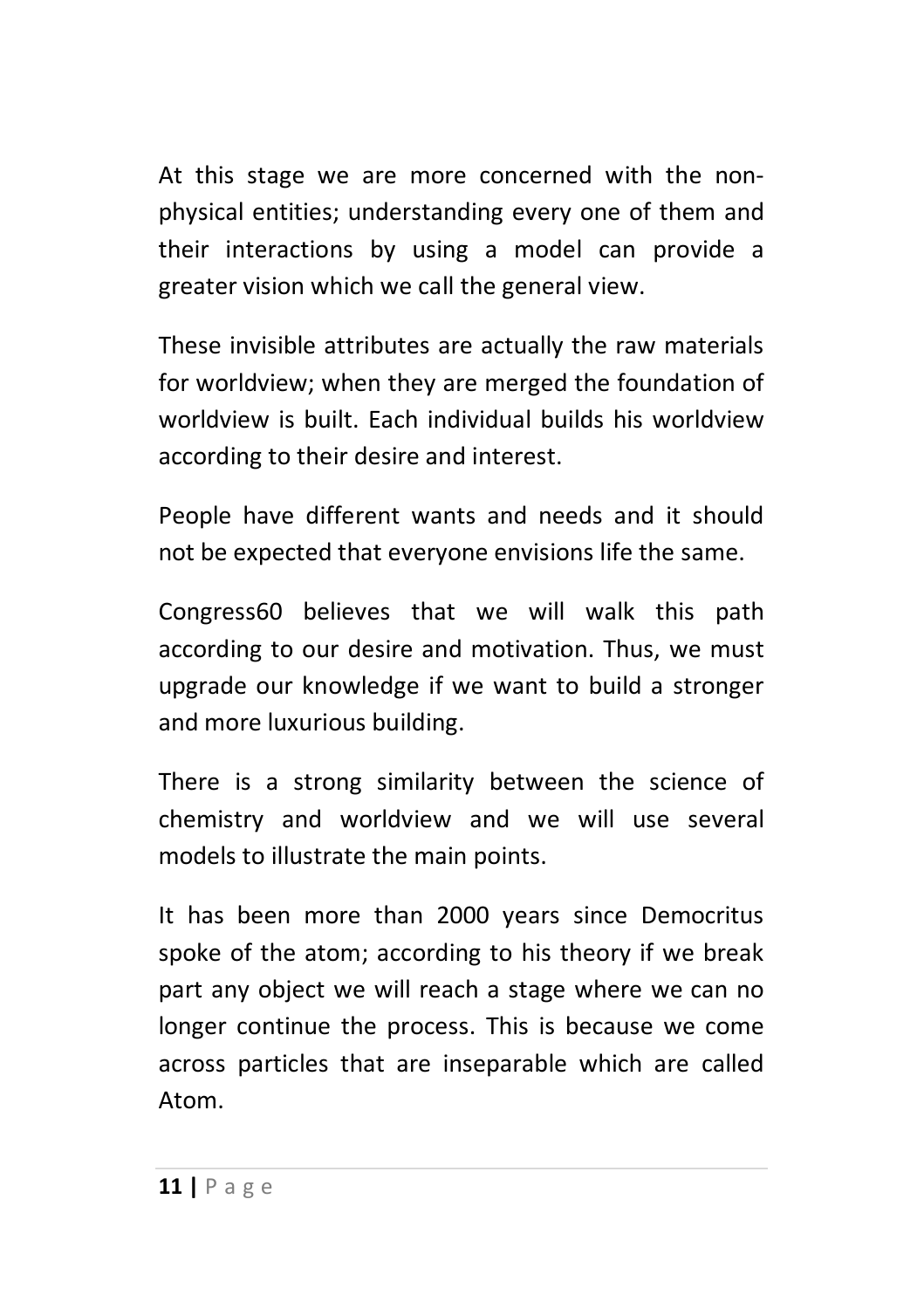At that time no one could see the atom although they knew of this theory, movement of electrons and the nucleus. There have been many models presented since two hundred years ago and we know now which are true or false.

In the science of chemistry there is the discussion about the interaction of atoms and their links without seeing the actual objects. They do this by presenting certain models.

Whenever the experiments and results show contradictions with the actual model, they change it unless they need to create a whole new model.

This process takes place only because the relationship and interactions between atoms and molecules are considered invisible to our physical eyes. Thus with this explanation, we proceed with certain models to explain the structures of these invisible attributes.

**The definition of ego or self:** the thing that determines the nature of the being or the form of its existence externally and internally. Its characteristic is that it has wants and needs.

We recognize the ego by its desires and wants; all our desires come from our ego.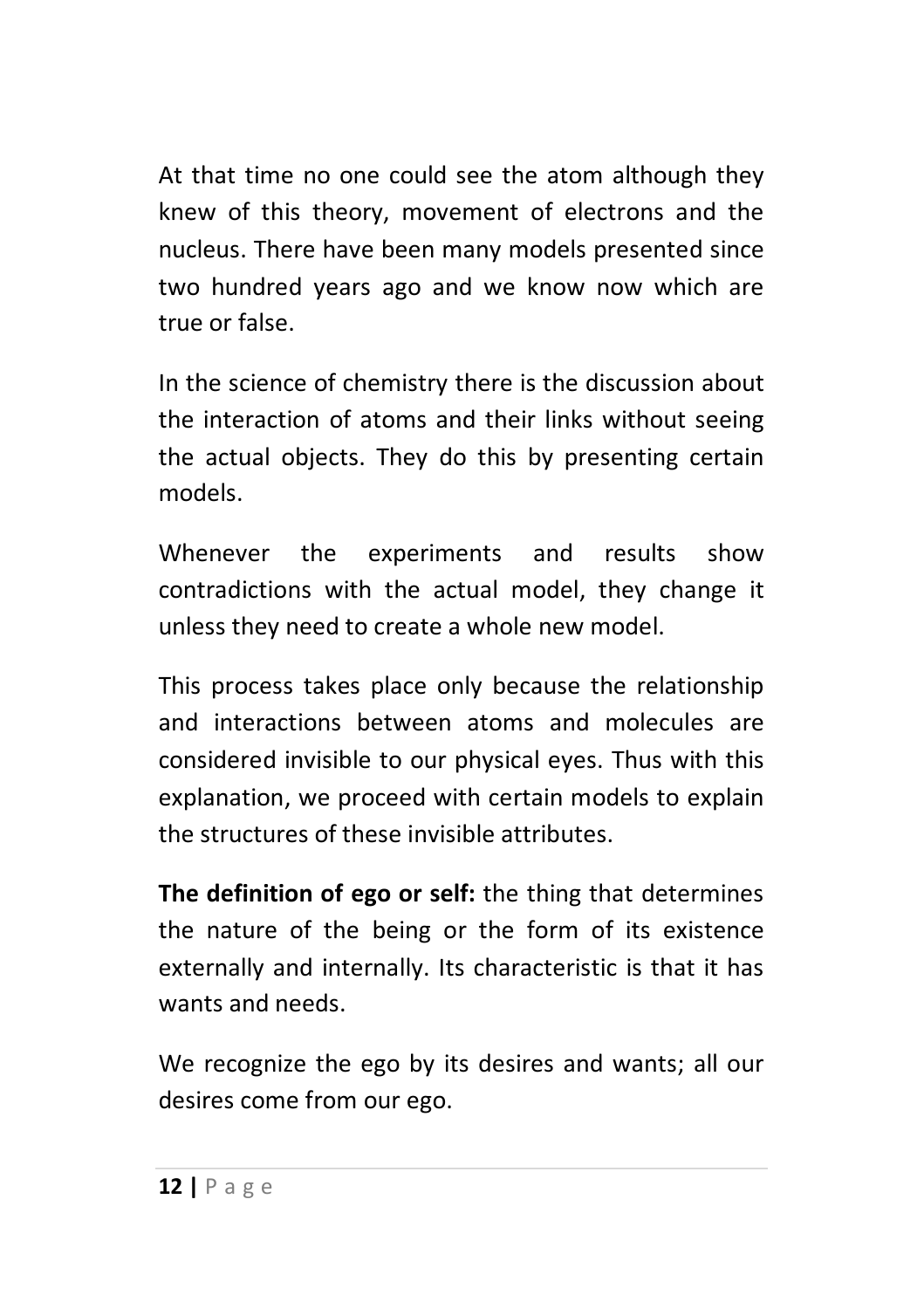They could be divided into two categories:

1-logica desires (reasonable)

2-illogical desires (unreasonable)

#### **The recommended model for the ego**

A model of the city of existence was first presented in the book 'Crossing the zone 60 degrees below zero' to illustrate the conditions of the physical body of the addict.

Since our ego has many wants and needs we could compare it to a large city with a large population. Decent people, the wise and the intellectual, the ordinary, the criminal, artists, athletes, scientists, gangs, selfish, human right activists…

Desires, wants and needs contain a large spectrum and if we take a closer look internally, we can see their diversity. We can compare our positive, divine desires to virtuous individuals and the negative, unreasonable and selfish wants to corrupted, immoral individuals.

Some of our desires are very positive and inspiring and they make us proud unlike the negative and sometimes embarrassing desires.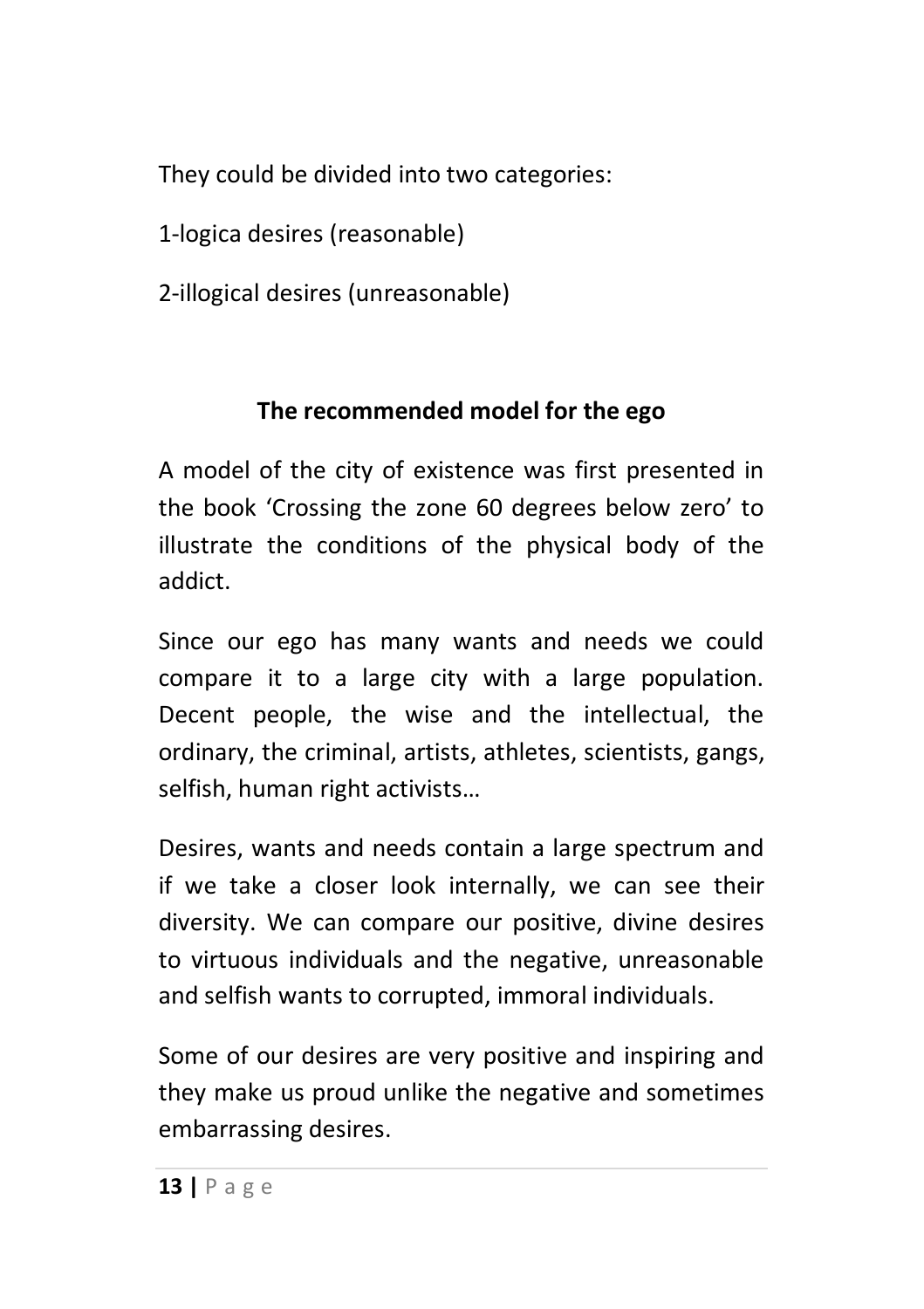These residents in fact, determine the identity of our city of existence; the general condition of this city depends on the nature of its residents.

For example, take Mogadishu the capital city of Somalia as a city full of vice. Most residents are busy kidnapping, rampaging or pirating; foreigners and other innocent citizens can venture out fearing their lives.

Every day we hear in the news that a ship was taken hostage by Somalian pirates or that foreign journalists or citizen had disappeared while visiting the country. Vicious gangs and terrifying terrorist cells are active in the open as the rule of law is almost non-existent.

Now let's look at Geneva as the exact opposite; most people living in this city are highly educated, there is the lowest rate of crime and murder in the city and many international organizations and conventions such as the UN are located there. People make an honest living there, they have a great reputation as a peace loving nation and their message for the rest of the world is tolerance, understanding and peace.

Therefore, we can compare the standing and status of these two cities with each other and judge for ourselves.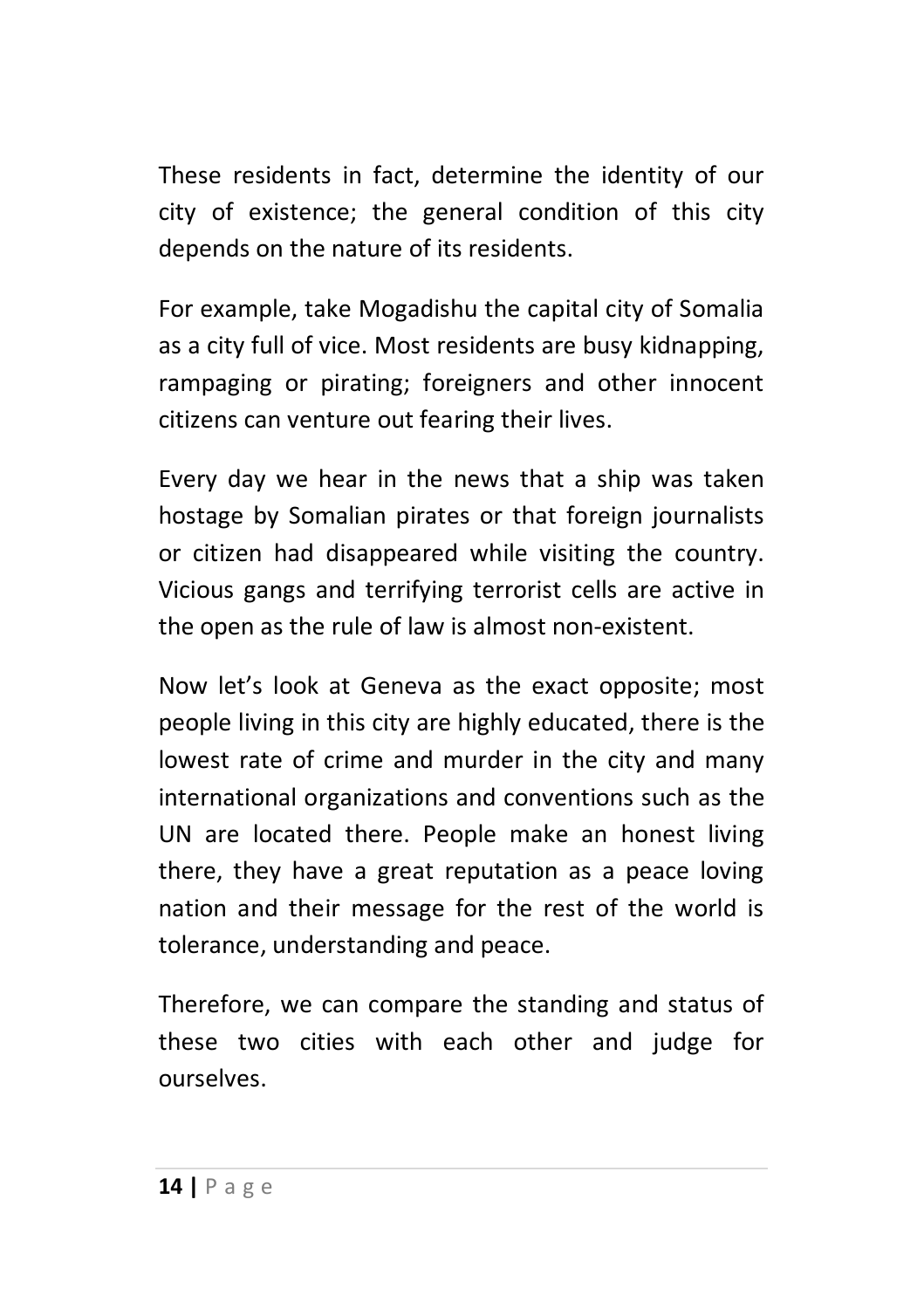#### **The three stages of ego**

Due to the diversity of the particles and their essence, we can place the ego in one of the three following stages.

#### **1- The demanding ego**

The ego at this stage is in a state of constant wanting and needing regardless of the nature of the desire, reasonable or unreasonable.

The individual acts upon these desires without thinking them through, not considering the consequences. We could say that his conscience is out of order, there are no regrets or guilt involved here and welfare of others is of no concern to the individual.

#### **2- The contemplative ego**

Due to continuous refinement and improvement in judgment, the person with this ego has an active conscience; if he makes a mistake or hurt others, he does feel shame and guilt and will have regrets afterwards. These feeling could vary extensively; someone will be upset after committing a murder while someone else feels guilty only after shouting at a loved one.

They both belong to the contemplative ego, although there is such a vast difference. The different stages of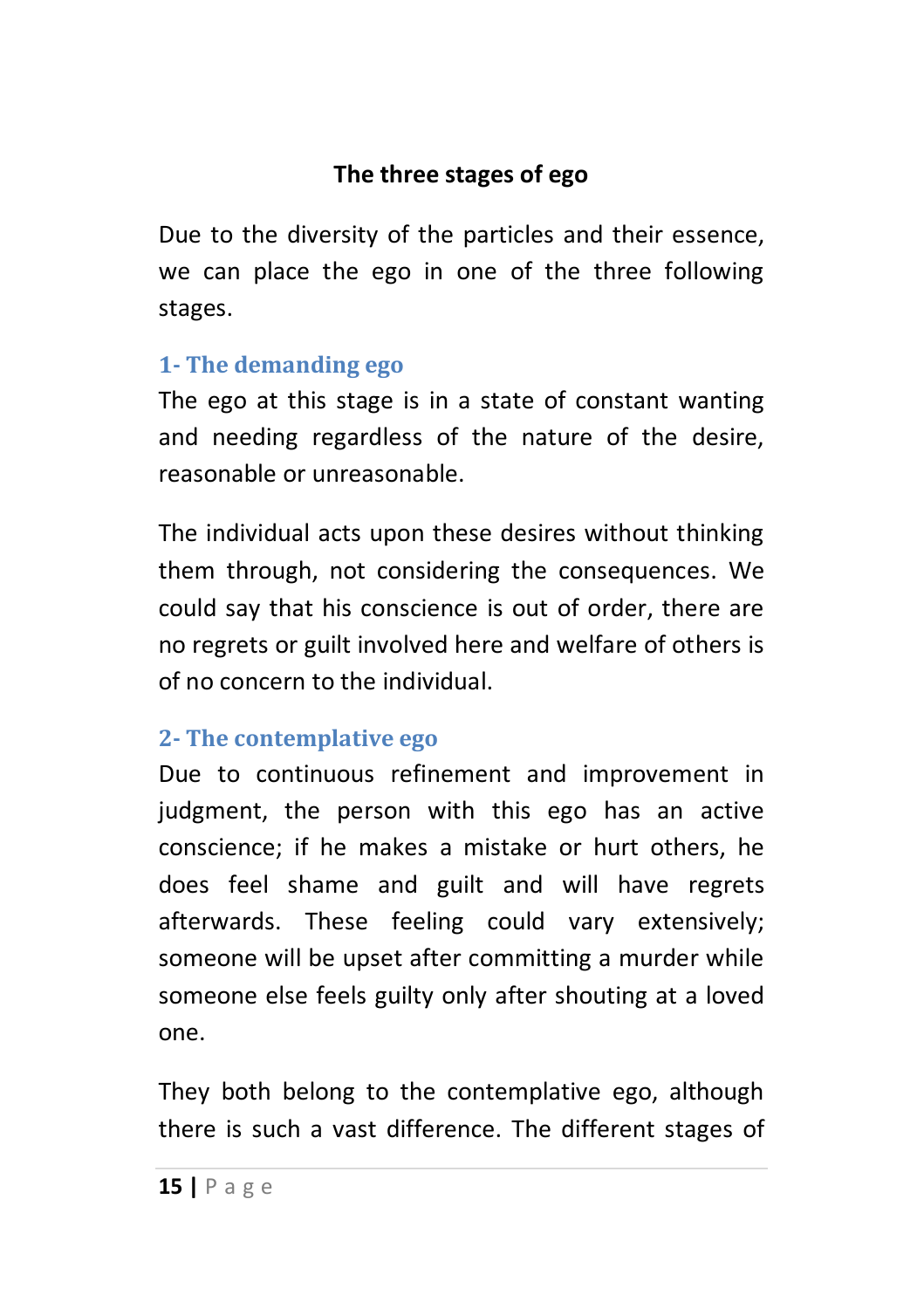the ego are not like steps, they are more like a spectrum where someone could be down below or high up.

#### **3- The confident or reliable ego**

Similar to the name, this ego has a reassuring attribute, a sense of sureness. This means desires are selected confidently and the unreasonable wants do not manifest at all. The individual at this stage has gained such practical knowledge that he can distinguish right from wrong immediately. In fact, due to prolong purification this person no longer has unreasonable demands; this is an invaluable quality and very few people can actually arrive at this stage.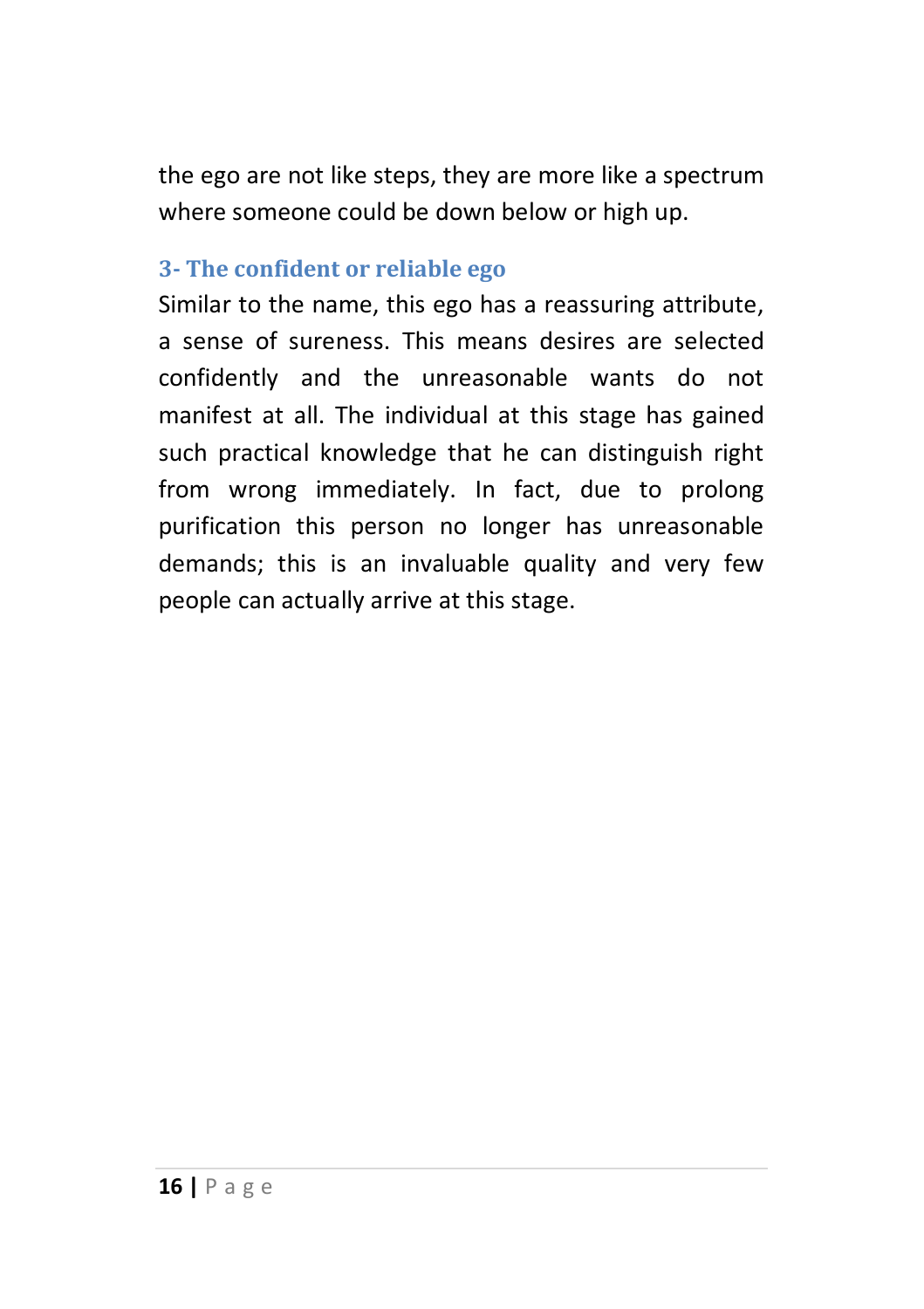#### **The Supreme Power**

The most important issue always discussed in philosophy, religion and worldview is the existence of God or a creator. Whether such an entity actually exist or not and are there reasons to prove its existence?

We are not concerned about these questions in this writing at all; we think of this issue as a matter of perception and internal feelings and every individual has his or her view on this matter.

It is a force manifested in different forms throughout the universe and creation and it has had an effect on everyone in a different way. Some people still deny or doubt its existence even though they have felt the Lord's presence in their lives.

If we try to prove to them they might still miss the point. It is similar to a case of blind person and a person with sight; they are both telling the truth. Blind people explain the things they can't see whereas the rest talk about the things they can see; unless of course, blind people who had sight before or vice versa.

No matter what you explain to a blind person of colors, he would not have the actual experience.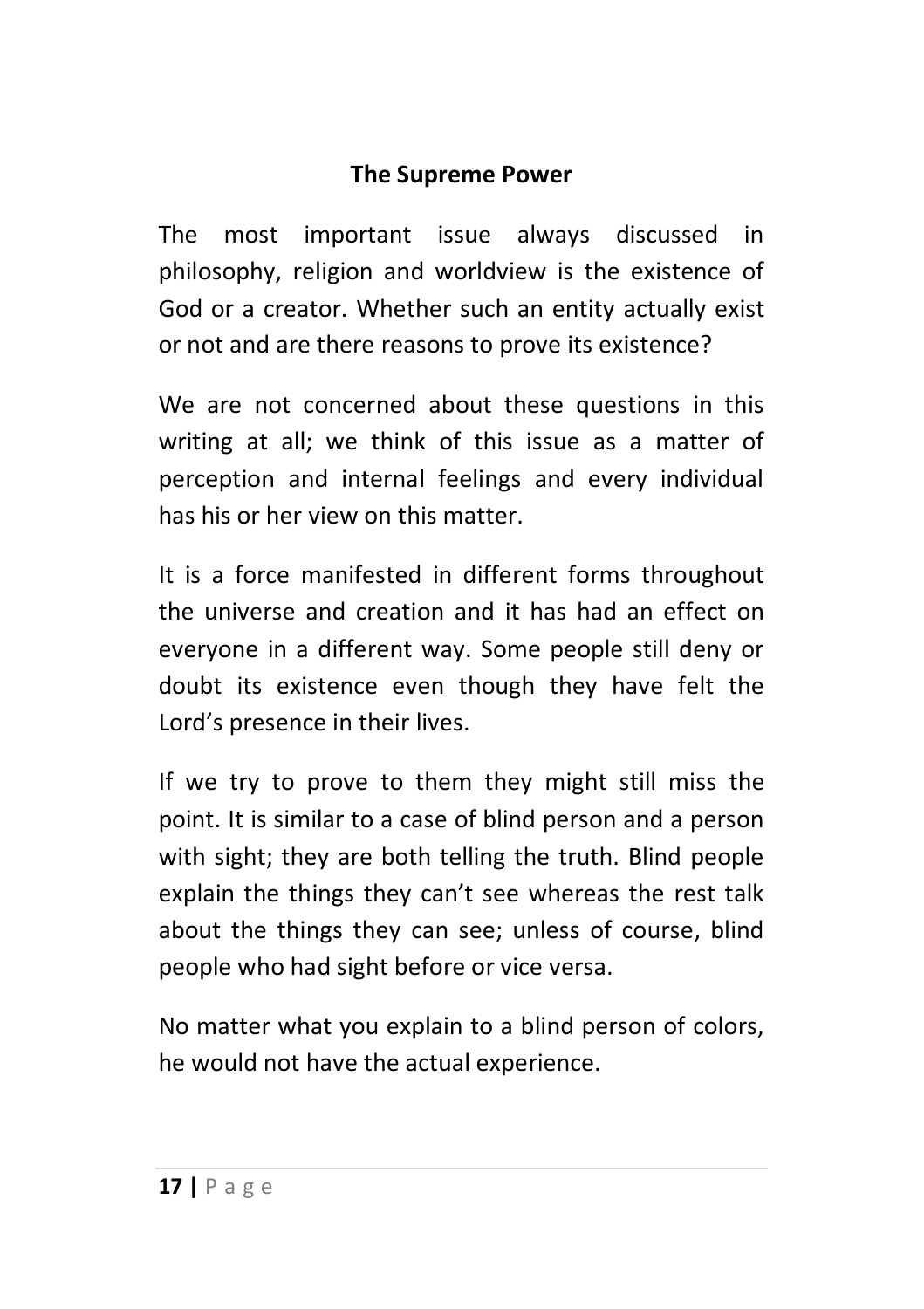Those in love experience a sensation that others lacking this experience would not be able to comprehend.

In your views, is it possible to make people fall in love?

Some concepts could be taught or learned and yet, there are things in life that must be felt and experienced; not everything in this world is learnt by training or education.

Some lessons in life have to be personally experienced; teacher, mentor and instructor could only teach us concepts that we desire to learn. The yearning must exist within us; it is like a seed that needs a gardener to grow into a tall, productive tree.

Creating the right desires within ourselves is our responsibility and no expert teacher can do that part for us. A wise mentor could only recognize the kind of talent and desire within each individual and not waste his time for the wrong candidates.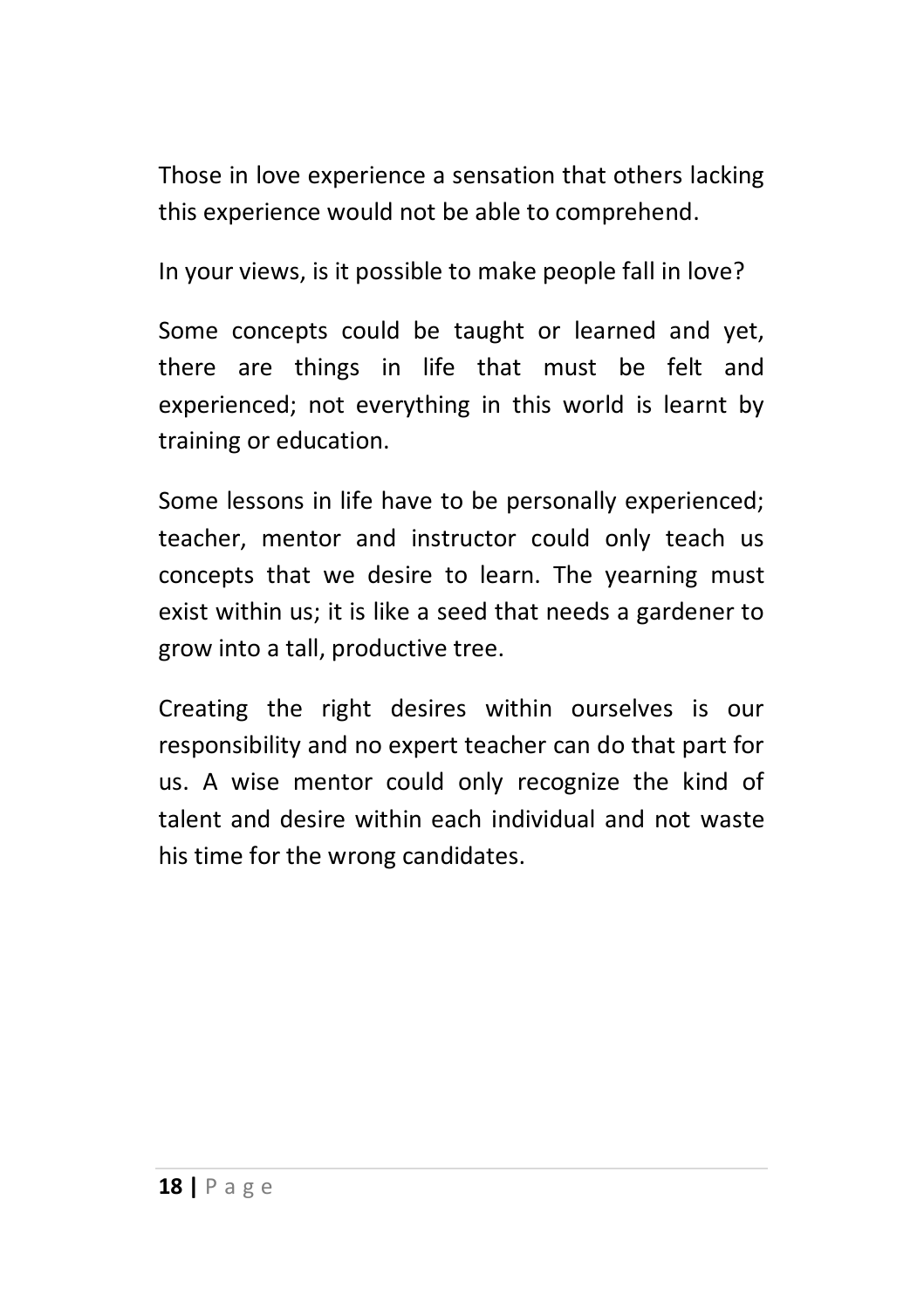#### **An important law (the law of particles)**

The particles which form the ego each have a wish and constantly try to achieve it one way or another. These efforts are continuous and sometimes the means to do so could be inappropriate.

It must be mentioned that although the ego determines the form of existence and has desires and wishes in addition to being the source of our movement and motion, it is not in charge of their implementations. In fact, the executing orders come from somewhere else.

#### **The model for mental capacity (Reason)**

I shall present the second model for the invisible attributes in regards to the entity called reason or mind.

There might be an assumption that the location of mind or reason is the brain, the 1.5 kg mass located in our skull. To clear up any confusion I must say that the brain belongs to our visible attributes, a member of the physical body.

It is simply a sophisticated operator in charge of transmitting and receiving signals throughout our body.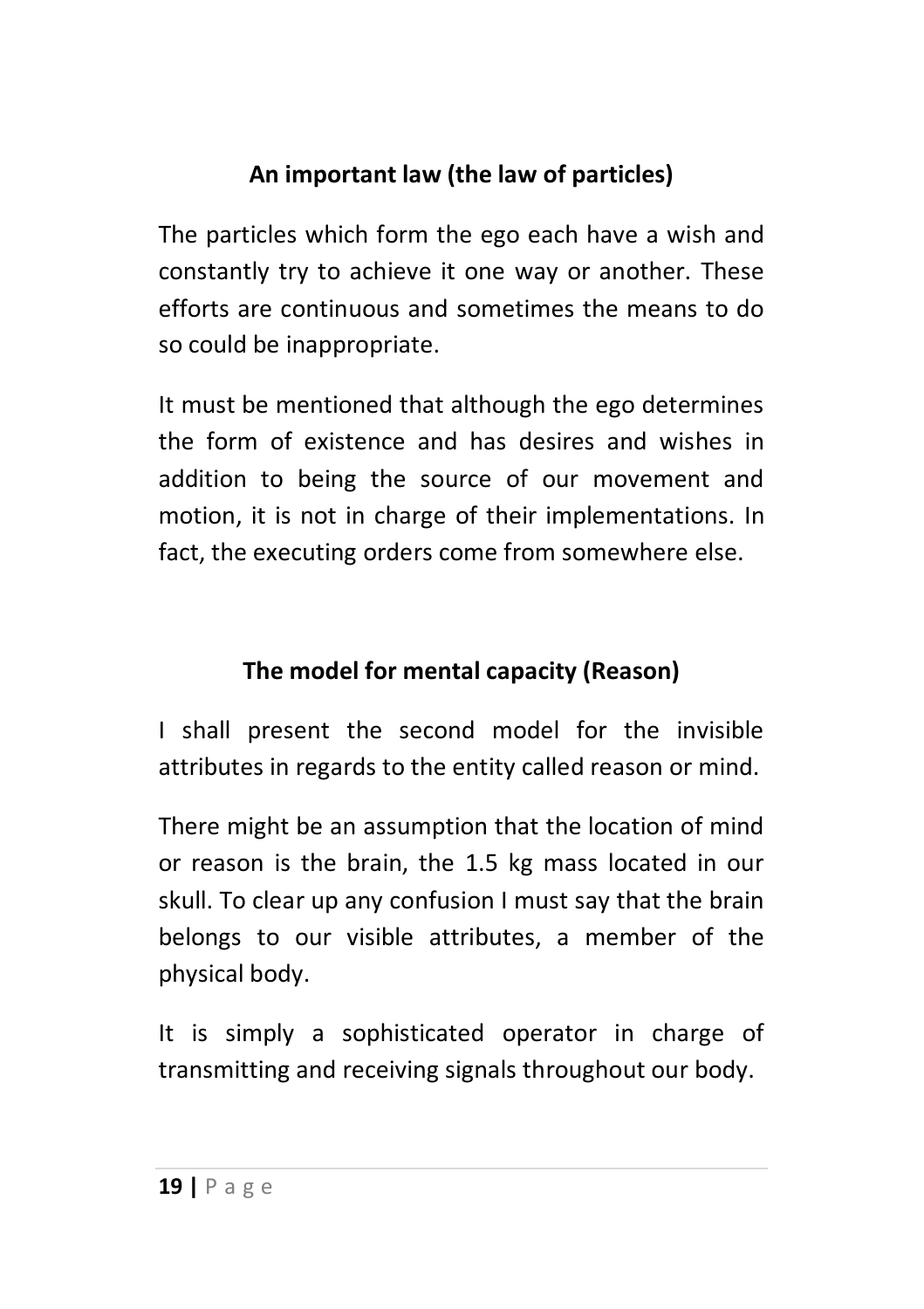It is a medium that transfers our awareness and perceptions from somewhere else to our physical body. It does this through chemical reactions and nerve signals by issuing commands.

If the residence of intellect or reason was the physical brain, then everything would disappear with death and be terminated. For instance, all the great scientists and scholars who are dead currently, live through their ideas and theories and have yet to vanish.

Thus, the material that makes up thought or reason must be of another quality still unknown to mankind.

Let's get back to our model; imagine our city of existence or the country within. Somewhere nice in this city, on a hilltop with a great climate, there is a solid castle.

There is a ruler in this castle wiser and smarter than everybody else in the city; he rules with justice and integrity. Every desire or wish must go through him for authorization prior to implementation. In other words, he issues the order for any command to be carried out.

Its name is mind or the power of reason. All the wants and needs of the ego require his approval stamp; he has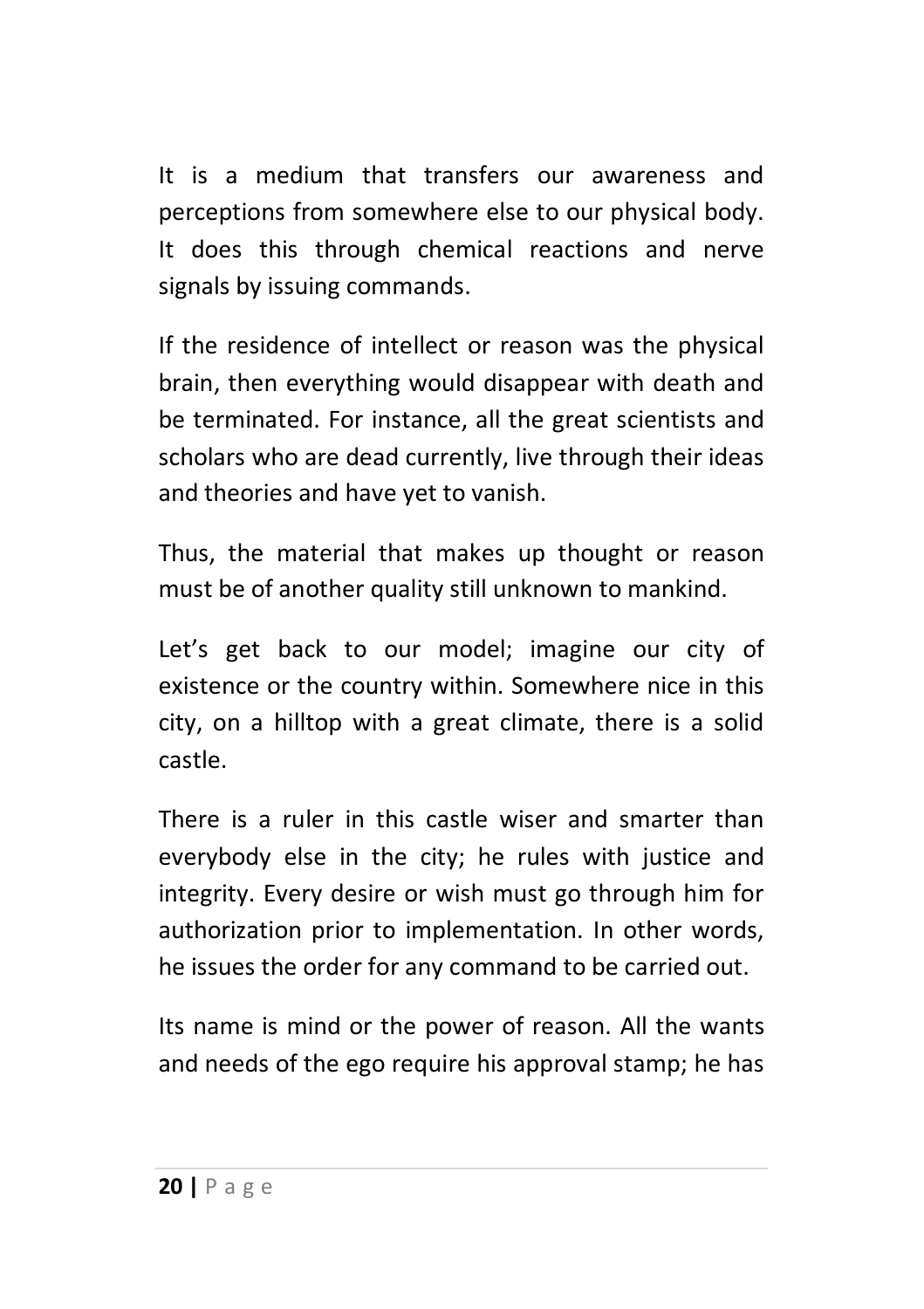a special place and respect among the residents of the castle, it is as if he has a divine splendor.

He listens intently and patiently to the concerns or the complaints of the residents and then, issues the necessary commands based on justice, wisdom and integrity. The orders are then carried out by the forces under his leadership.

Since the safety of the castle is of utmost importance there needs to be a special security force to safeguard the castle; highly alert and trained guards who are responsible for affairs of the visitors and commuters coming to the castle.

Their duty becomes even more sensitive when there are individuals who intend to deceive them so as to achieve their unreasonable wishes. They know that they have no other choice but deception and this is the key point we had talked about earlier.

These individuals or particles constantly try to deceive the mind (reason) to issue a false command so that they get what they want. They must first trick the guards in order to gain entry into the castle; once inside, they would determine how to infiltrate the system.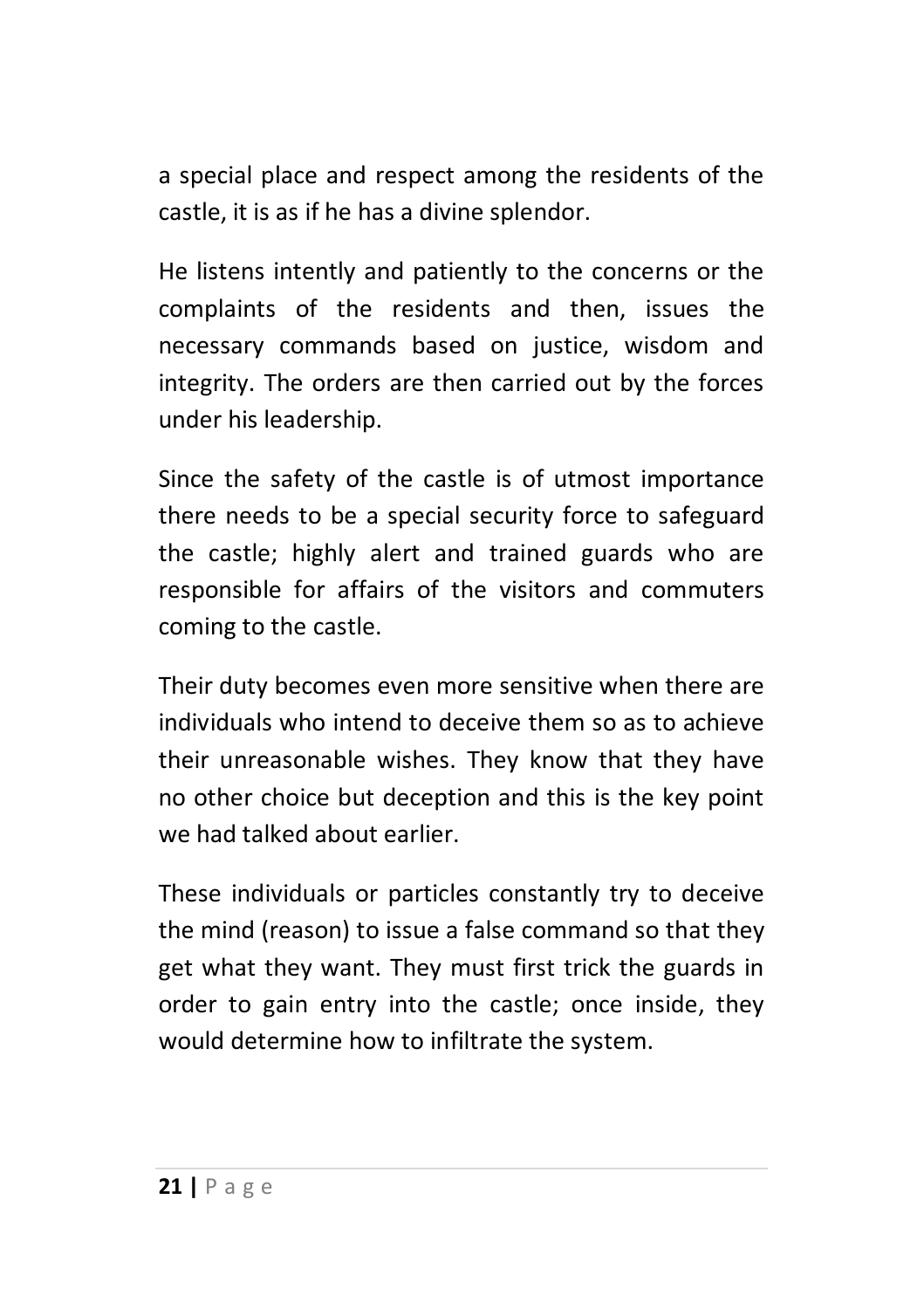The guards however, do not grant entry to anyone without the proper permits. They question the identity of all visitors and inquire the nature of their visit.

These special security forces must have an important characteristics and **that is, recognizing the nature of all desires in spite of their appearances or forms.** 

The stronger their ability the easier and safer their task becomes and this in turn, enhances the security of the castle. In worldview, we call this ability **wisdom** and we think it is the most important issue of concern to us.

You have probably understood the significance of this position in the model of mind castle. We believe that unless knowledge and wisdom are upgraded constantly no real change can take place within the individual. Until we gain a real understanding of these concepts memorizing them would be useless.

For instance some corrupted residents of the city disguise themselves as merchants or artists so as to gain entry into the castle and deceive the wisdom guards. Their main goal is to infiltrate the castle and overthrow the rule of reason.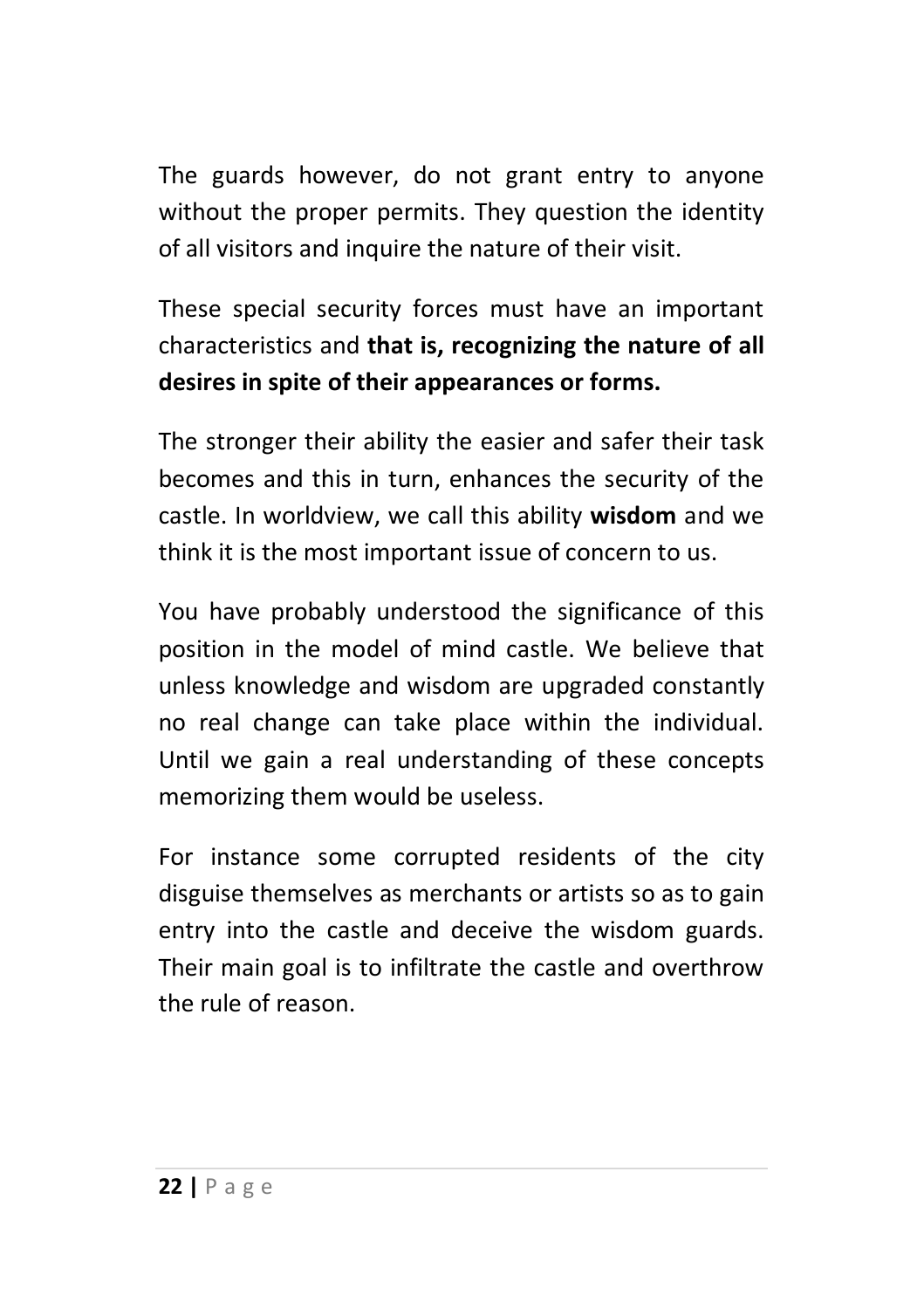Their path of deception is mainly through the invisible attributes of mind which we shall elaborate more on later.

The wisdom of the great ruler is limited though constantly changing and improving for the better. In other words, the intellect does not know everything despite having the knowledge to recognize the truth or falseness of issues on hand and not endorse the wrong ones.

This means that only when it is sure of the nature of the act, it will give the orders. Thus, particles belonging to the demanding ego have no choice but to disrupt the justice and logic of the ruler in order to achieve their unreasonable demands. They present the false by dressing it as the truth and in this manner they cause the ruler to make costly mistakes.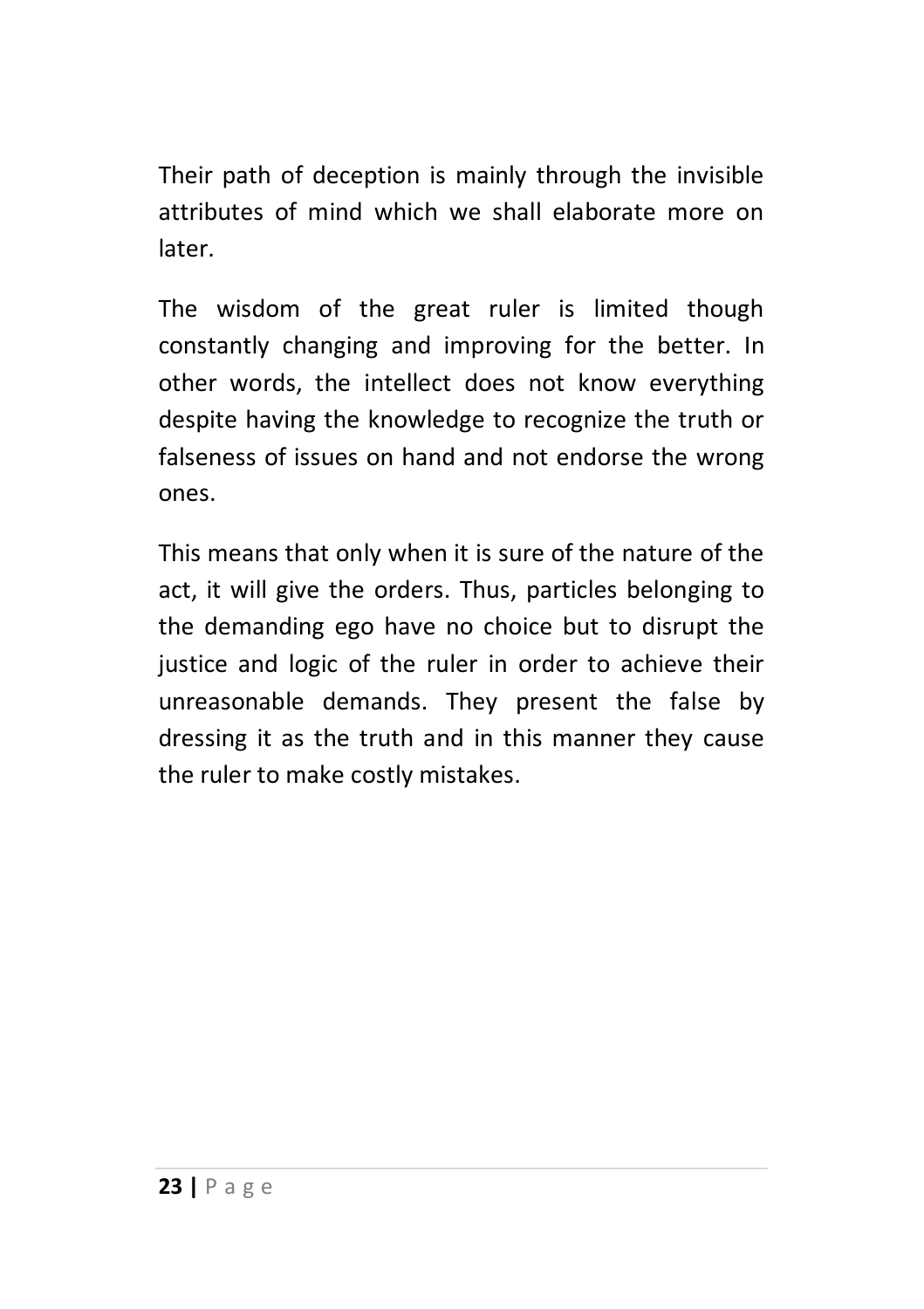#### **The triangle of knowledge**

The main question would be about the source of this knowledge or wisdom; how do you think it is created?



**Knowledge or wisdom:** it could be compared to a triangle which has three sides. There are only three sides namely contemplation, experience and training.

#### **Contemplation**

Moving from an unknown to an obvious or from one origin to another; this is done by our mind.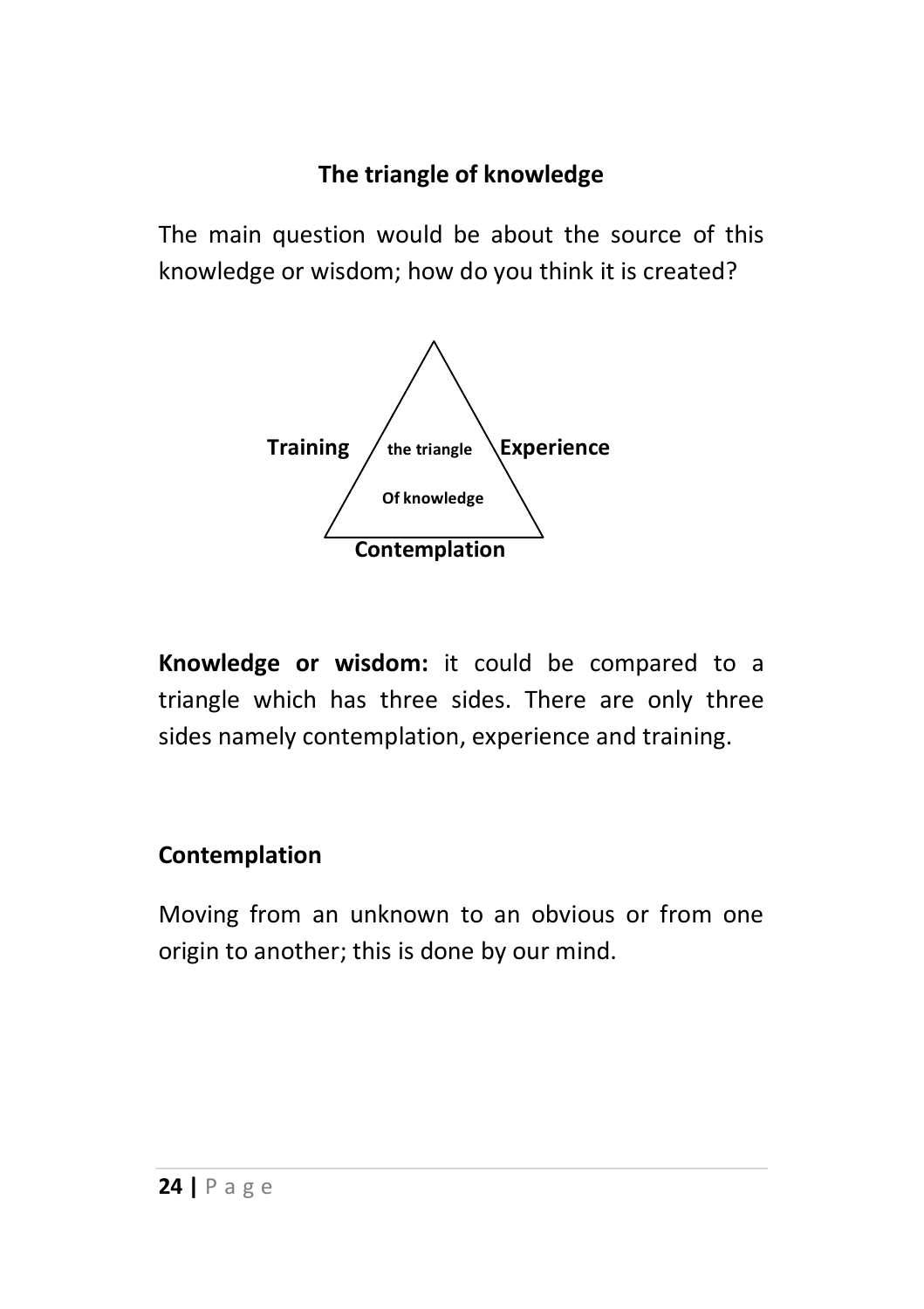#### **Experience**

It involves an event that we have carried out or felt with all of our beings; sensation plays an important role in experience and it is the beginning of using our thought.

#### **Training**

 An expert who has specialized in a field can impart that knowledge unto others. This is similar to the work that Congress60 guides do in regards to the treatment of drug addiction.

By looking at the drawing below we can see that only the knowledge within the triangle is the concepts which we can understand or comprehend. The things that fall outside of the triangle are the unknowns which we have no clue of.

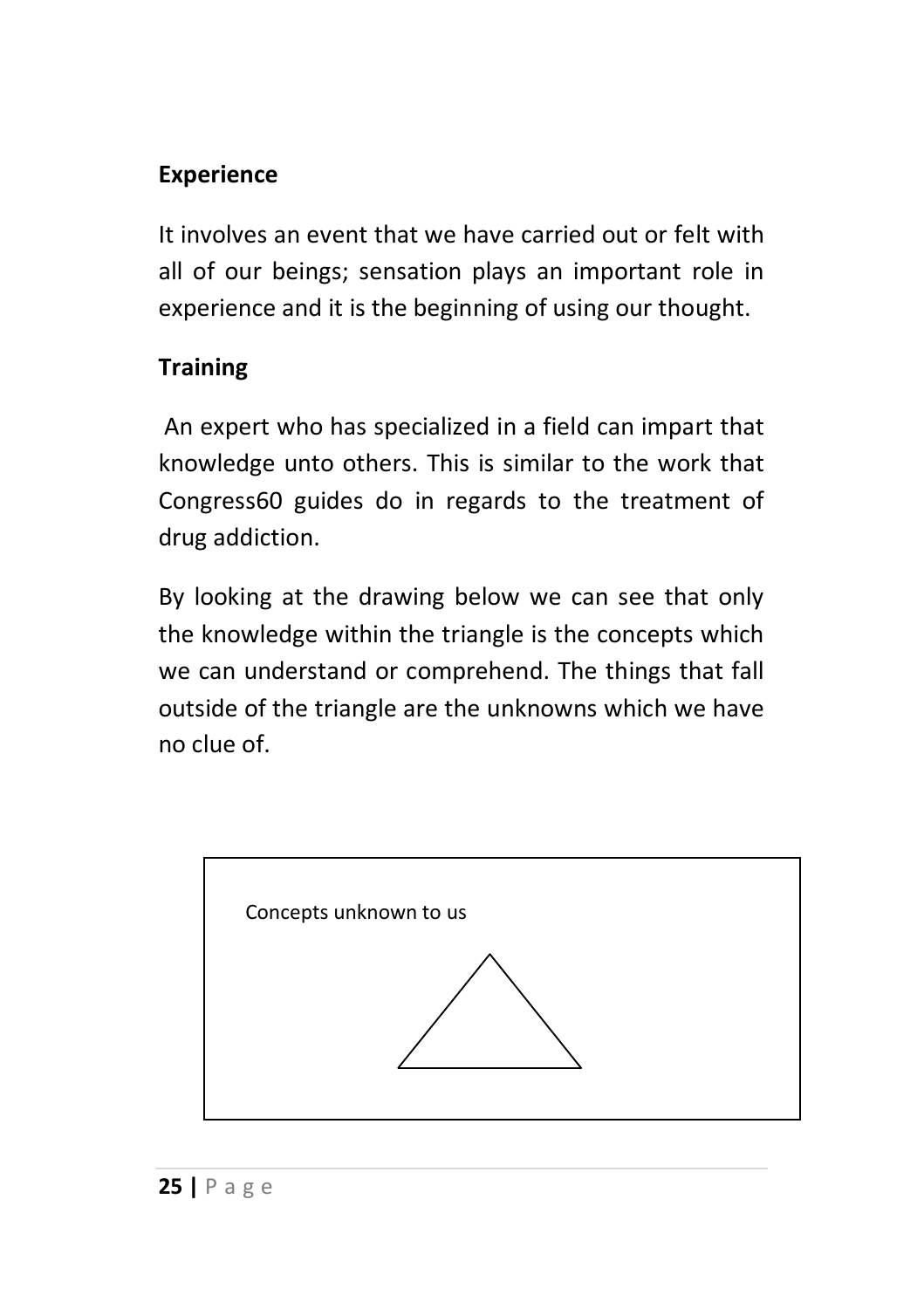However, there are still certain concepts within our triangle that we are unsure of; we are not sure whether they are right or wrong.

Sometimes, there are certain issues which we know are wrong or harmful actions and yet, are incapable in refraining from them.

We have thought about them for long periods of time, have read books and even taken courses; still, we are unable to stop. We could name a few of these destructive habits such as overeating or drug addiction.

Therefore, we should introduce a concept called effective knowledge.

#### **Effective knowledge**

It is a triangle with training, experience and contemplation as its sides and they are all equal in length.

Triangle of knowledge could have three sides of different lengths, but triangle of effective knowledge has three equal sides. The concepts within this triangle are those which we're familiar with and are capable of implementing in life.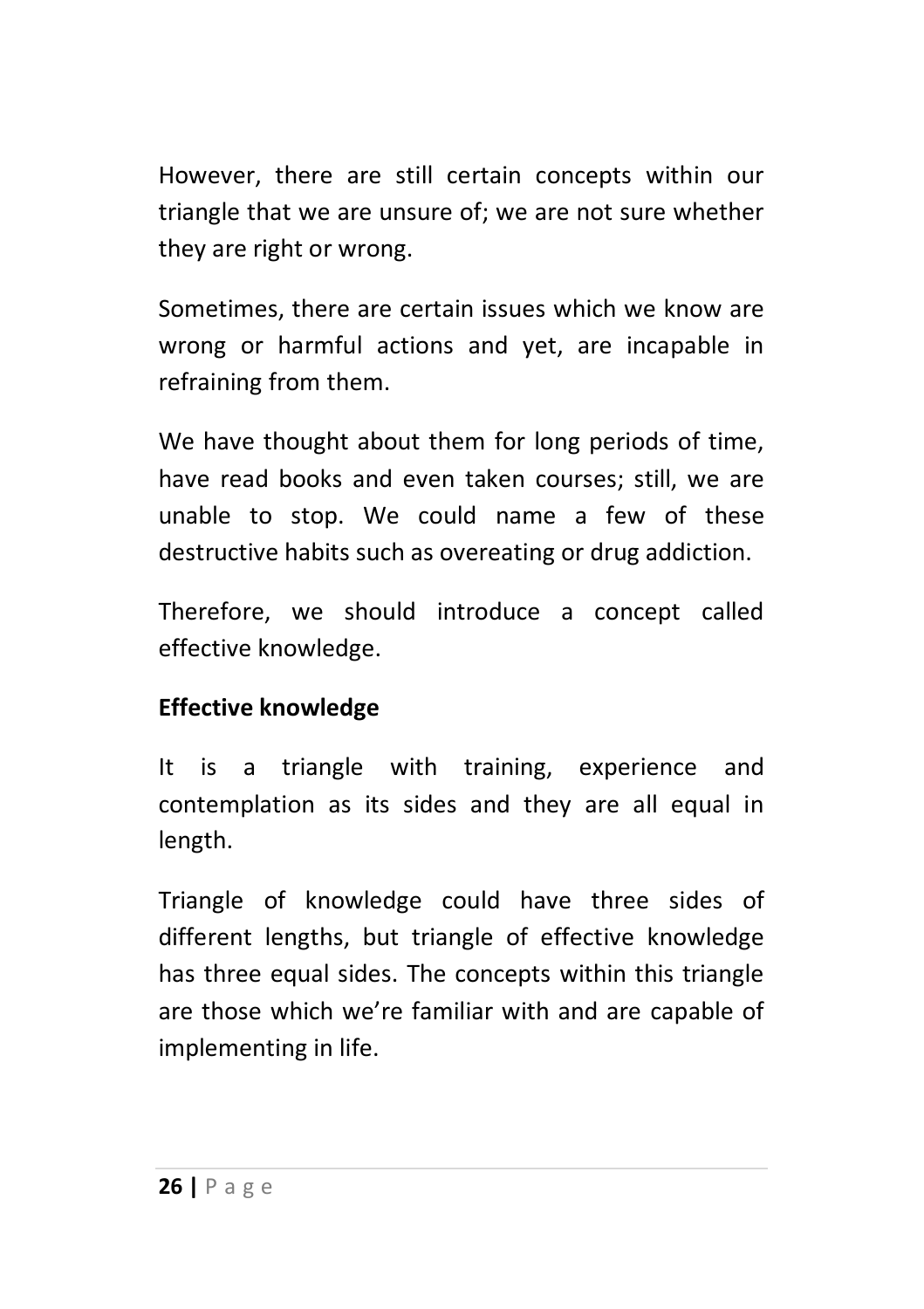The things that fall outside of this triangle are the concepts which we're still incapable of implementing despite understanding them.



The effective knowledge triangle within the knowledge triangle

Now we can observe that the biggest obstacle against the demanding ego is knowledge, specially the effective knowledge. The more effective our knowledge is applied the stronger their resistance against the unreasonable demands of the ego.

It works similar to a filter and separates the impurities. Basically, ignorance or negative factors number one goal is to prevent our knowledge from expanding.

So long as our knowledge ceases to improve, we would fall victim to the deception of the unreasonable demands.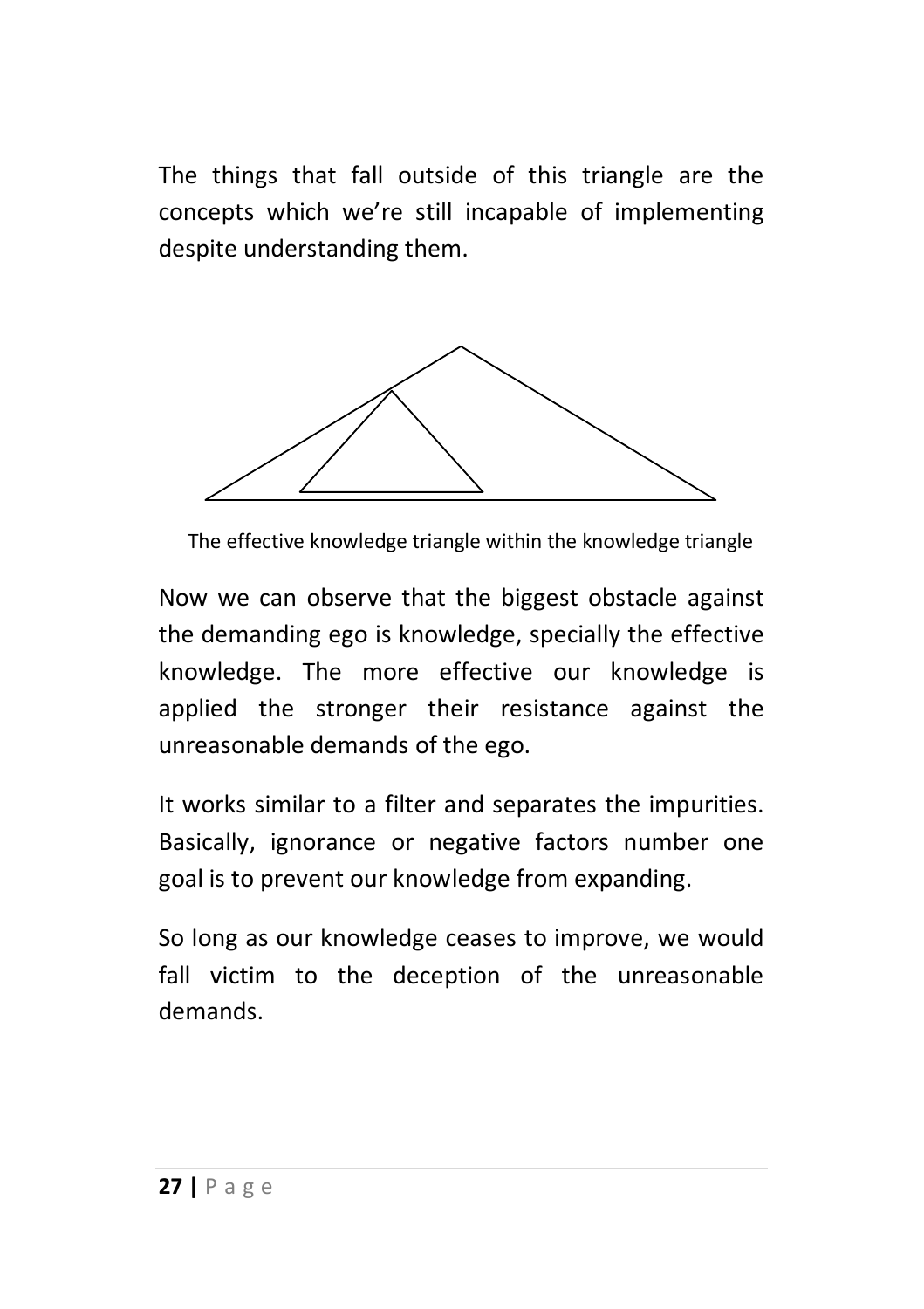#### **The levels of knowledge**

In most ancient books, three levels of knowledge have been introduced which are discussed below.

#### *Theoretical knowledge*

This basically means general knowledge and information that any average person has; for example, everyone knows that a dead person is unable to do anything. However, when it comes to sleeping the night next to a corps, not many people would be comfortable with that.

Maybe some of us have never even seen a dead body before and it is a fact that they are incapable of any movement let alone hurting someone.

This information is however, understood only in theory and in practice many will come up empty handed.

The same goes for drug addiction; we all know that drugs and alcohol are harmful for our physical and mental health. But how many of us actually understand the nature, cause and outcome of prolonged addiction?

#### *Practical knowledge*

This knowledge is actually gained through experience; the caretaker of the morgue sleeps comfortably close to dead corpses every night. He has felt safe through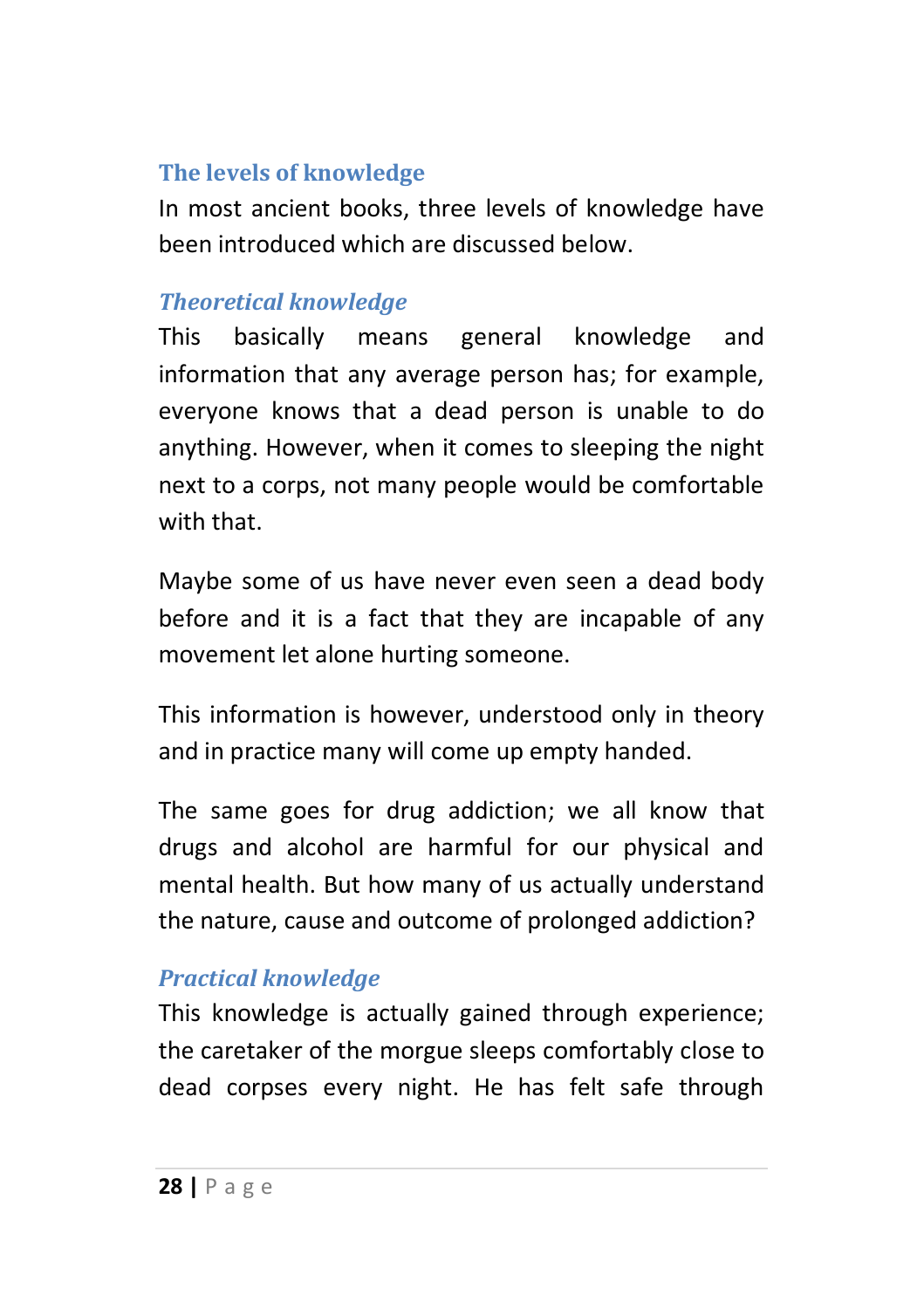experience and this knowledge is embedded in his being and thus, a part of him.

#### *Truth of knowledge*

It is utmost certainty of the truth; this means no one is surer than the dead corps himself of his inability of any physical movement. Sometimes, some individuals see their own dead body lying somewhere after death; this experience is an unforgettable one.

In regard to the issue of drug addiction many people have heard stories form here and there or have watched movies or read articles about it in a magazine.

Maybe they have seen a street junkie in an alley downtown and created a sense of disgust in them; the dirty look and shabby clothes remained in their memory. Such labels bum, free loafer, loser, lazy and helpless comes to their mind when they hear of drug addiction.

Not many have ventured out of these walls to find out more and of course, lack of information has intensified the matter.

Some have lived with an addict for many years maybe as a father, mother, sister, child or a spouse and suffered tremendously.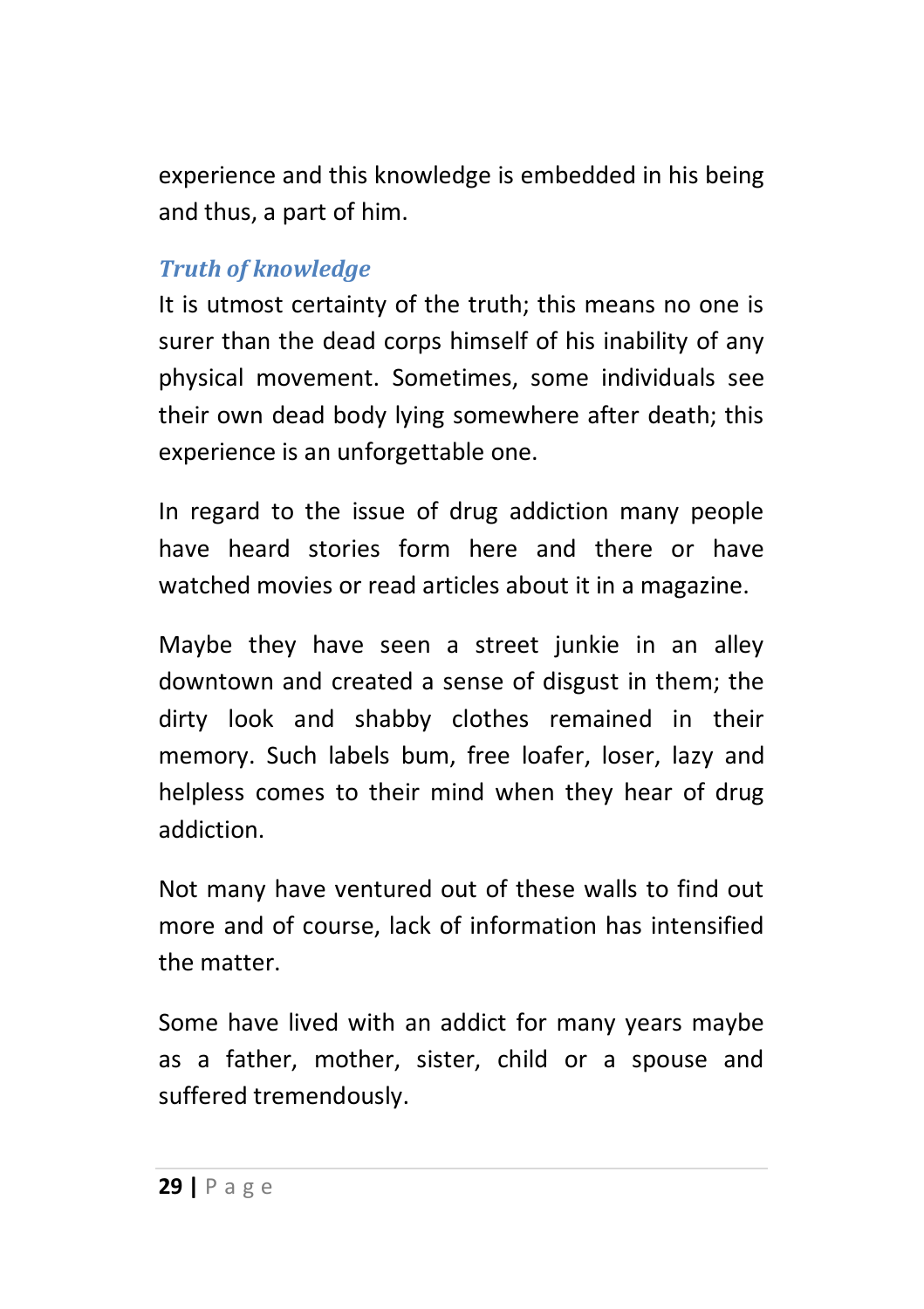This type of experience belongs to the practical knowledge category; however, the addict knows and feels the truth of this disease with all his being. This is the true meaning of knowledge as far as drug addiction is concerned.

#### **An important point**

The argument presented above does not imply that we have to experience everything so as to understand its truth. This is obviously an ignorant interpretation that we have personally experience all things in life.

How about using the valuable experiences of others who have gone through much difficulty to gain them?

In this manner, the valuable experiences of others are wasted and painful history repeats itself. If we want to invent the wheel again we might be making an unwise move.

#### **The experiences of other people are for us to benefit from in the form of training and this is their gift to us.**

An example can better illustrate the gathering of knowledge.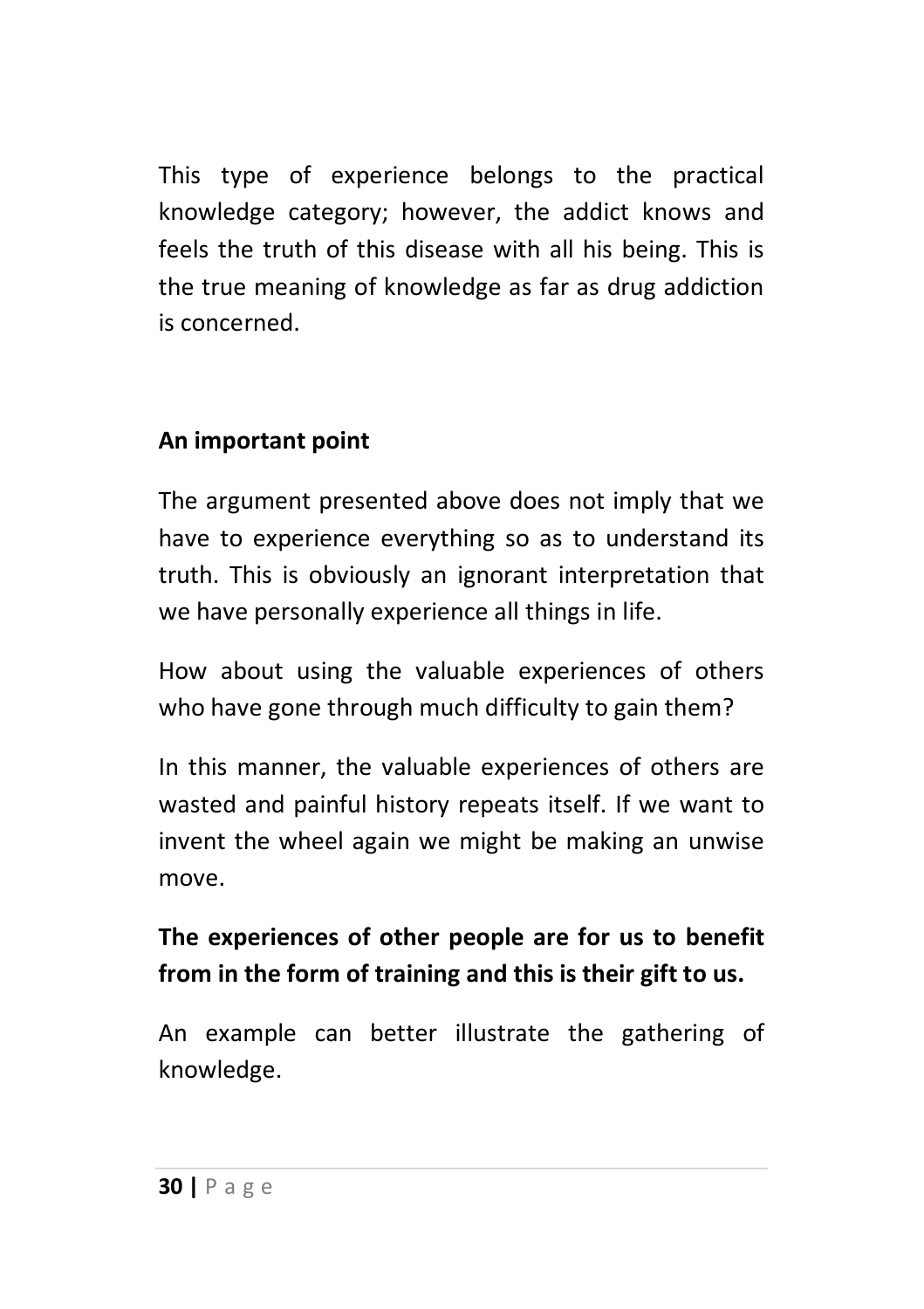A university student goes to the lab; the instructor teaches the basic requirements, aim of the experiment...thereafter the student starts the experiment. Throughout the experiment he carefully observes and records the results and goes on to the next phase; he is fully focused on the next experiment with all his senses and does not pay attention to anything else. **He must be present in the moment or he has to repeat the experiment again and again.** 

**This process is the experience, the observer of messages and signals.** 

At the end of the experiment the student studies his notes and findings and reviews his actions. Through deep contemplation he arrives at certain conclusions from certain unknowns. This is the thinking process.

He then submits his results to his teacher and finds out about his strengths and weakness. His teacher has done this experiments many times before and knows it by heart, so the student has to accept all the trainings with an open mind.

**Gaining knowledge in life takes place exactly the same; we believe that every individual based on inner desires**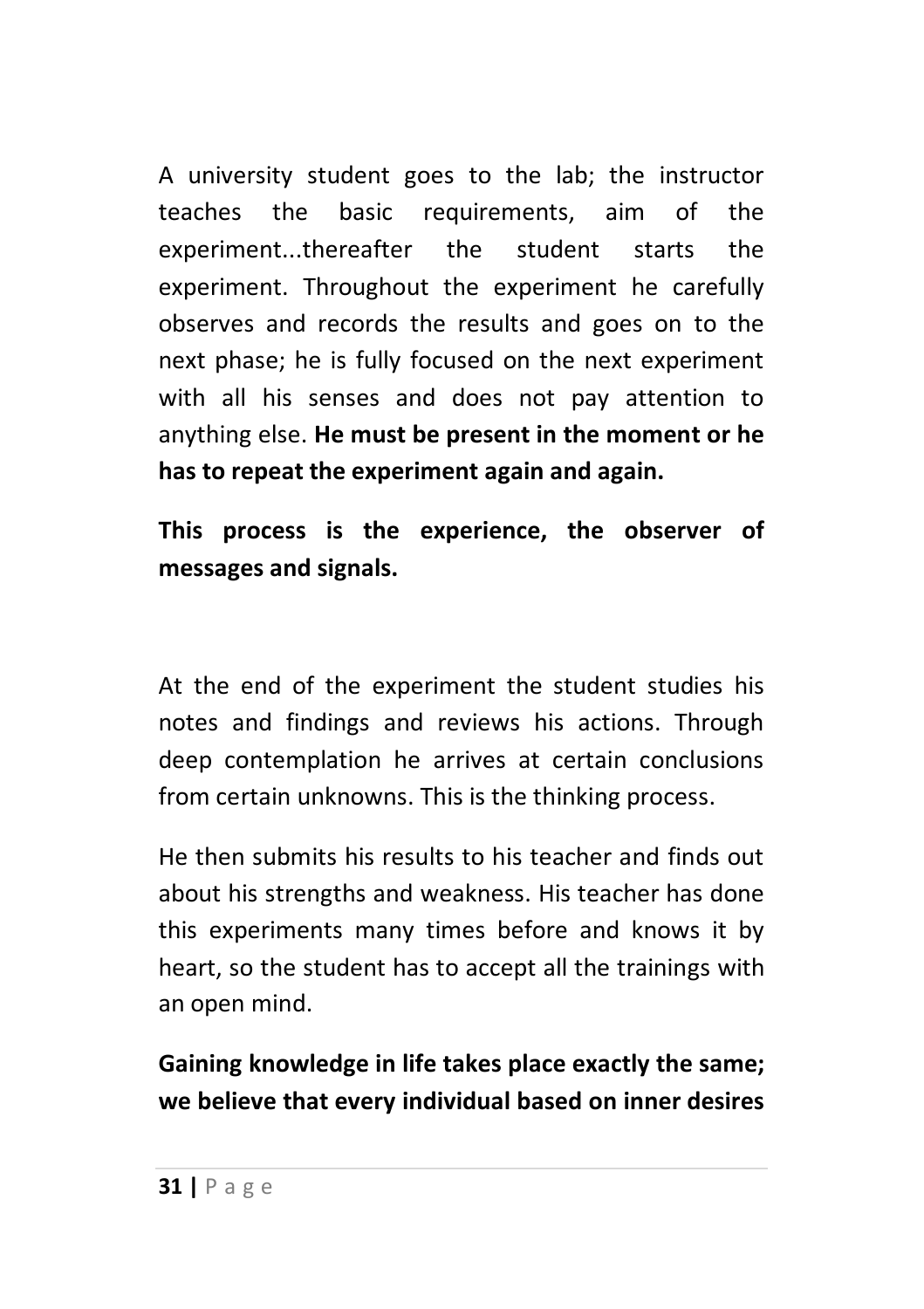**and attractions, chooses a set of experiments. Training, experience and thinking are followed respectively and weaknesses are improved with retrials.** 

A student who is not paying attention wants to know but his preoccupations take his attention away; let's not forget he has signed up for the course and is doing the experiments, so he has the desire to learn. Due to the lack of attention on his part, he has to repeat the same thing over and over, why?

We are all students of life and are constantly learning from our surroundings. So it's best if we find out the answer to this important question?

#### **Repetition happens only because we are stuck in one level of knowledge.**

If our wisdom and knowledge remains the same every day, we are at loss; this is because we have spent time and energy with no gain or achievement.

**Every stage in learning or gaining knowledge is rewarding at that time and this is an important part of our life.** When it snows, when we are given flowers as a gift or watching a great movie or hearing a beautiful song for the first time; this is the time to absorb and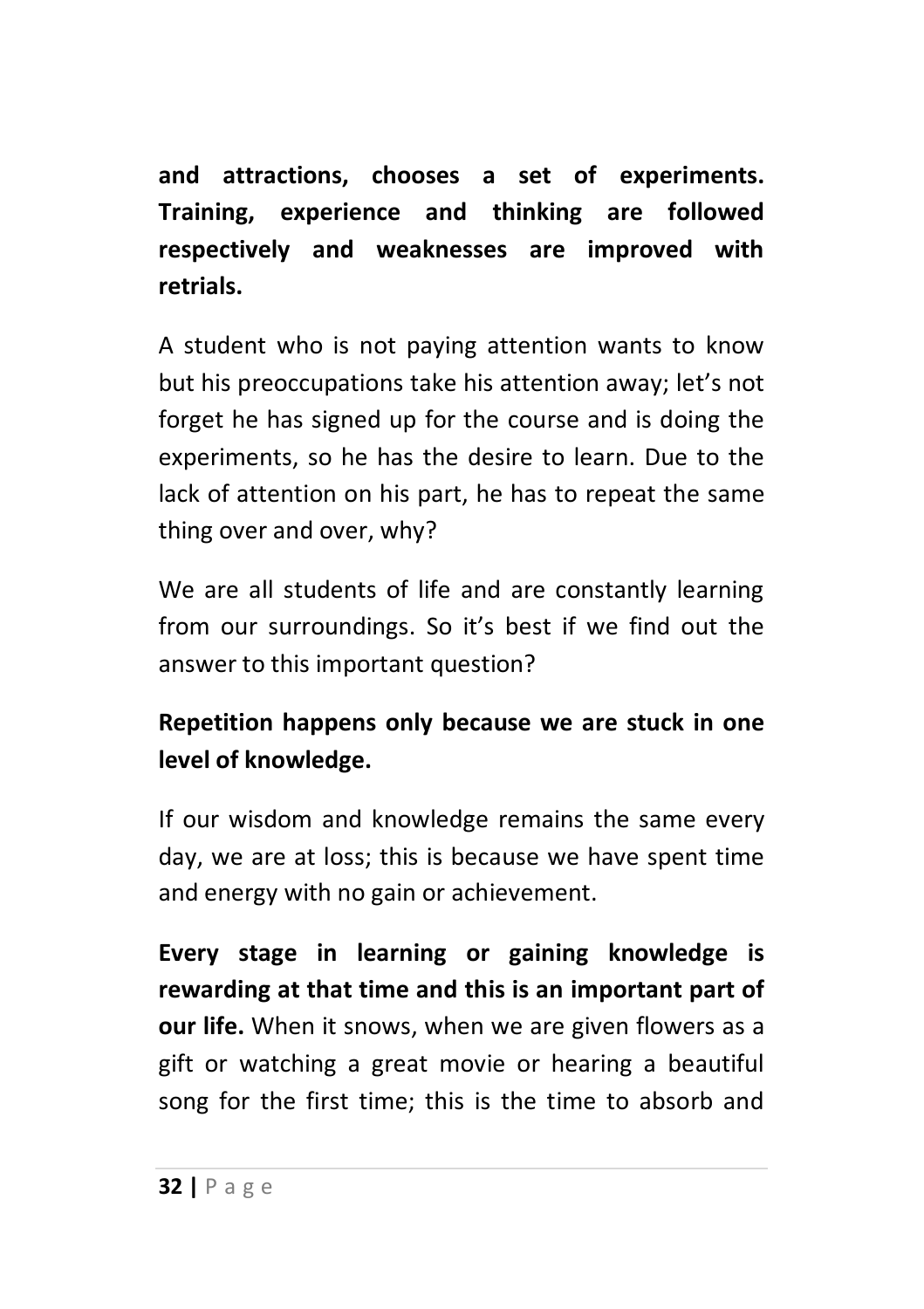observe, to enjoy. **It's not the time to analyze or criticize; a complete observer.** It is the time to experience and nothing else.

Anything other than this and we would lose that lovely feeling which we would talk more about.

#### **Feeling**

Feeling is one of those invisible attributes which we can find almost everywhere. It is the beginning of thinking and it is a force within. In fact, every feeling is a kind of force.

#### **Analyzing the forces:**

In order to fathom the significance of feeling, we should talk about the influence of forces in the universe. There are four types of forces in nature which are the source of all phenomena and events.

#### **1-the force due to gravity**

**2-the attraction and repulsion forces (electric force)** 

#### **3-the strong nuclear force**

#### **4-the weak nuclear force**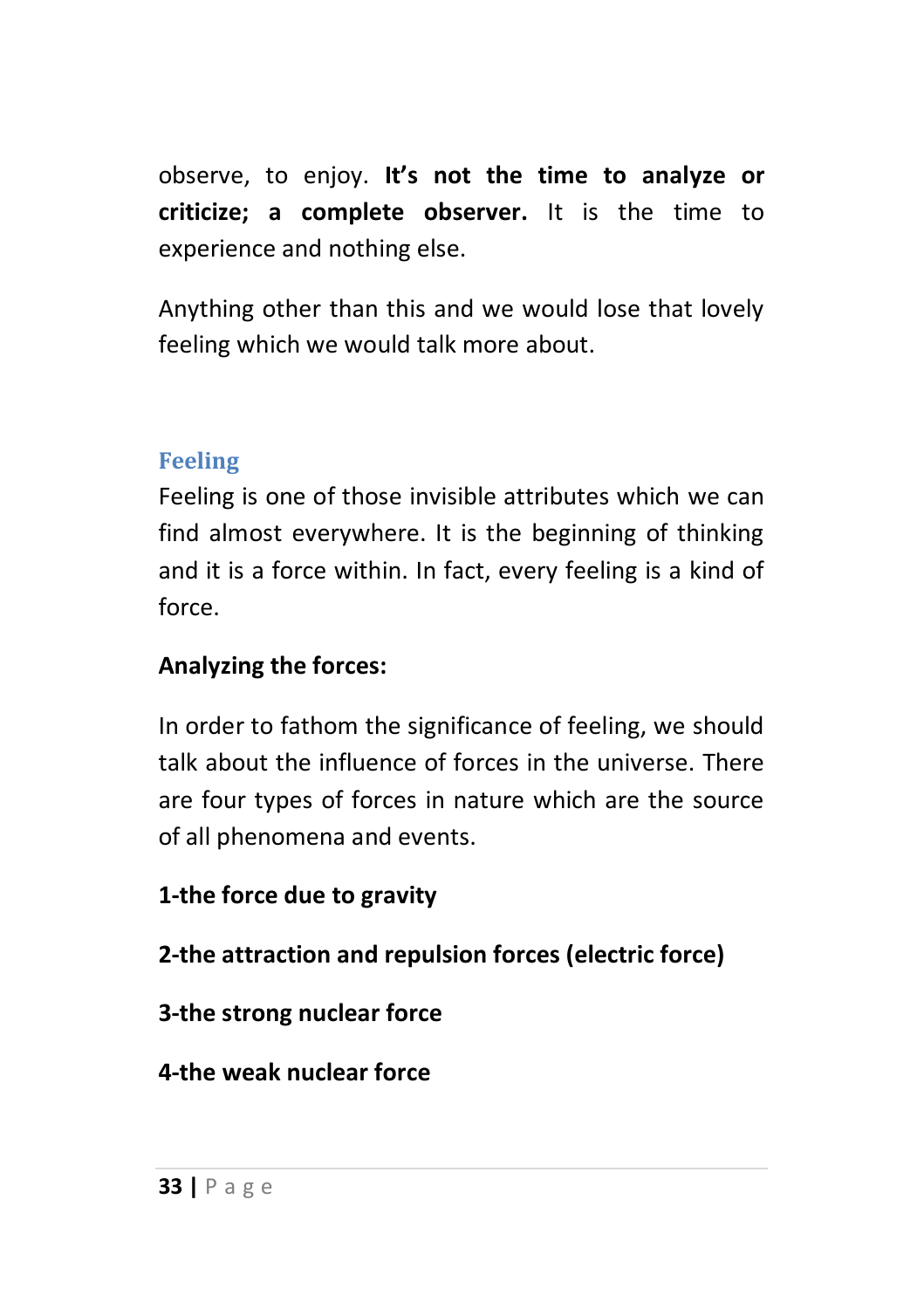Let's talk about the force of gravity and its effects. All objects have a mass and according to the law of attraction they all exert a force on each other.

This force is minor between two light objects but major between large ones; all the masses in space operate under this force and it causes the earth rotation around sun and many other such phenomena.

Furthermore, the attraction force from the moon causes the ebb and flow of the seas, change of the seasons, night and day and many other events vital to our living.

**If we take feeling as energy w can then understand its significance. Feelings within us cause us to move; when we are asked to do something and we say 'I don't feel like it' we mean we don't have the energy for it.** 

**All the four forces mentioned above influence us in two major ways; can you guess them?** 

We know that particles containing electric charge have two types of charges:

- **a) Positive charge**
- **b) Negative charge**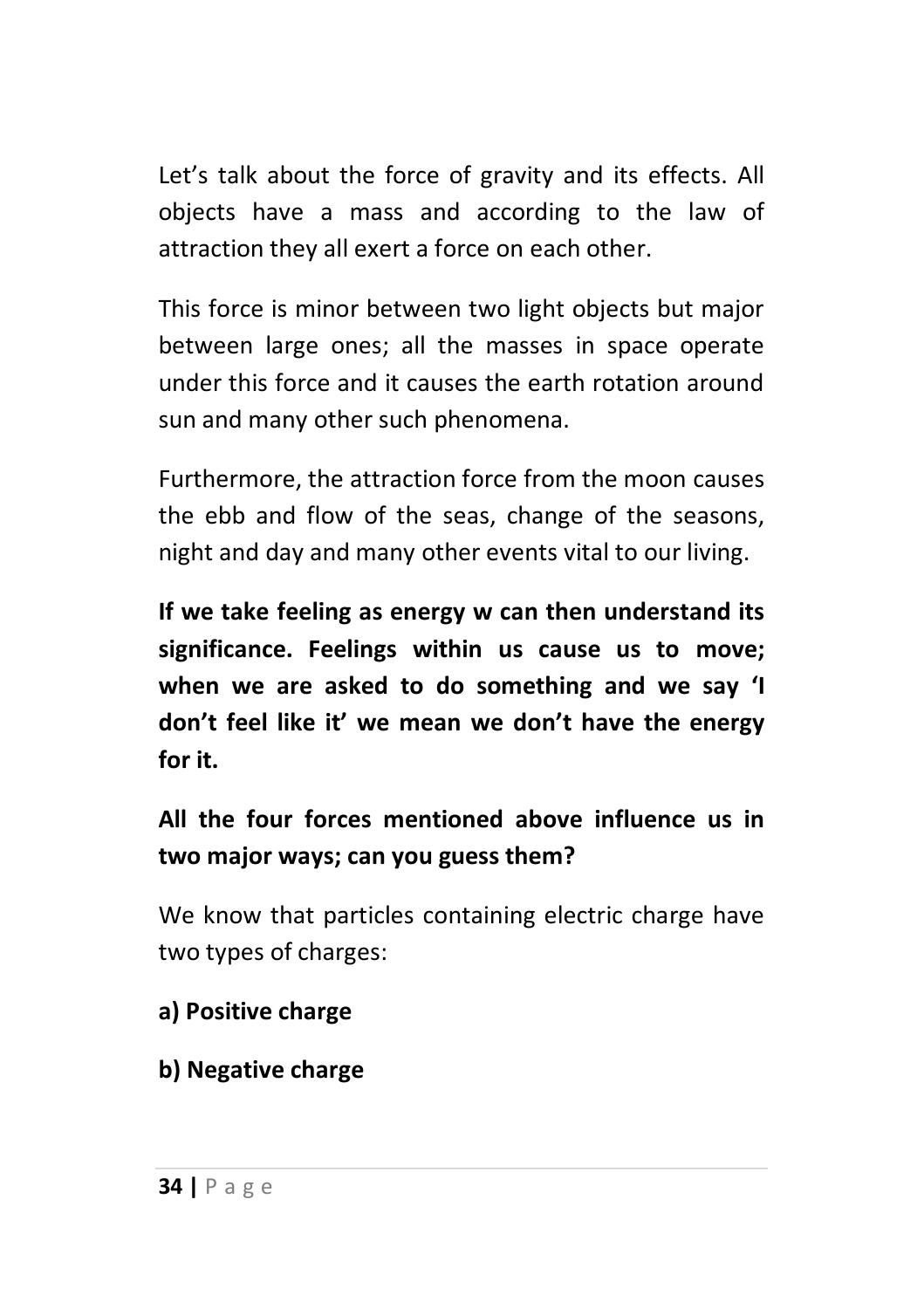**Positive charge is due to lack of electrons and negative charge is due to the large number electrons. The opposite charges attract each other while the similar ones repel.** 

**Feelings cause the same effect in us; it either attracts us toward something or pushes us away from something else. We are attracted to some people, work or places and repelled by certain others.** 

When we are not in the mood to do anything or talk to anyone, we say things like these '**I'm not in the mood or I don't feel like it'.** 

**We can say that having or not having motivations to do things, establishing connections or interactions is generally dependent on our feeling.** 

Therefore, I think it is very important to think about our feeling since we have decided to take up this journey. **We must know that lack, void, awakening or too much feeling can cause dangerous problems for us.** 

For instance, depression or feeling empty is the result of certain feelings within us. On the other hand, madness and over the border excitement is the result of over activity of certain feelings.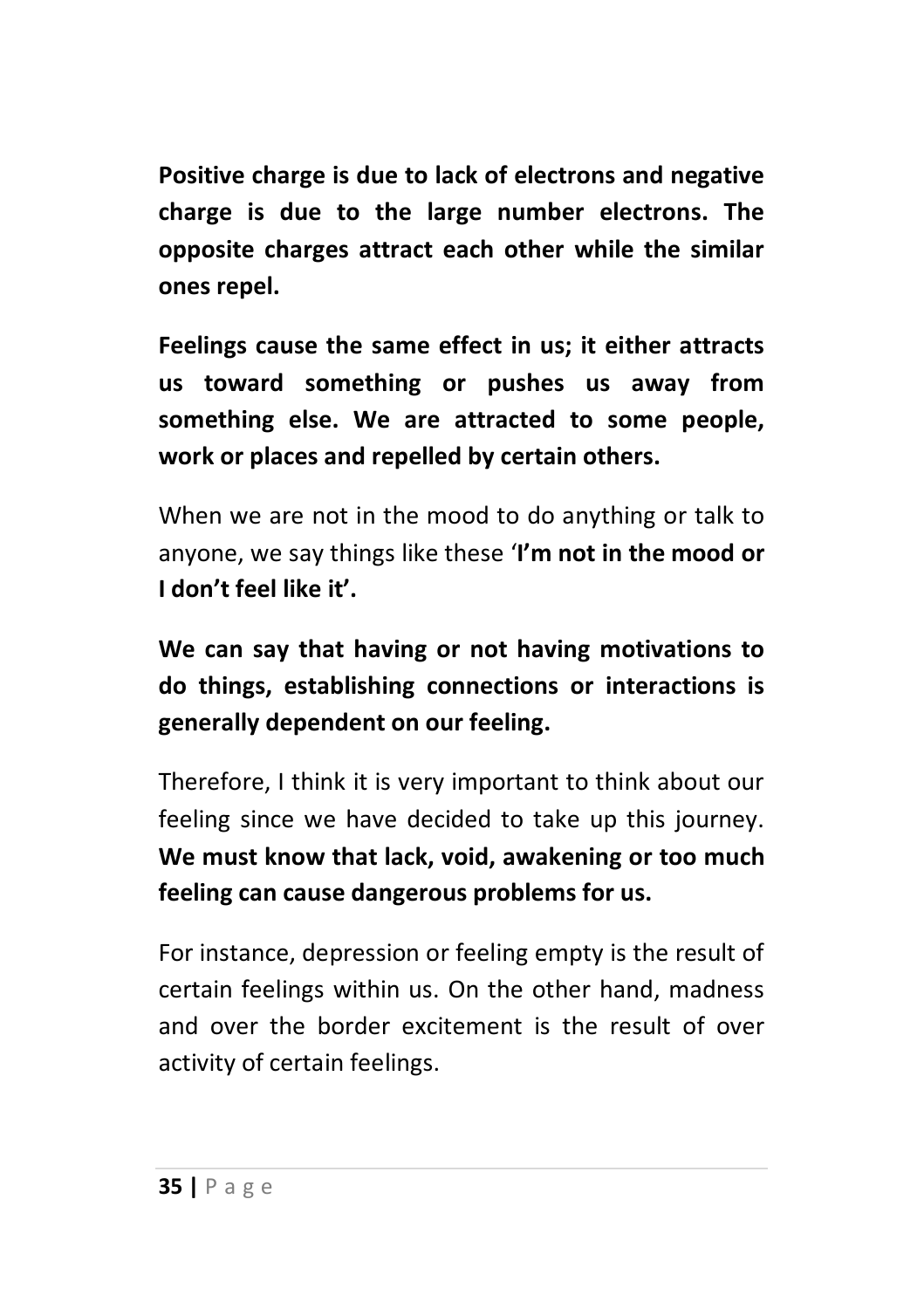**If certain feelings and sensations are awakened in someone and he does not have the capacity to deal or contain them, a cellular explosion might take place.**

## **Reason obeys its instruction manual like a machine and feeling is the initial stage of its operation.**

If we take feeling s the starter of the engine and the fuel being ten times stronger, then the fate of the engine is obvious; an explosive start will lead to ignition in the engine.

An internal explosion is no joke; all the mad and the insane that are in psychiatric ward have lost their mental balance to this very cause.

# **They are given chemical pills and medication to remain calm and sedated. They do not have the capacity to deal with certain feelings being awakened in them.**

The liquid in our ears which might seem very ordinary maintains our physical balance; a slight alteration in this liquid can actually ground us for life.

For instance, someone loses his wife and children in a car accident and suddenly loses control, why?

Someone uses hashish or cocaine for the first time and loses his mind. These are all examples of explosions due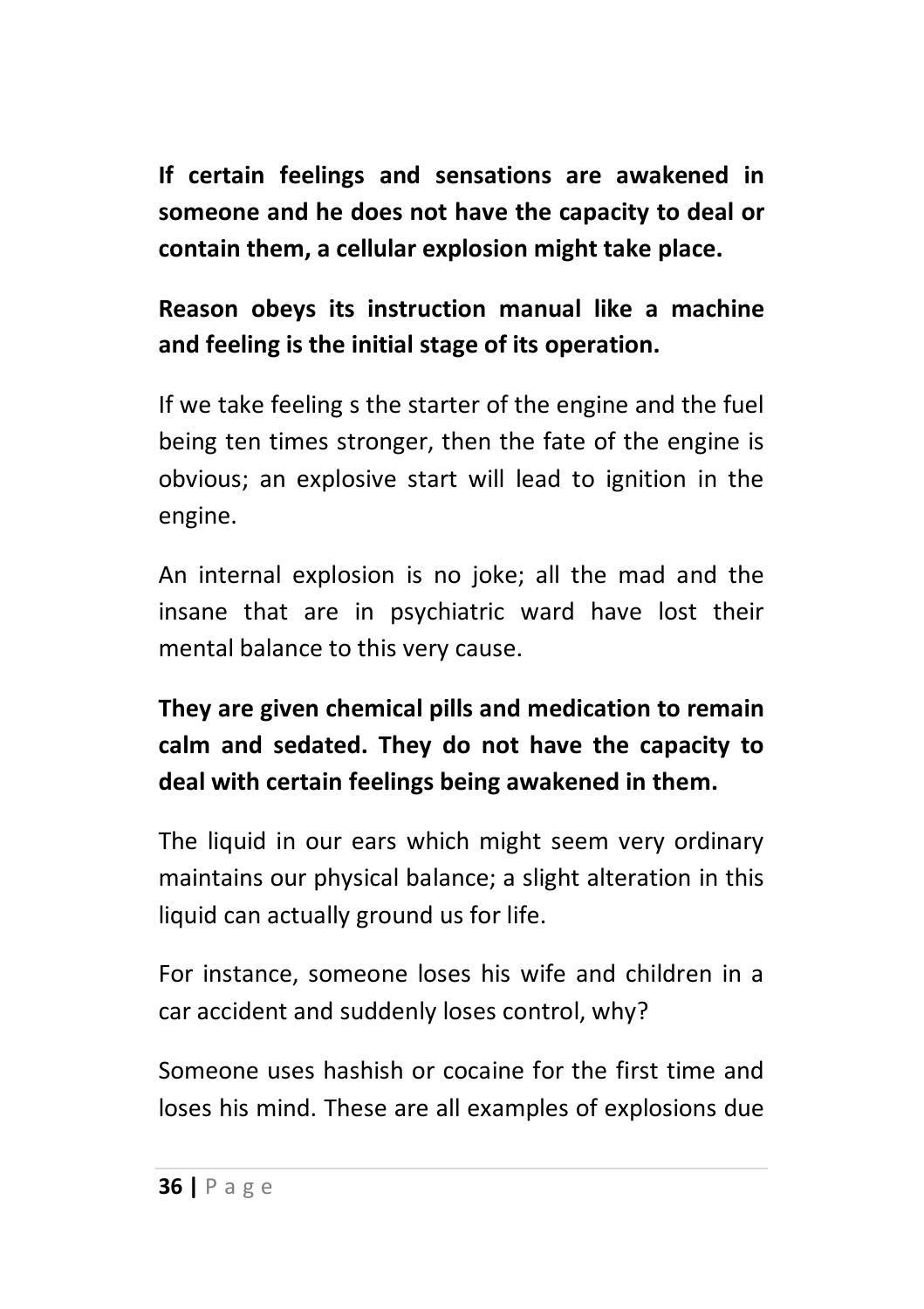to lack of capacity in the visible and invisible structures of the body.

One day I asked a friend who had experienced different types of drugs this question; an individual can do ten pull ups in normal conditions. How many pull ups can he do when using cocaine?

My friend replied 'maybe a hundred or even two hundred'.

Then what happens? I asked.

He answered 'his muscles would probably tear open and he might be even paralyzed'.

Our physical structure and muscles are tailored for our strength and size and without proper training they will not strengthen. If we exert a sudden pressure on them they won't be able to tolerate it and who knows what would happen to us.

**This is very similar in the area of the invisible structure or attributes.**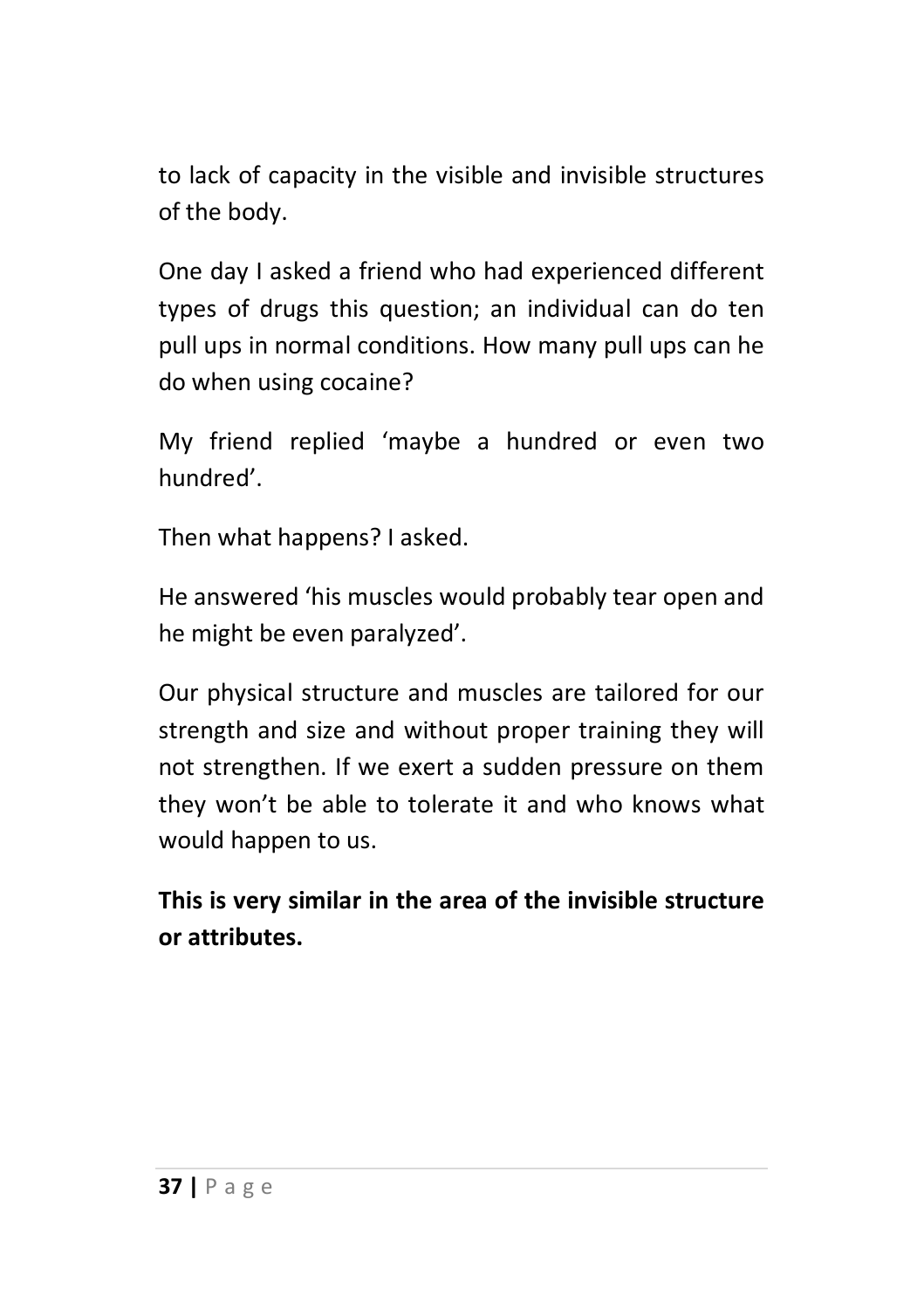#### **The rules of the game**

In order to be able to play a game right and also enjoy it, we must first learn its rules and regulations; chess, baseball or any other games have their rules and learning them is the first necessary step.

Let's imagine that we eliminate this first step and just enter the game like that; there would be many problems for us and our teammates when we have no idea what we're doing.

All in all, there would be no joy in the game plus we would ruin the fun of other people involved.

Let's get back to the game of life; the same thing applies here. If we do not know the rules or laws of life and living, then we would definitely face many difficulties. We believe in Congress60 that all of our miseries and misfortunes are caused by lack of knowledge of these rules.

**We intend on learning and understanding the rules of life in worldview.**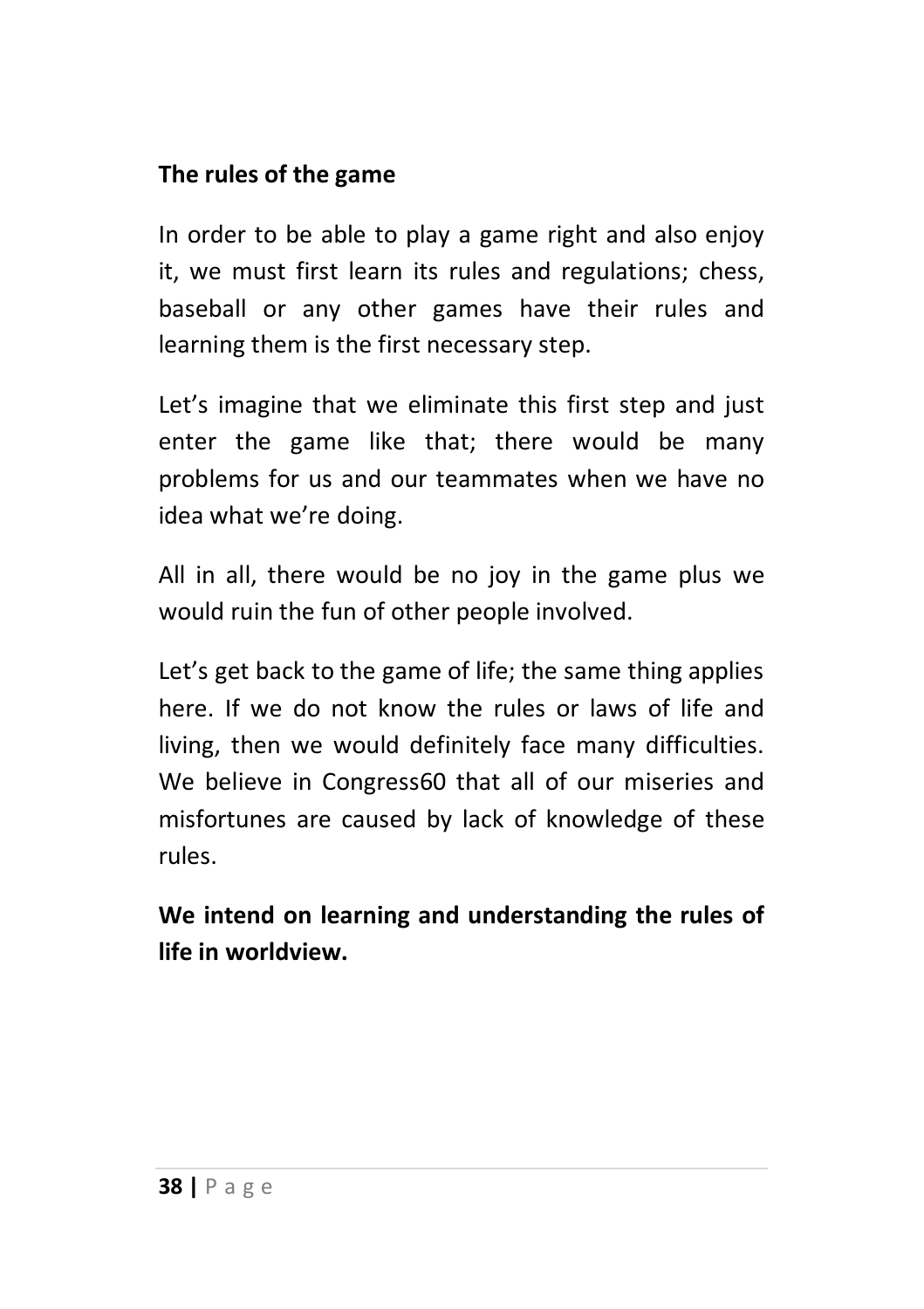#### **The role of feeling in halting the process of learning**

If we remember the main objective of the negative forces were to halt the process of learning or gaining knowledge; let's talk more about this concept. The triangle of knowledge has three sides, contemplation, experience and training.

Negative feelings collaborate with these negative forces to help them bring about the damage. They in fact, target the effective knowledge the most as they intend on deviation and misleading our way of life.

If we only focus on two sides of this triangle and forget about either of them, there would be no real achievement especially if the other two sides have already grown.

For example, if in the knowledge triangle of someone experience is the largest side, it means that this person is constantly experiencing while his triangle is becoming disproportionate and his effective knowledge has made no real improvement.



**39 |** P a g e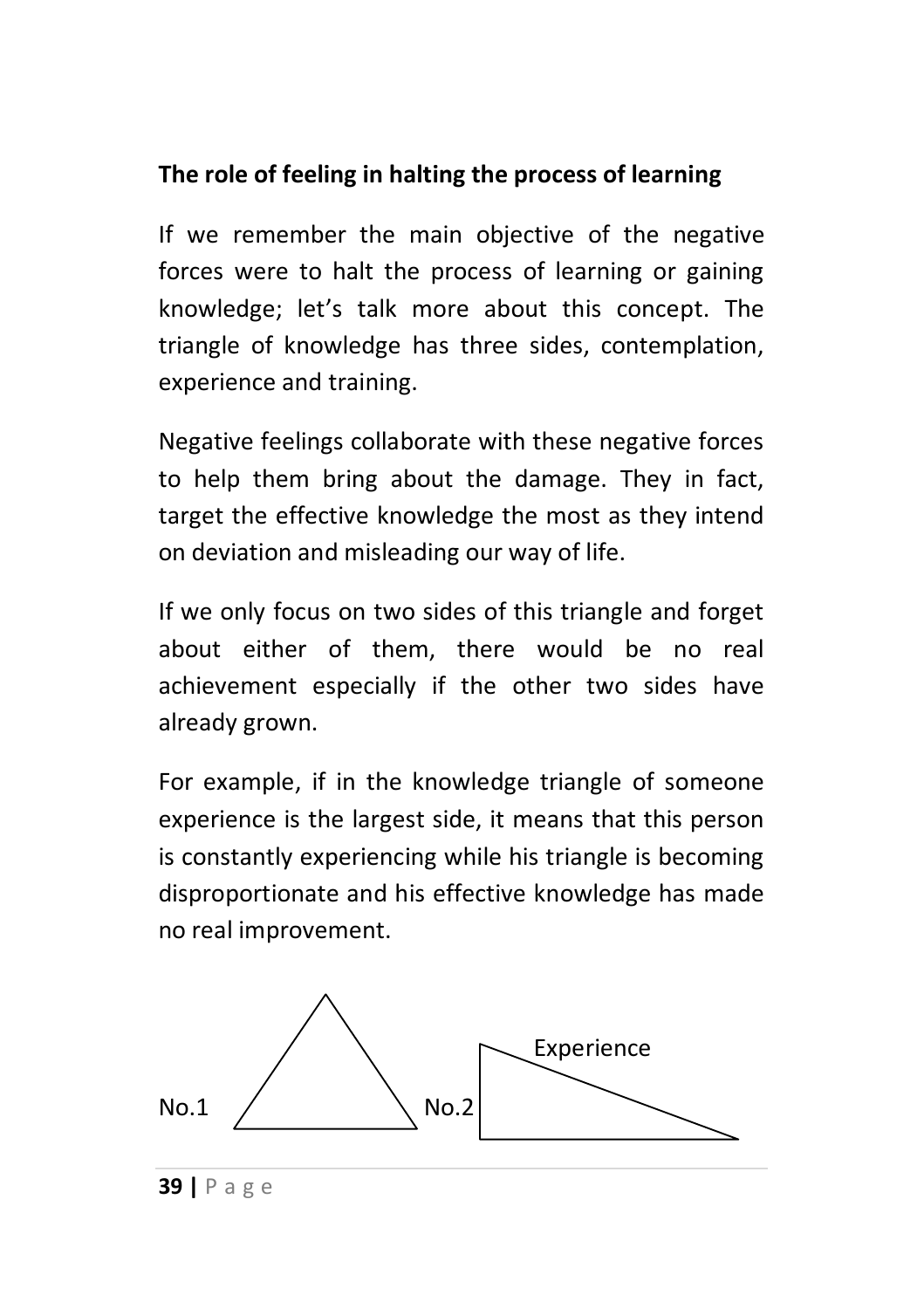The first triangle is where the three sides have grown disproportionately and the second triangle is the case where the individual has extended his range of experience instead of thinking. This has caused the shape of the triangle much more disproportionate; if we draw the effective knowledge triangle within these two triangles we can understand an important point.

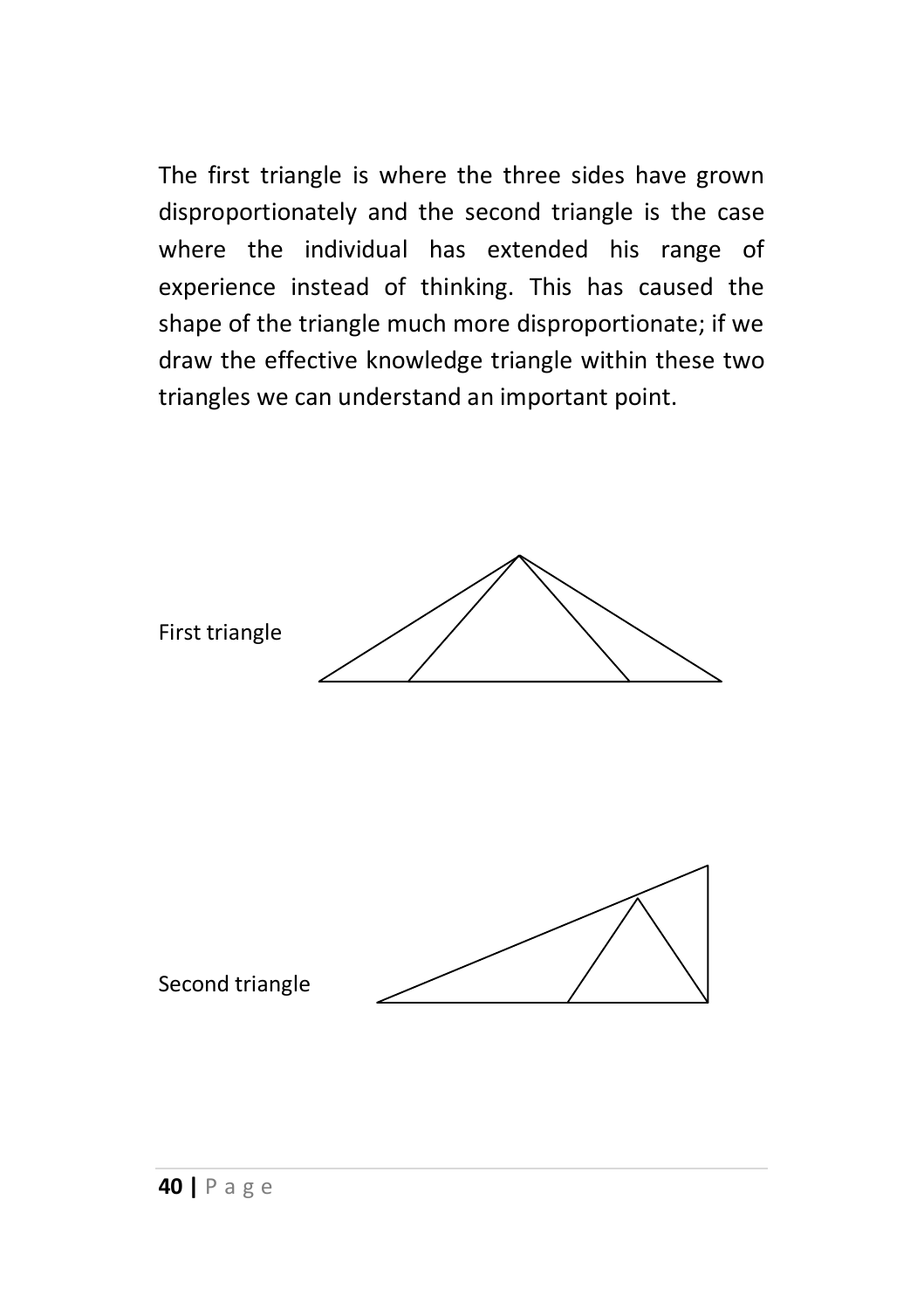We can see that even with the immense experiences the individual has gained and after a long time, his effective triangle has not had a proper growth and we could say that it has had zero growth.

Although the negative forces work on damaging all three sides, obstructing one of them would be enough to cause extensive damage. The real task would be to act in a way where our knowledge gets closer to becoming effective.

Let us now focus on the three negative feelings that damage the three components of our knowledge triangle.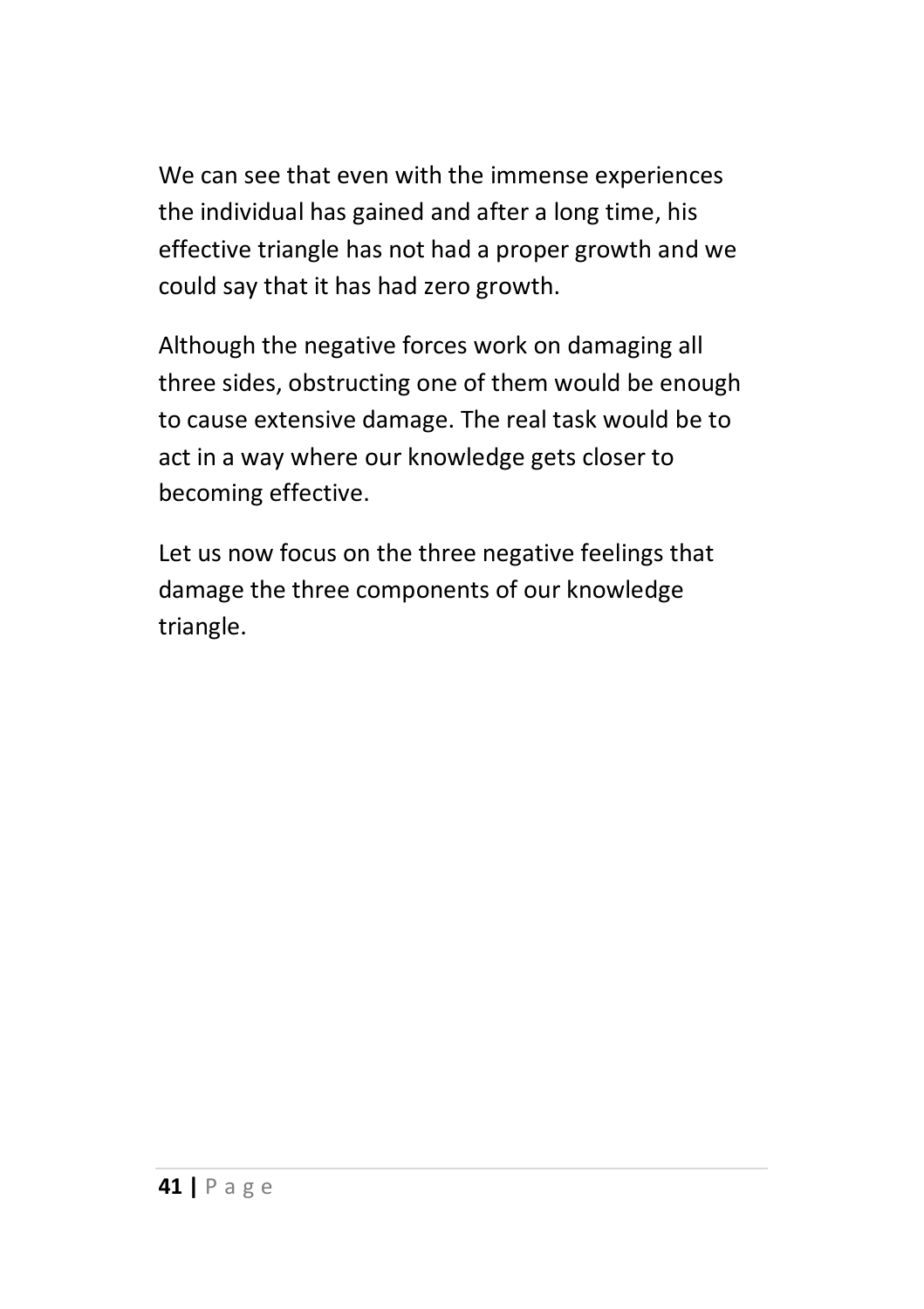### **Contemplation**

#### **What prevents contemplation from happening?**

There is a saying in the writings of Congres60 that reads 'fear eats away thinking and that state of contemplation is useless'.

When we are afraid we cannot establish the important connections between the inputs and thus, unable to figure out the best solutions.

When a lion attacks the hunter, he only has a few seconds to aim and shoot. If fear grips him, his fingers would not obey his commands and he will be eaten by the lion.

Similarly, simple tasks become impossible when we are griped by fear; we can no longer understand obvious realities and we lose our creativity.

I remember a song that I used to play comfortably when I was by myself; however, when w had guests over and everyone was waiting for me to play the song, fear of playing the false notes ruined the joy of music in addition to me forgetting the song a few times.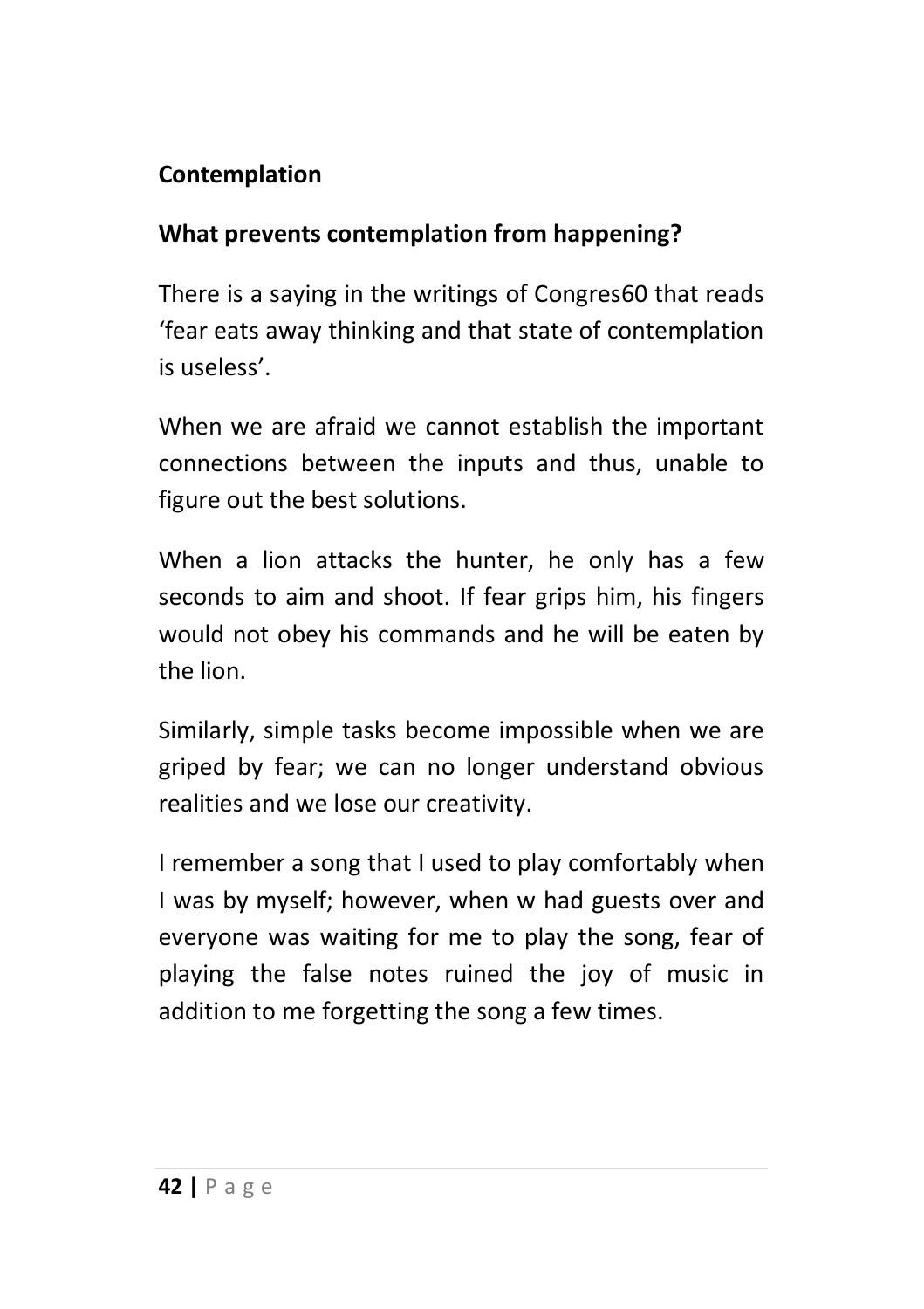It is like in the movies when the killer is after the victim and she tries to find the right key to get in, but she is so afraid that she can't find it and …

Therefore, we can conclude that fear is a negative feeling collaborating with negative forces to prevent the growth of contemplation in us.

### **Experience**

## **Which feeling prevents experience from taking place?**

I believe a feeling that prevents us from being with other people or doing things; a sense of isolation. Hopelessness is the best fit for that description and stops the process of experience from taking place.

**It leaves stagnant in a dark corner, it imprisons us motionless within an invisible metal bars and it is a solitary confinement.** 

Aren't the following sentences familiar to you when you are hopeless?

'What's the use? I'm finished, it's time to die, what is the point of life anyway? Why me? Why was I even born? I wish I were dead'.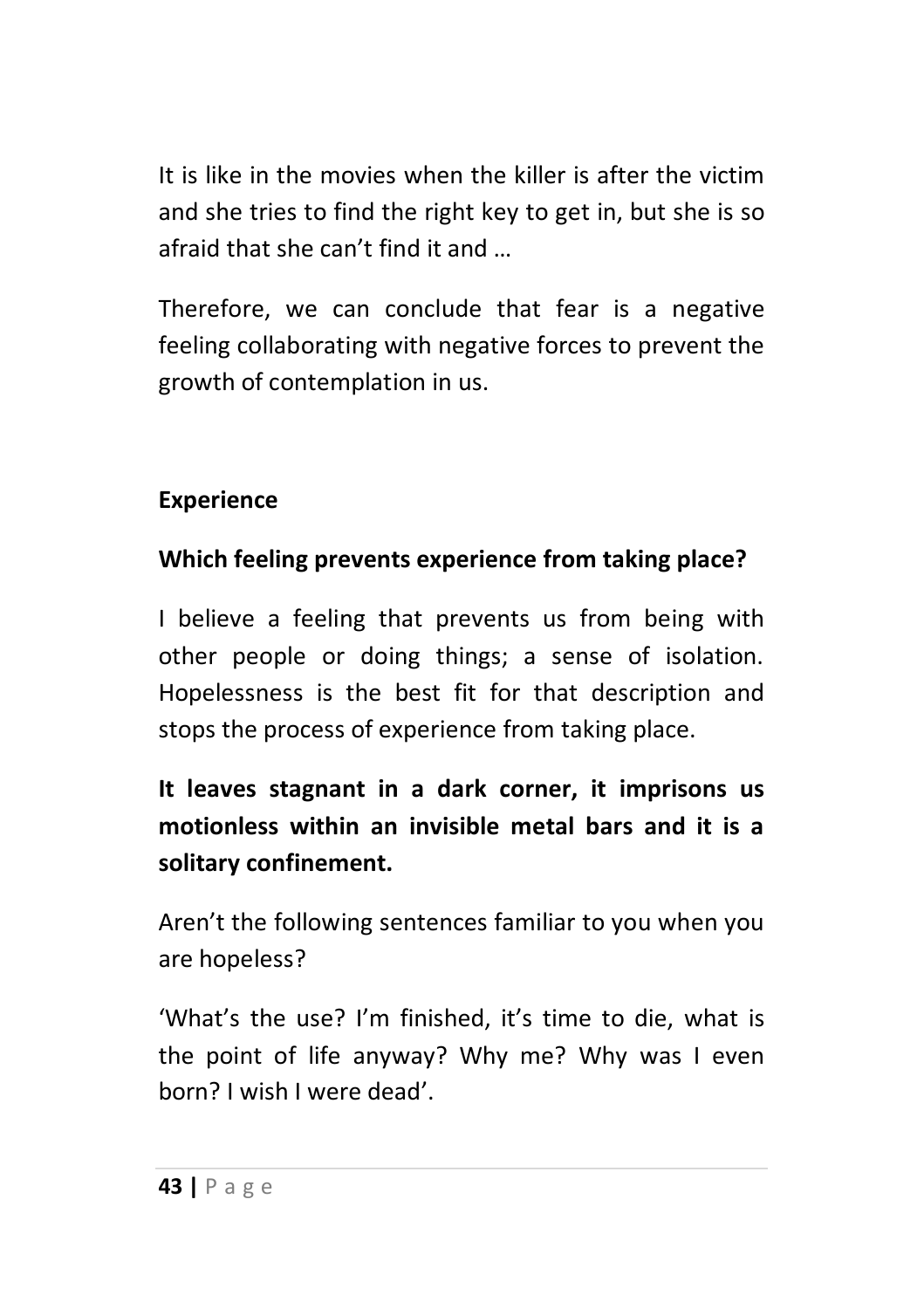## **Hopelessness comes from an intolerable sadness and misery; it is always accompanied by suffering.**

When we are unable to achieve our goals and desires and we feel our efforts have gone in vain, hopelessness sinks in. As far as the illness of drug addiction is concerned, many people will give up after many failed attempts and gradually they believe that there is no cure for their addiction and it will be there for life.

Hopelessness is the manifestation of the sadness and failures constantly experienced in one's life.

### **Training**

## **The negative feeling preventing someone from a proper training is egoism.**

Anyone who is infected with this personality disease is deprived of receiving any kind of training or education.

Egoism works in two ways, in a special area or in general; when we have reached an expertise in a field of science or art and think we are the best, we have egoism in that area.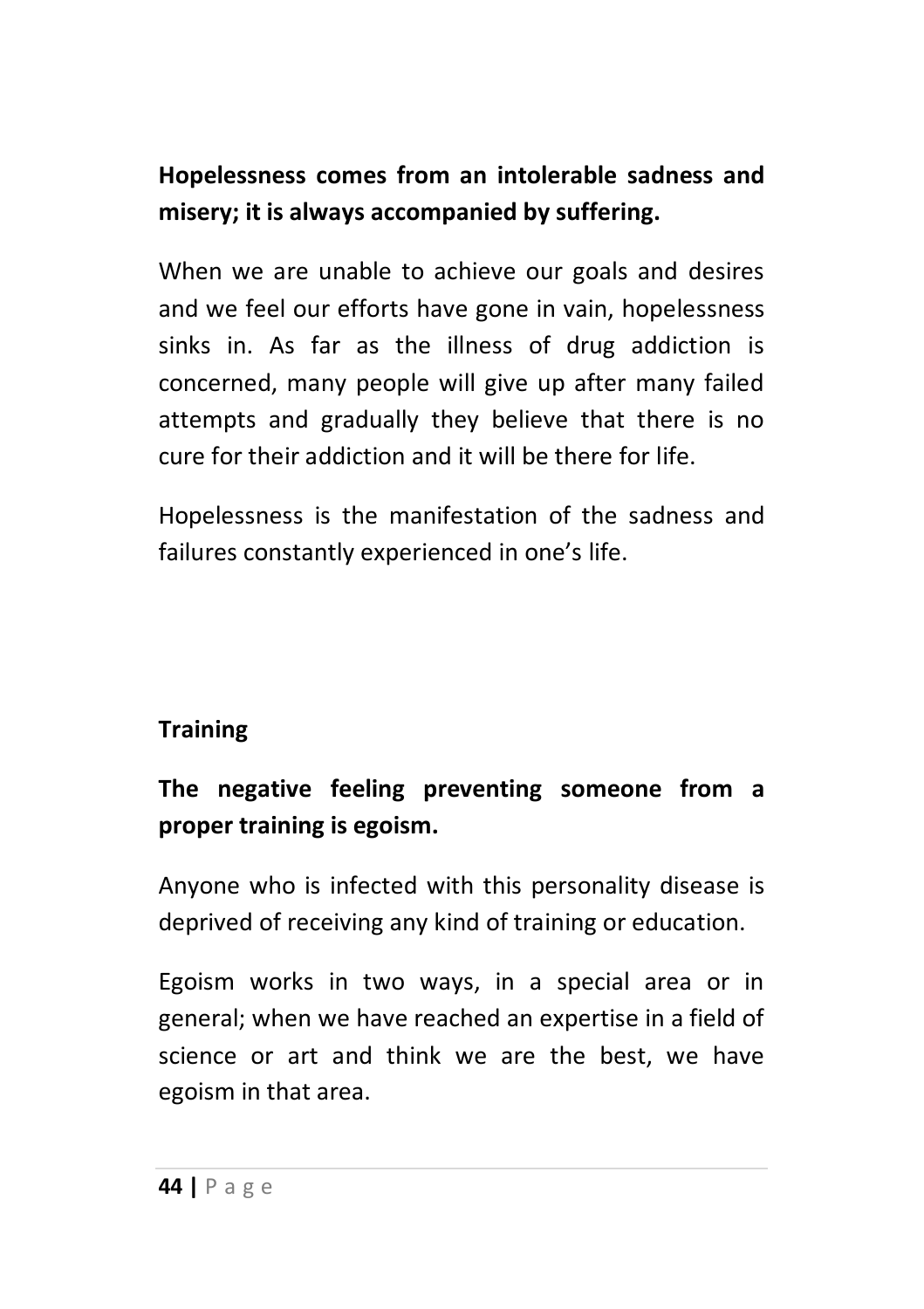For example in physics, we no longer want to learn and the process of gaining knowledge comes to a stop for us. We choose ourselves to be the master and thus, we accept no other teacher to guide us.

The more this negative feeling progress and the tighter its grip on us and there would be very few individuals who we would accept as acceptable figures.

I have come across teachers who saw their students as so called unfit to learn and when some students reminded them of their mistakes, they would not believe them.

This personality flaw is most common amongst the educated and the artists.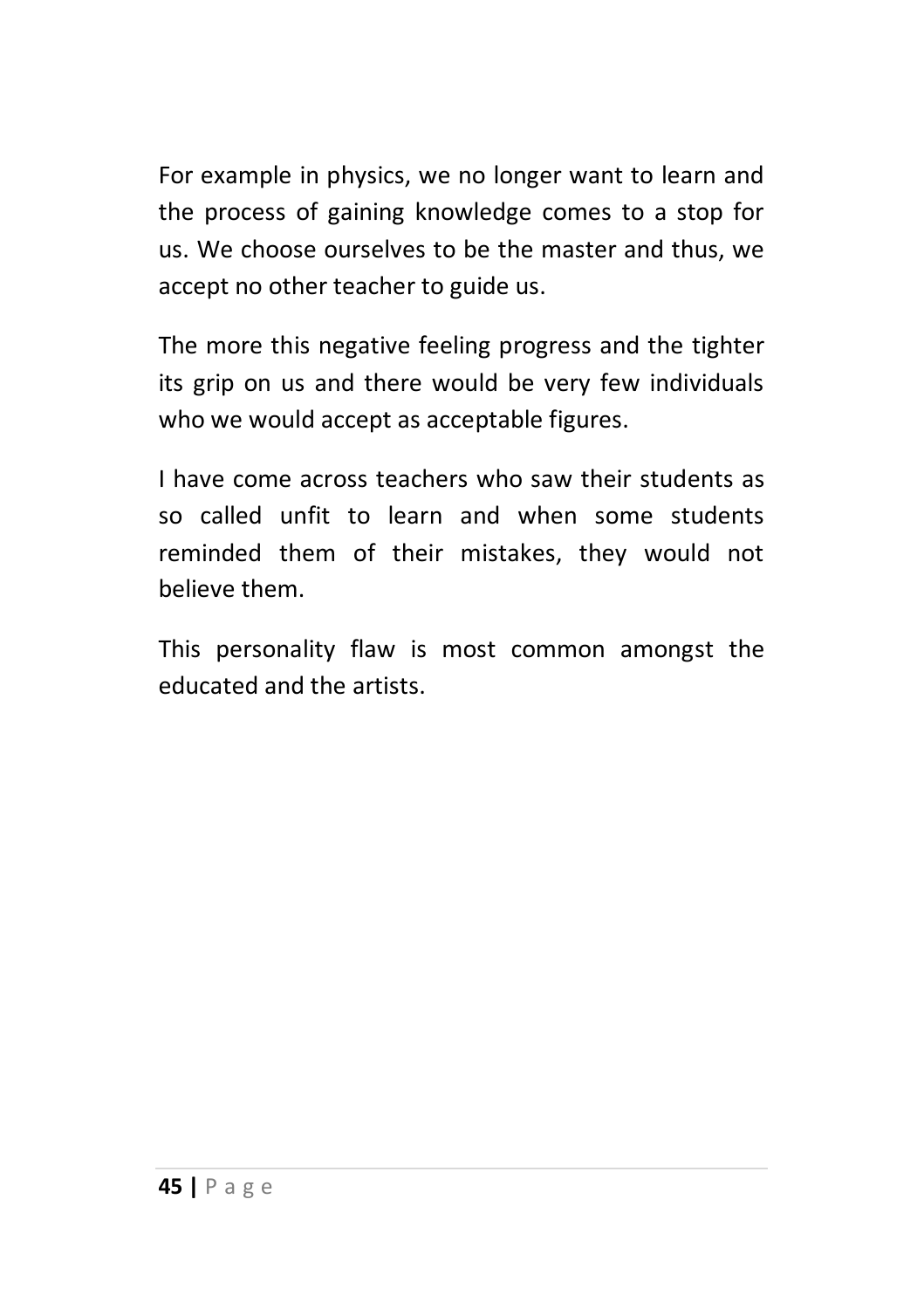#### **Egoism**

It is a feeling that deceives us into a false pretense that we are higher than everyone else; it is a feeling of looking down on others.

A clear sign is that our strengths and abilities actually work against us and this happens when our knowledge has yet to fulfill its maximum potentials.

Weakness and flaws cannot be an area for egoism.

Someone who can't play the guitar well would not develop egoism in guitar playing.

Sometimes the needed capacity for a person to handle his talents has not fully developed and this might cause him to think 'I'm different from others; others should respect and appreciate me'.

This kind of mentality leads him astray and affects his learning ability. Years go by and he is still in the same spot and this can create a general sort of egoism.

Maybe many of us have observed this trait in ourselves or others around us and have accepted it as a social behavior. Unfortunately, this is a mental disease and there is no other way of explaining it.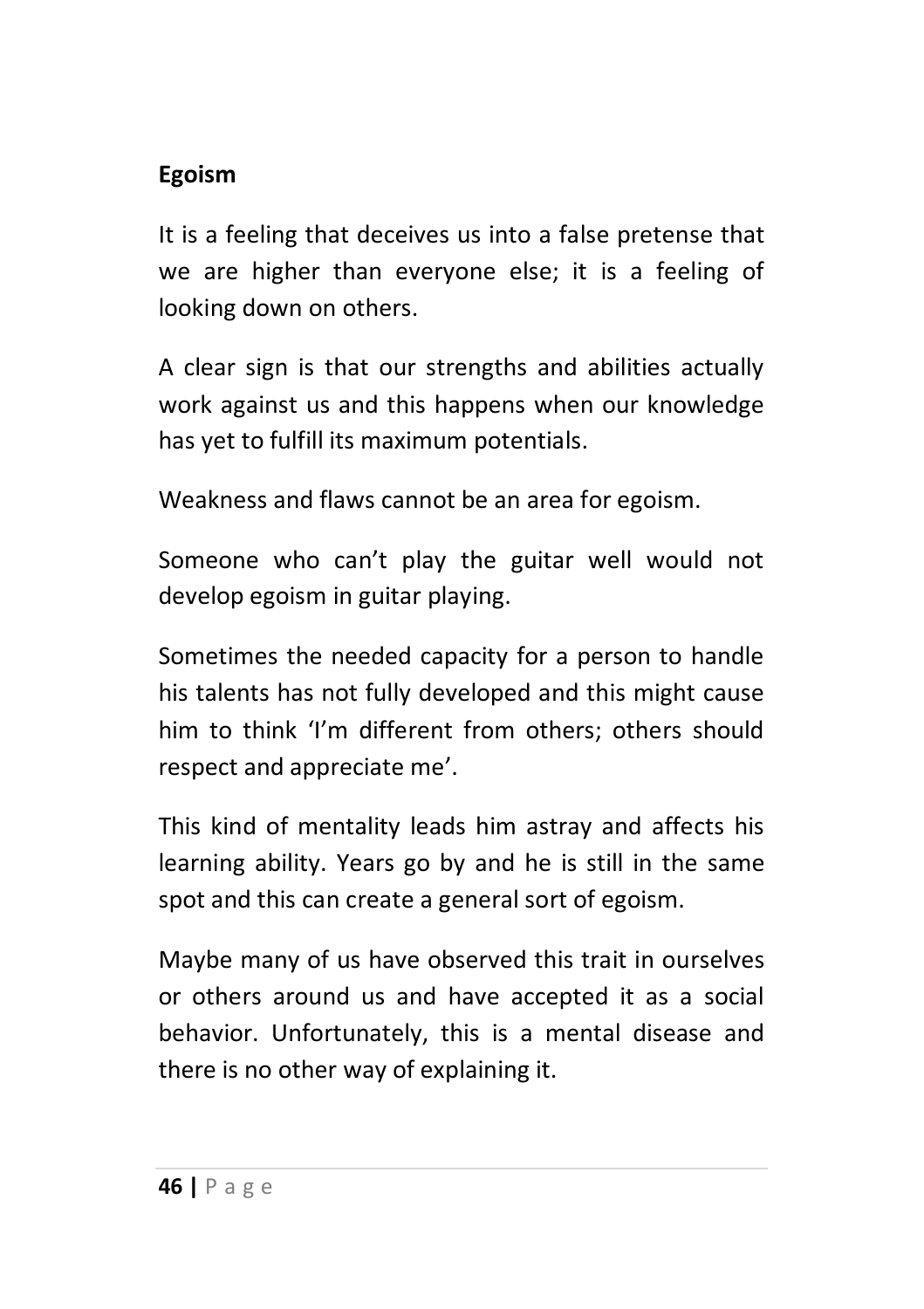#### **Fear**

It is feeling cause by a sense of loss or danger, when are on the verge of losing our freedom, power, dignity, credit, reputation, wealth, love or life.

Also, fear of the unknown or unfamiliar is another aspect of its domain.

When we are in a dark, unfamiliar area we become scared since we do not know what sort of things we might encounter.

Fear causes us to run away from challenges and problems or even think about overcoming them. It creates a defensive mood in us and we move in the opposite direction of issues that might actually, increase our knowledge.

We run from some things and become attracted to others; in fact, fear causes attraction and repulsion in us at the same time.

Most people might remember the fear they had on their first day of school; some did not want to let go of their mother's arms and some just cried. However, when they interacted with other kids, they became comfortable and forgot their fears.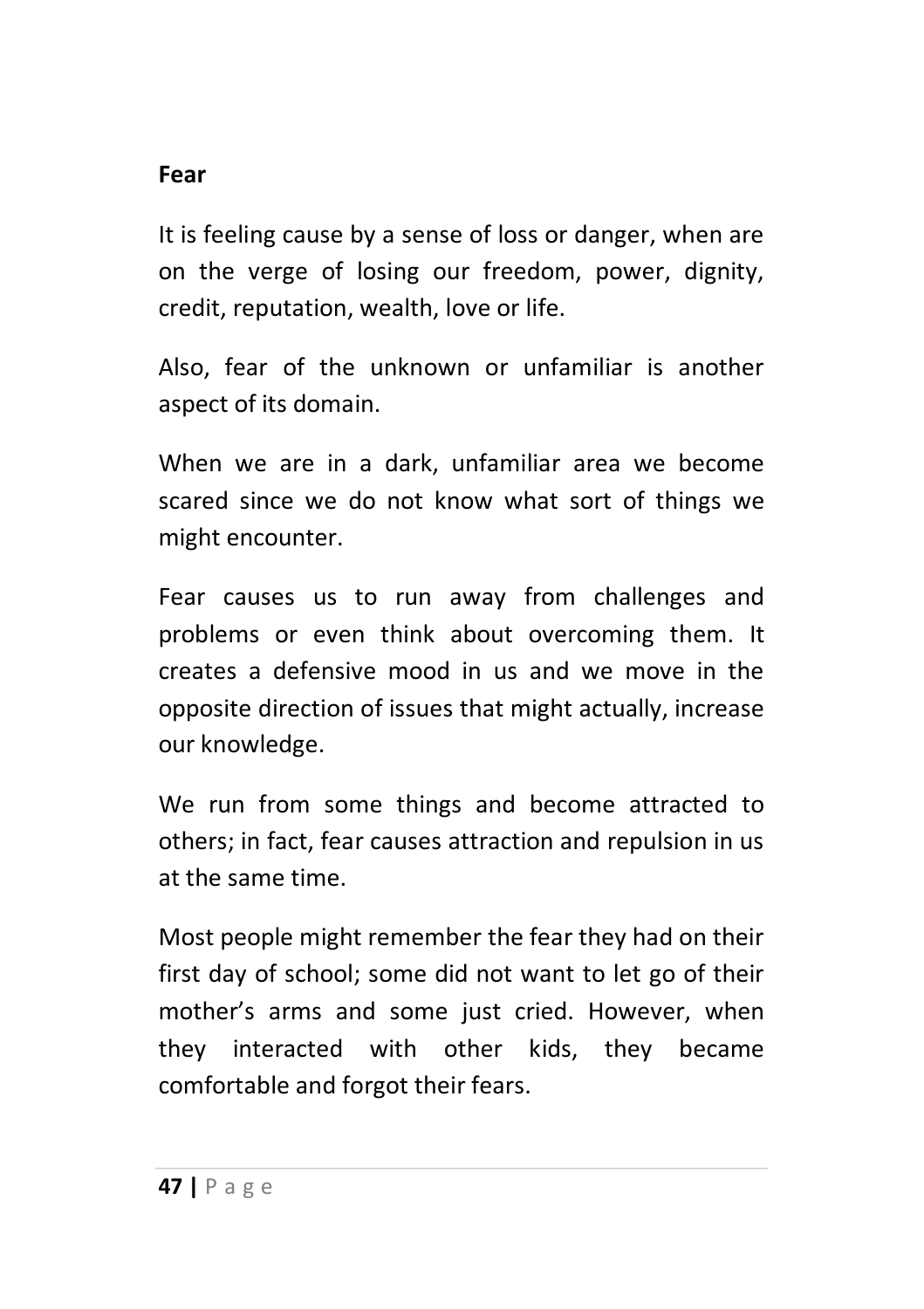Once we are able to pass through our fears, a sense of joy and confidence replaces it; the first step is confronting the very fear itself.

It should be mentioned that certain fears are necessary for our own protection. Here, we are talking about negative fears that prevent our growth and progress.

Let's focus on couple of questions about these fears.

1-where is the source of fear?

2-how does fear disappear?

We do not have the full knowledge to answer these questions properly, but we can say that generally it comes from the thought of losing something precious or dear to us; when are on the verge of losing our freedom, power, dignity, credit, reputation, wealth, love or life. We did mention fear of the unknown.

For example, children returning home late from school create a fear in their parents; final exams bring fear to the students for the reasons of failure, expulsion or not attaining a good future.

The more sensitive the situations we are in, the more intense our fears would become.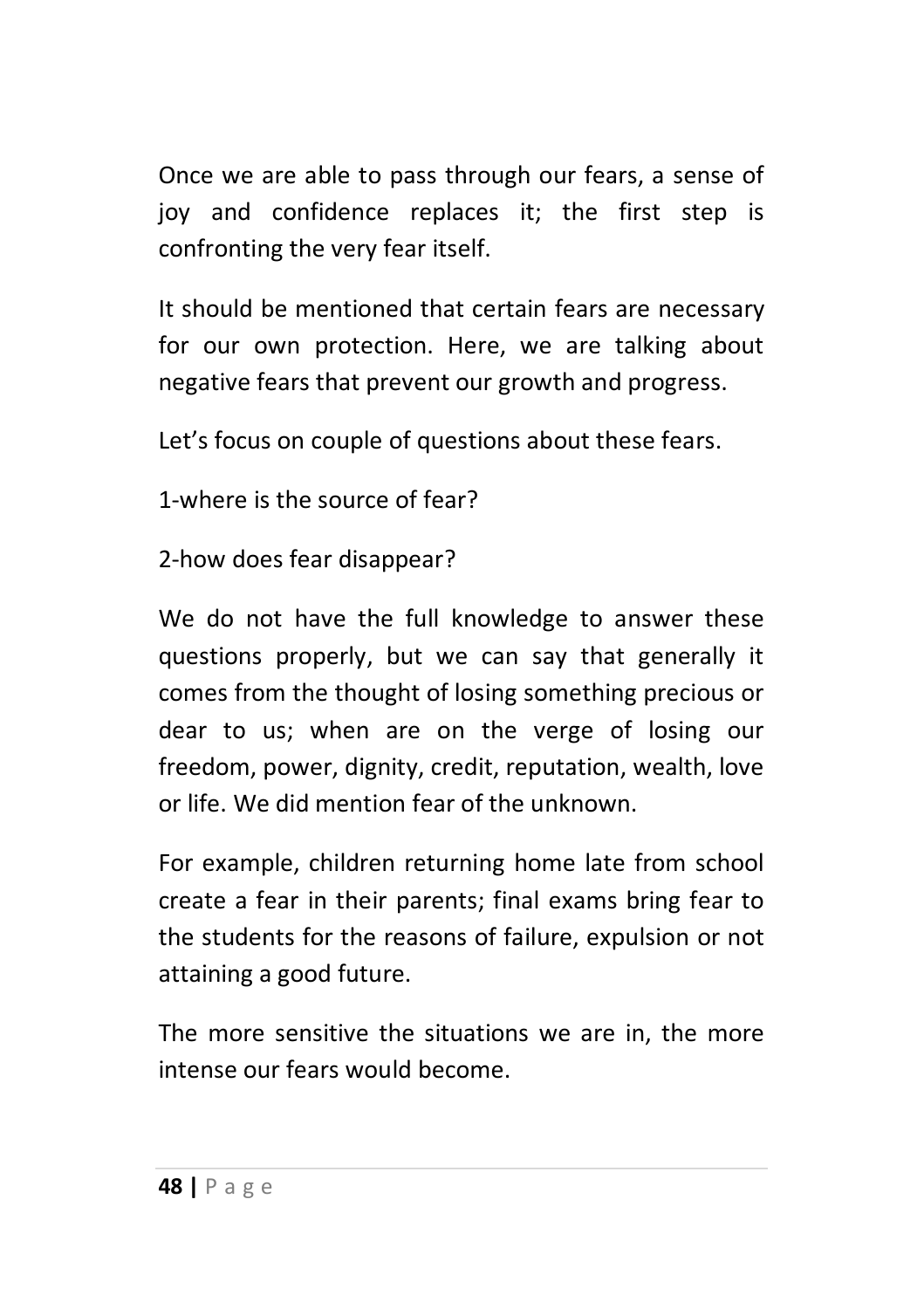The first time someone uses drugs are always accompanied with the fear of addiction.

### **Hopelessness**

This feeling also creates attraction and repulsion in us; when hopeless we show no desire to do anything unless we really have to.

When being hopeless really becomes strong in us, we try to hide from life, we become quiet, easily agitated, we don't want to see anyone, don't answer our phone and basically shut everything out.

Hopelessness occurs when we want something with all our being, but we cannot or unable to achieve it. We want deep down to get rid of our addiction and yet, we are unable to do so. We see all doors close to us and feel tired due to many failed attempts.

Hopelessness is the manifestation of the sadness and failures constantly experienced in one's life; carrying this weigh on the shoulders is very difficult, more difficult is putting it down.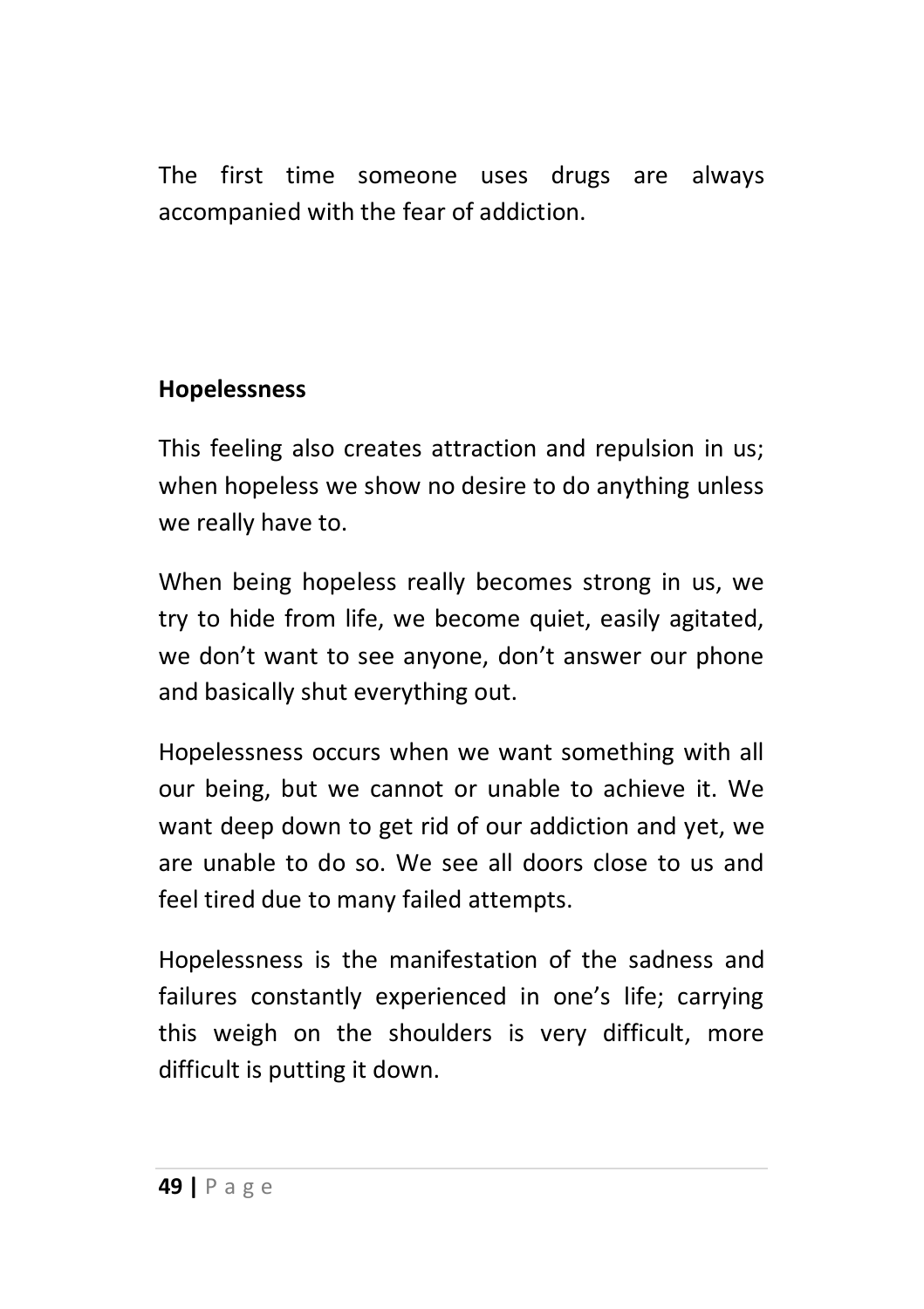At this stage, we start to remember with sadness and envy the good times, when we were carefree, when we had lots of energy and motivation, when we were young and beautiful and when we were not lonely.

In a miserable state, we creep into a corner and let a deep sigh and say 'how did I get here?'

We constantly replay the images of our defeats and failures in our head; we taste the suffering and sadness even more and sink deeper into hopelessness.

An important point to remember is a kind of music that actually intensifies this feeling in us; there are some songs that have an amazing effect in making someone depressed and hopeless.

When we have lost hope in life, we defend things that are actually the very source of our misery; they are included in that heavy baggage which I mentioned earlier on. They could be anything from certain songs, pictures, friends, places and routines.

These unwanted items are scattered like rubbish around us and have no purpose in our lives besides negative energy. House cleaning is actually a step in the opposite direction of hopelessness.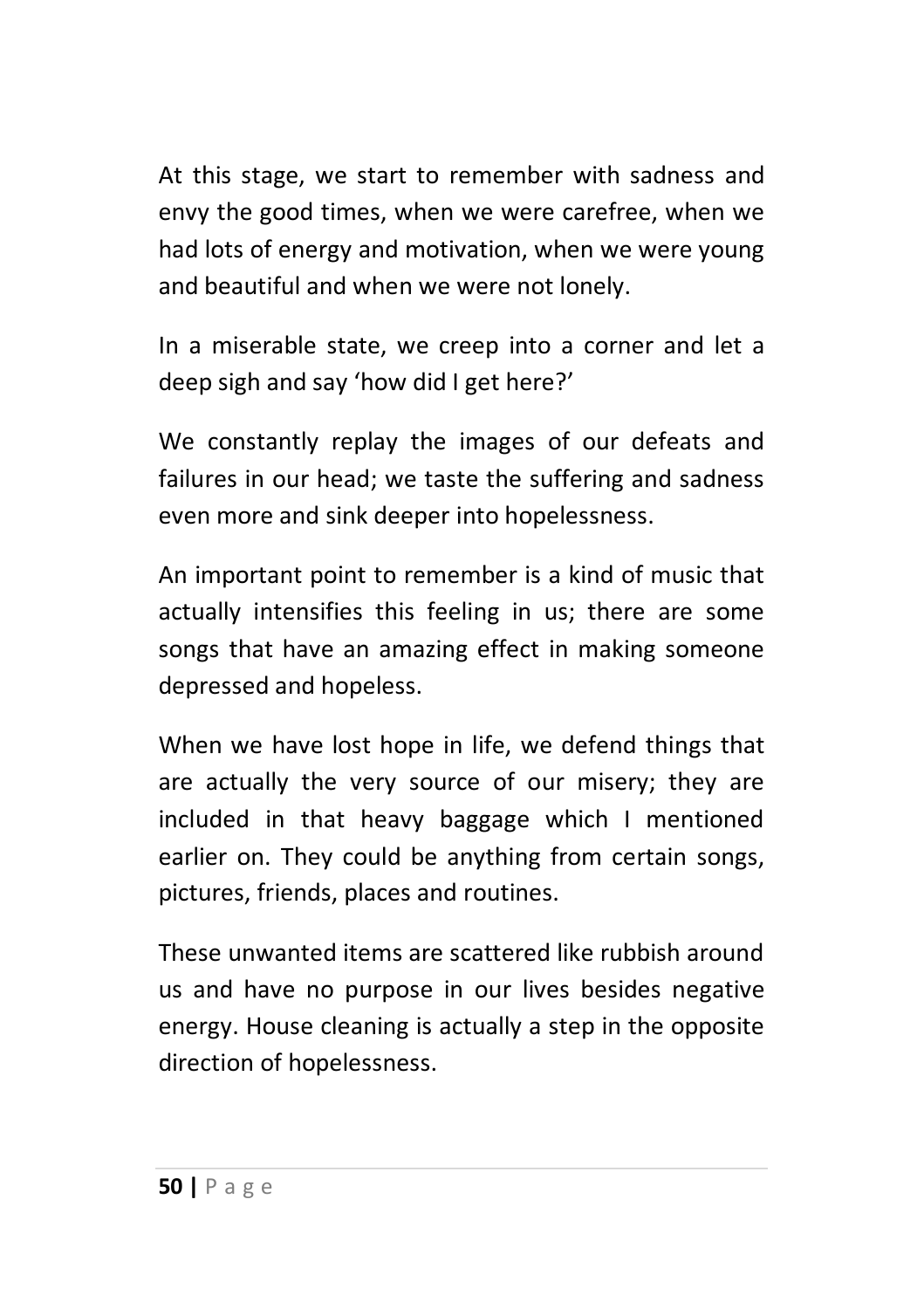Stubbornness, isolation, oversleeping and overeating, staying in abusive relationships, numbness in feeling, lack of motivation and feeling empty are all products of hopelessness.

One day I was in a friend's car and he was listening to a song that made even the most stable people, depressed. When I shared with him my views on these kinds of song, he got upset with me.

Most people will challenge anything that might want to create a small, positive or negative change in their daily routines. The amount of resistance against positive changes depends on our ignorance and against negative changes, on our wisdom.

Images and sounds have a powerful influence in shaping our worldview and their roles are crucial in completing the first, second and even third journey.

The hindering forces (negative energy) use these tools to create destructive feelings and moods in us.

Hopefully we can overhaul these tools to our advantage and use them to achieve our constructive goals.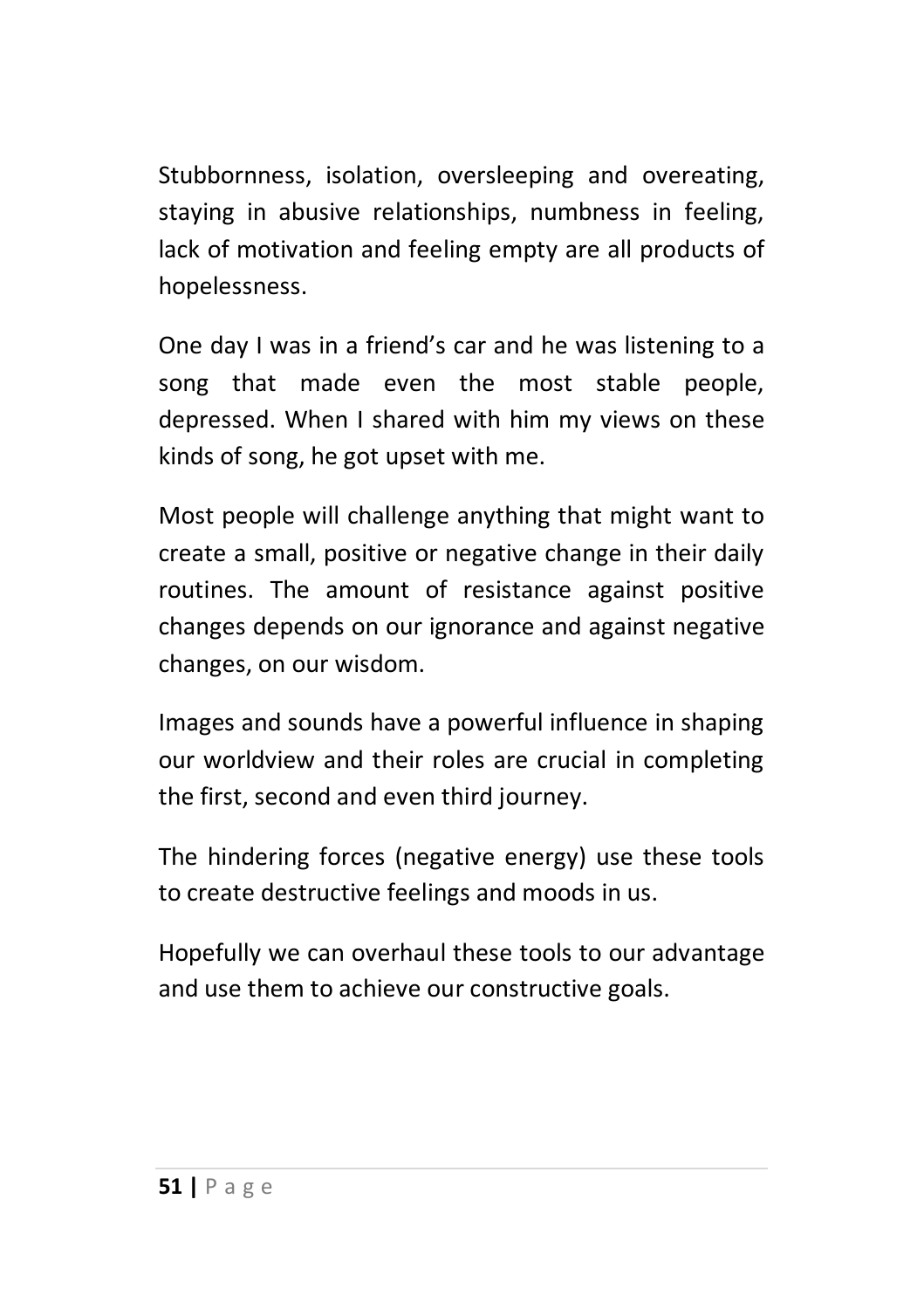Overall conclusion: we now know why there are such forces within us and why they show their muscles to us from time to time.

We have realized fear, hopelessness and egoism are tools in the hands of these destructive forces in order to prevent our knowledge from growing; because knowledge and wisdom are the strongest defense system against the manifestation of unreasonable desires.

Now we can ask this question, how do these negative and destructive forces come about? Where is their source?

In order to answer this question, we must study the mechanism of the particles of the ego or self and their interactions with each other.

Let's redraw the triangle of ignorance.

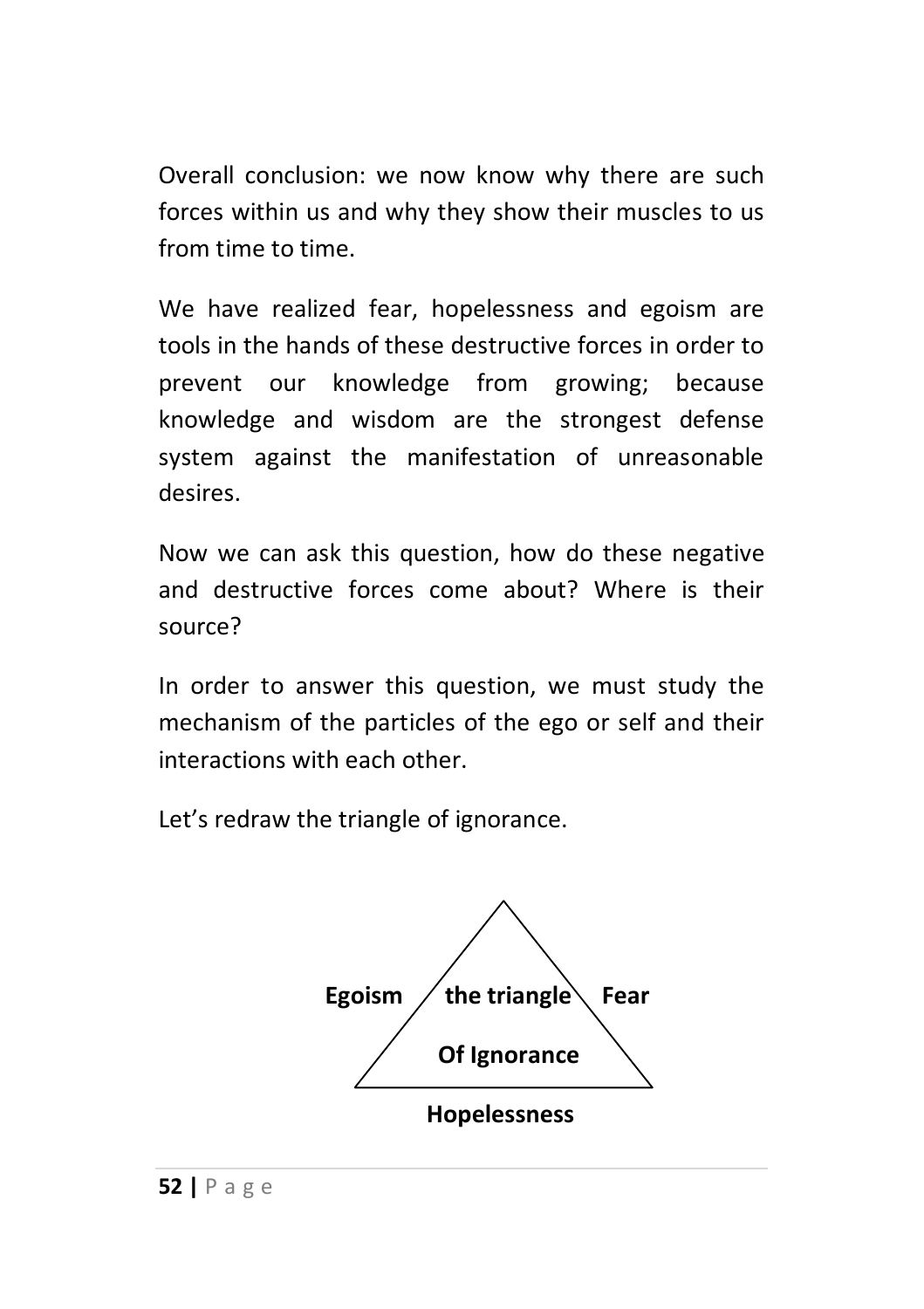An important point: negative feelings are the biggest obstacles on our path in the second journey. We can say that they origin from hungry or unsatisfied particles of the demanding ego and underdeveloped knowledge.

We should also remember that someone could totally lose direction in the second journey and return to the dark world once again.

This is why it is important to recognize the source of our negative feelings and energies which are summed up in our fear, egoism and hopelessness.

### **The governing laws between the ego's particles**

 1-particles that share a common desire and feeling become attracted to each other; when drops of mercury and water are spread on a flat surface; mercury droplets absorb each other while water droplets attract each other.

Criminals find each other wherever they go and so do artists. This law applies to all particles in existence and we can say that each one of us act like a particle.

Every desire from its inception till its fulfillment creates its own unique feeling; this feeling causes either an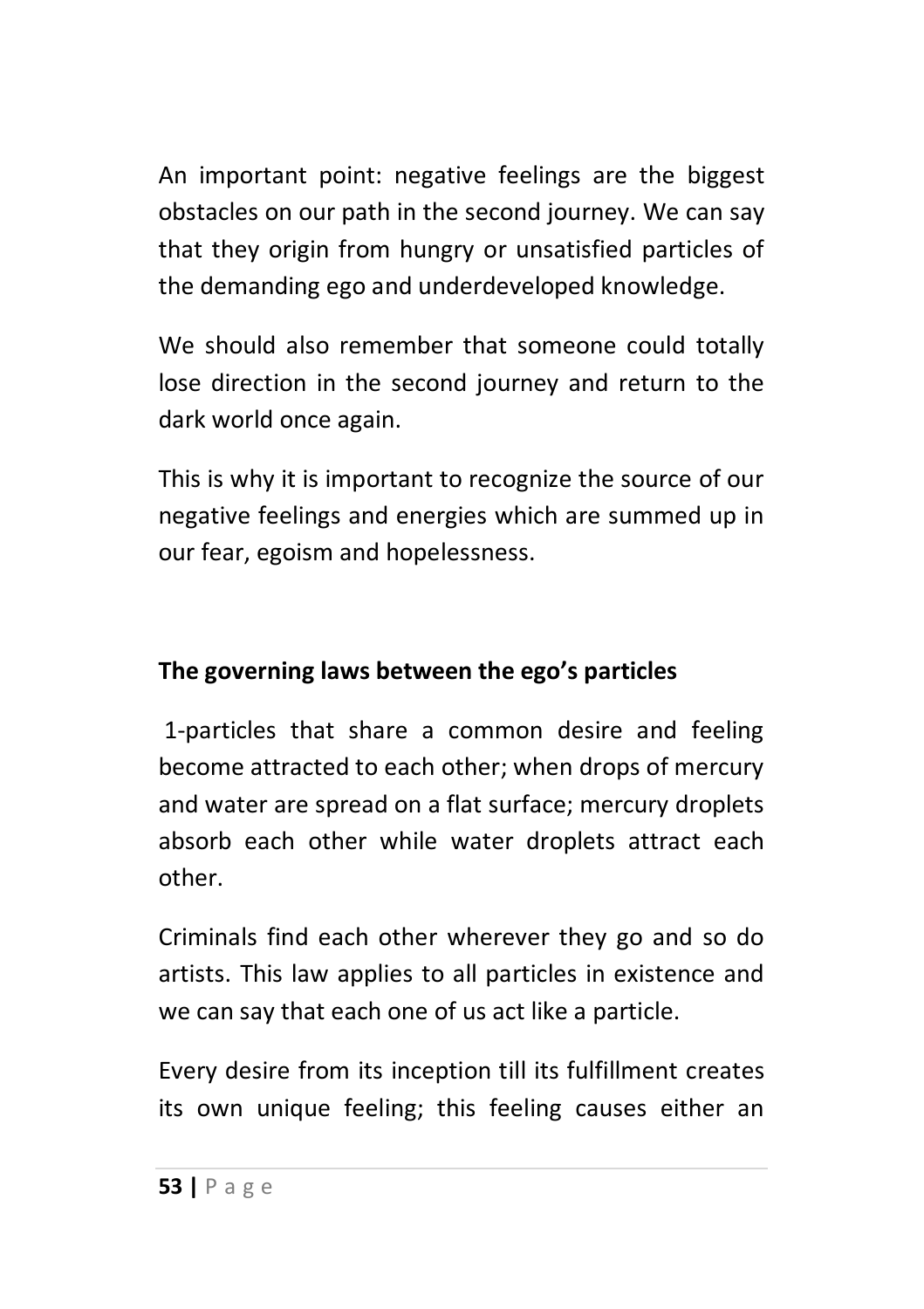attraction or repulsion. Desires and wishes are like seeds and only when planted in fertile soil, do they grow and bear fruits.

If a seed remains in a bag for years, there would be no change or transformation. Ego's wishes manifest in a similar manner and need a suitable ground to grow.

From the time a seed is placed in earth, it goes to through certain changes like splitting open its crust and sprouting. From here onwards, there is a specific feeling in it; itself becomes a source of sensation.

Reasonable and unreasonable demands require a suitable bed to grow and blossom.

2-when the proper conditions for growth become available, particles that share the same desires gather around each other and establish an intelligent system called structure in order to manifest and actualize their demands and wants.

Common desires give birth to structures; all structures begin with an idea (thinking), without contemplation everything declines.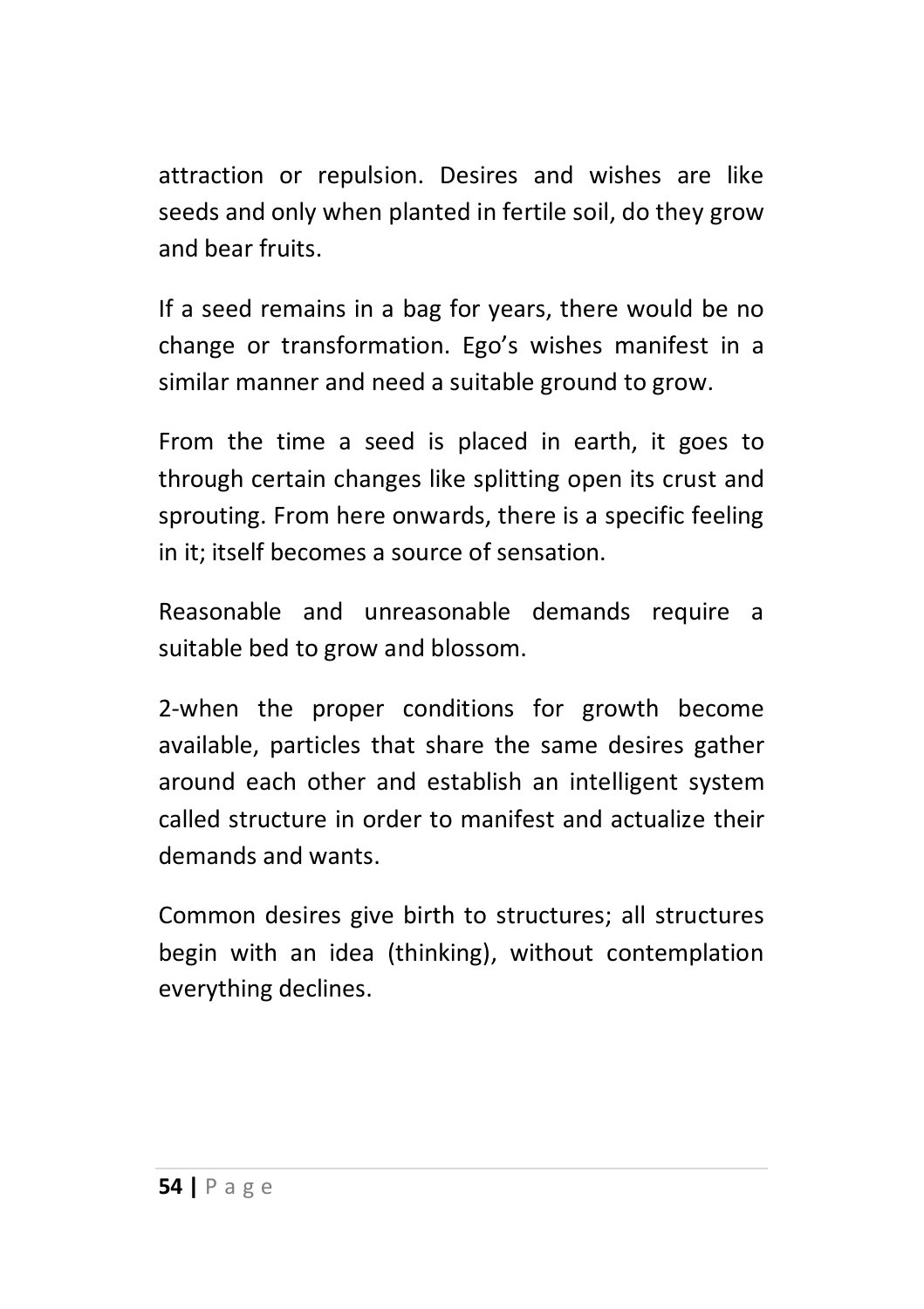3-there are positive and negative structures; for now we shall focus on negative structures since most of our problems are caused by such structures.

Particles of the ego know that if they are united with each other, they become much more powerful and can achieve their goals easier. To understand this concept, let's take a look at our world.

According to Congress60 writings human being is a minor manifestation of the external universe; this means we can find signs and symbols internally that are represented externally in our world.

A simple example of a structure is a small community in a town; people who work in the same industry form their own unions and maintain control over their businesses and protect their interests.

If their welfare and profits are endangered they gather in meeting halls and plan strikes, marches or even demonstrations. It could be said that they have common goals, interests and desires and share a same structure.

There is another structure very well known in the world, called the Mafia or drug cartels.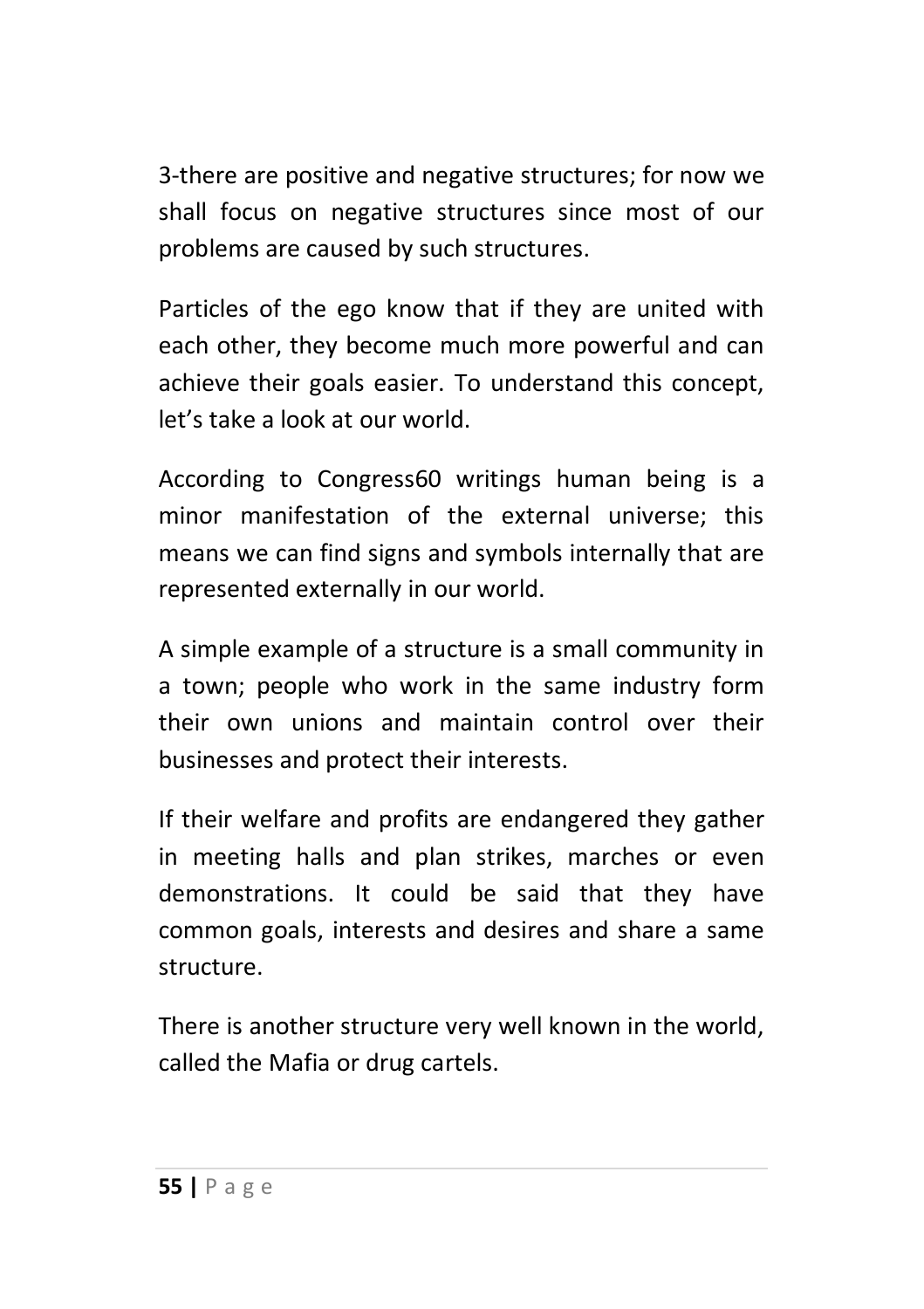These organizations are very similar to our negative, internal structures; it could be said that the original idea to create these Mafia organizations is inspired by our own internal structures.

In general, we create things on the outside that actually exist within ourselves; when we attain a specific level of knowledge and understanding we create them in our surrounding environment.

For instance, creation of computer was inspired by the operations of the human's brain or windows with its multiple operation skills function similar to our mind.

I was speaking about the Mafia; I think the first time such an organization was established was in Sicily, Italy. Of course, there must have been similar structures previously such as secret societies (Freemasonry) and other secret clans, maybe even in ancient times.

Mafia and cartels are active in different fields including the sale and trafficking of weapons, drugs, sex, gambling and alcohol. Their annual income on drugs surpasses 600 billion dollars and their total income might be 5 or 6 times higher than that. These organizations have so much income that they can run a country, change governments and buy the officials.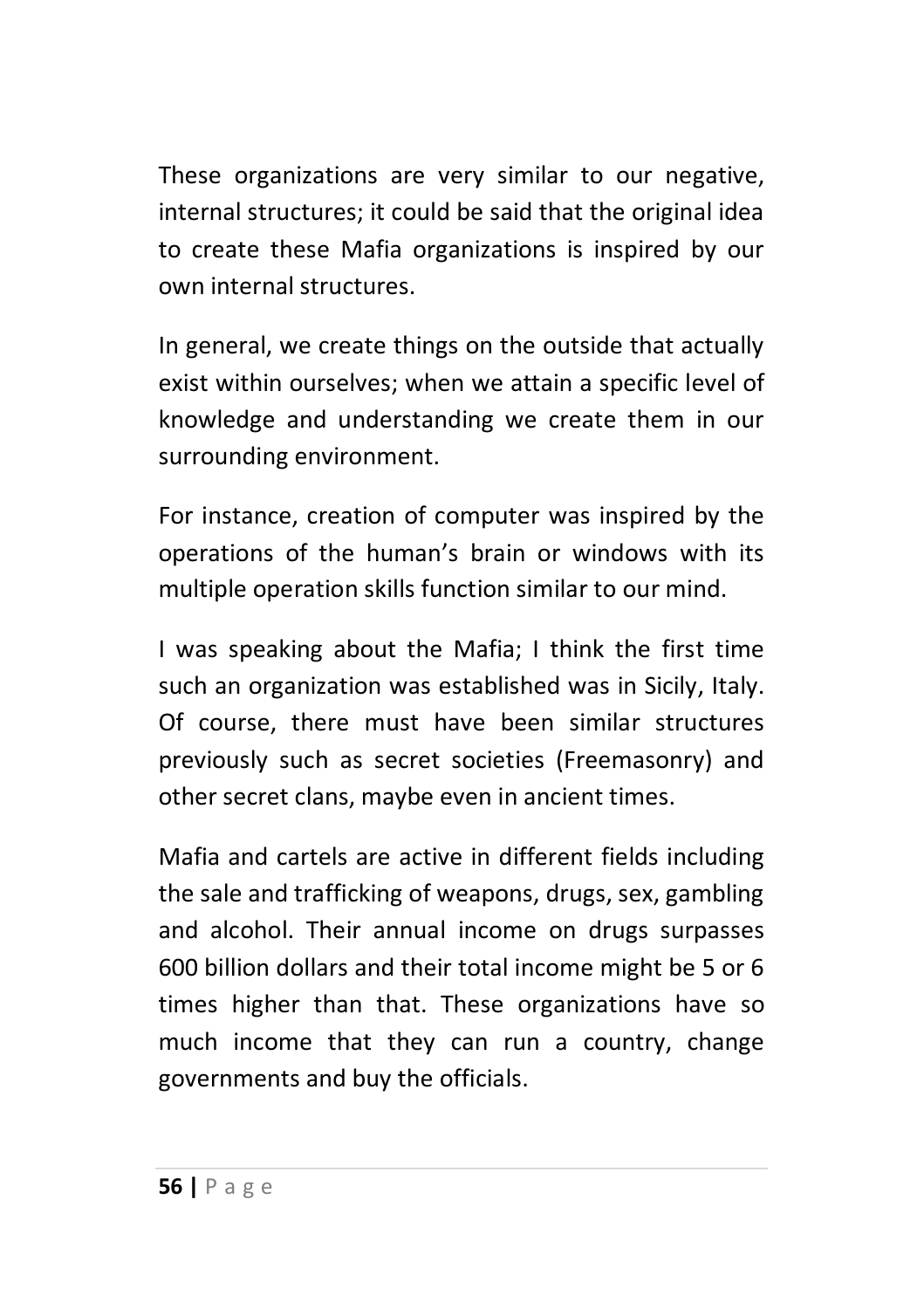We should know several concepts about these organizations to gain a better understanding of our own internal structures.

Their incomes are based on unreasonable demands and wants of people all over the world. In other words, their fortunes are built on the misery and sufferings of millions of people. Many of us know now that drugs bring nothing besides destruction, poverty, crimes and breakdown of families.

Other items such as firearms, gambling and prostitution bear the same rotten fruits and yet, they are on high demands because some of us still search to satisfy our selfish, unreasonable wants and needs.

These powerful organizations thrive on people illogical and unreasonable wishes and wants and so long as masses selfish needs are there, the market for the cartel and mafia will be booming.

As we mentioned before every structure has two major goals:

1-to protect and maintain its survival and livelihood

2-expansion and development of its roots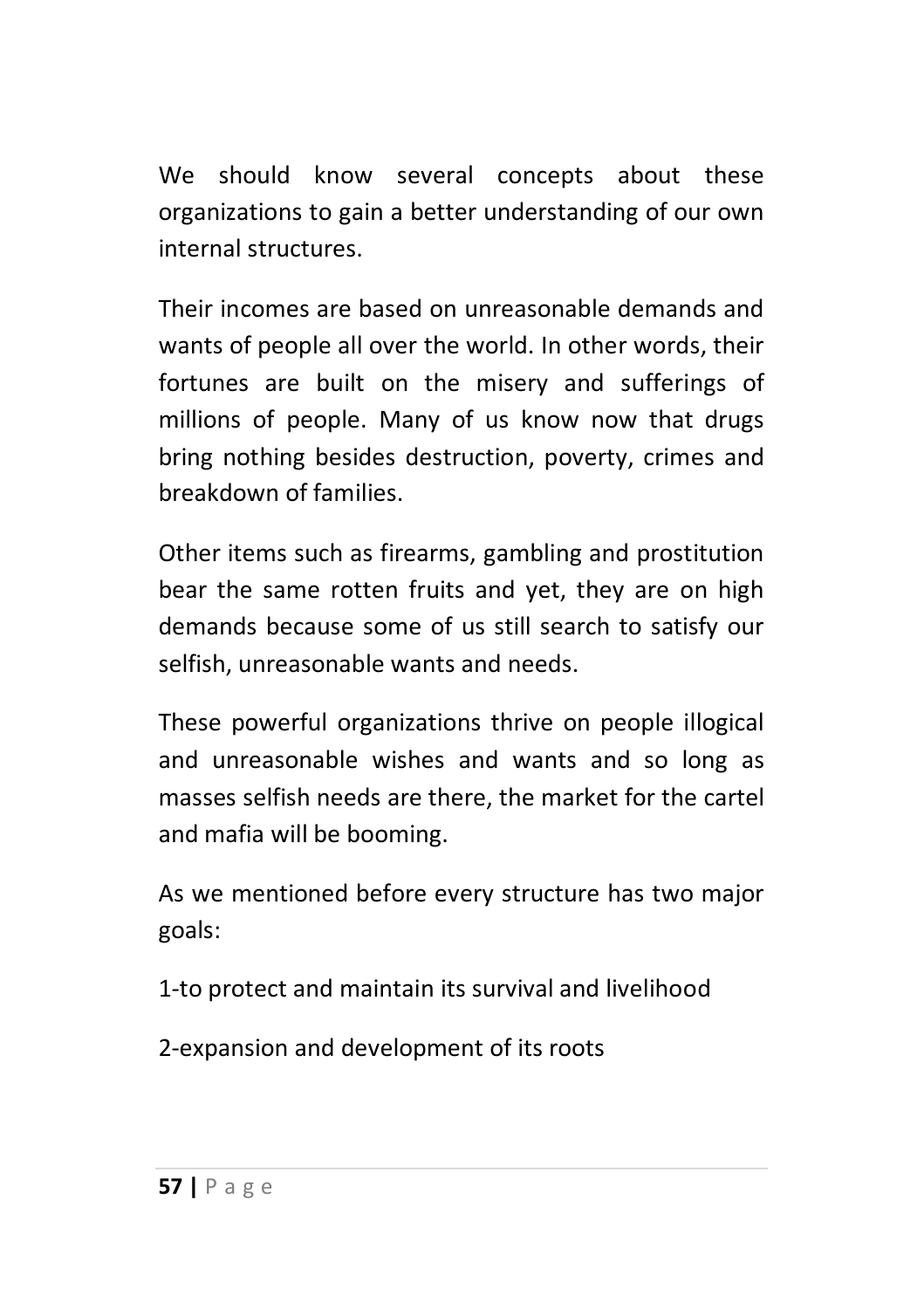Structures operate in a networking manner and each head of mafia family leads a specific filed, similar to the movie 'Godfather'. Whenever a family is in danger, the rest will support it and if necessary, they would get rid of it. The main objective is the survival and flourishing of the system as a whole.

Let's get back to our own internal structure; there may be structures such as drug addiction, fear, hopelessness, egoism, hatred, vengeance…inside of us. Every one of the mentioned feelings could be a source for a separate structure which is the gathering of particles that share common desires and operate as interconnected networks.

When one is need of assistance the others come to its aid; they know that if either of them is damaged or destroyed the rest could follow soon.

Worldly structures have money and wealth as their source of power whereas our internal structures feed on something else called energy.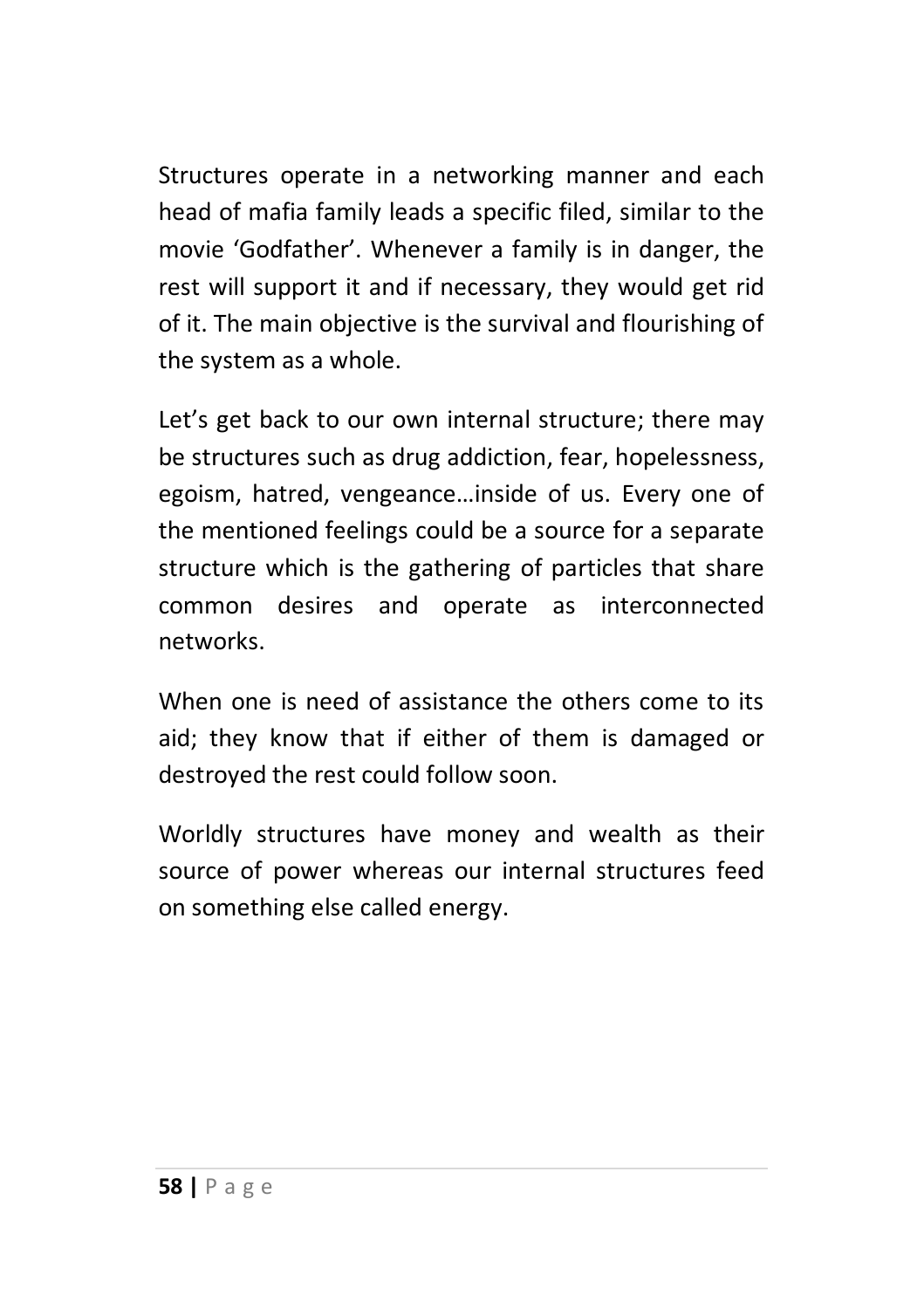### **An important fact**

Money in the material world is the same as energy in the non-physical world. Since the idea of money has been duplicated from energy, in many ways in the material world, it serves the most purposes if not all.

We should spend some time on discussing energy and its essence. Scientists have given some definitions in regards to its nature and functions.

### **Energy**

Having an ability to do something is energy; this means that energy is a requirement to get things done. Of course, to gain a deeper understanding of energy, we must have more than these basic definitions.

Energy exists in all particles of the universe and you can find no exception to this rule. Thus, there are similarities between energy and feeling.

In order to receive, send and analyze messages we need energy; the words that come out of our mouth, tasks that we do every day and the meaning of other people actions for us, they all depends on the essence of energy under our control. Energy does not perish and it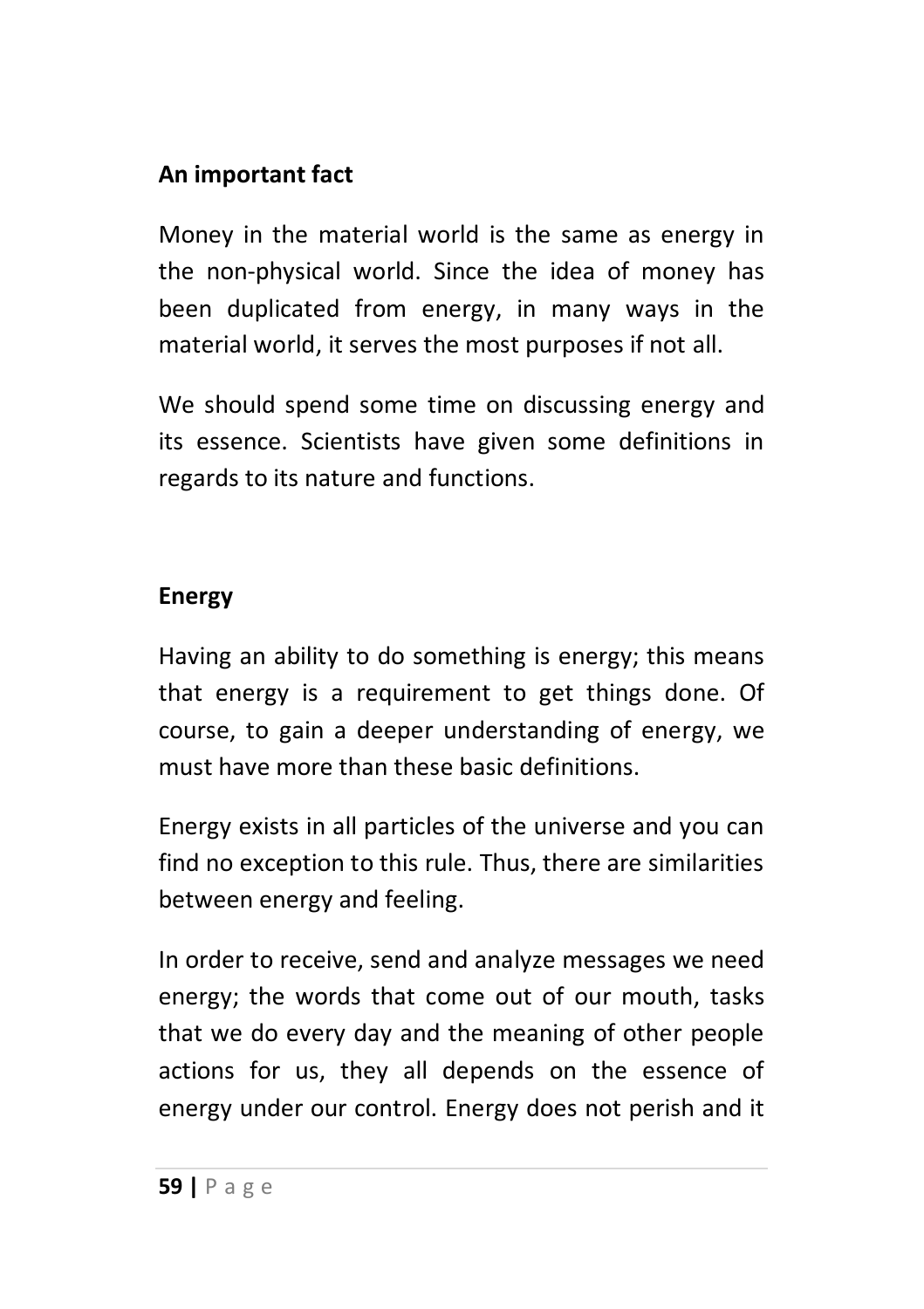only changes from one form to another. This is the principal of energy conservation.

To do any task, we need that initial feeling and this is the transfer of energy from one form to another. Of course, these transformations influence our external world; the path in which we intend to fulfill our intention is also significant.

### **The performance equation**

The implemented task (our gain, the result of our actions) equals the energy spent on the task multiplied by method or path chosen for its fulfillment.

#### **R = F x P**

R represents the result or energy gained, F is the symbol of force or feeling spent and P is the path of action

Let's find out about the practicality of the above mentioned equation in every day's life.

Imagine someone very greedy who is constantly gathering wealth through the wrong means.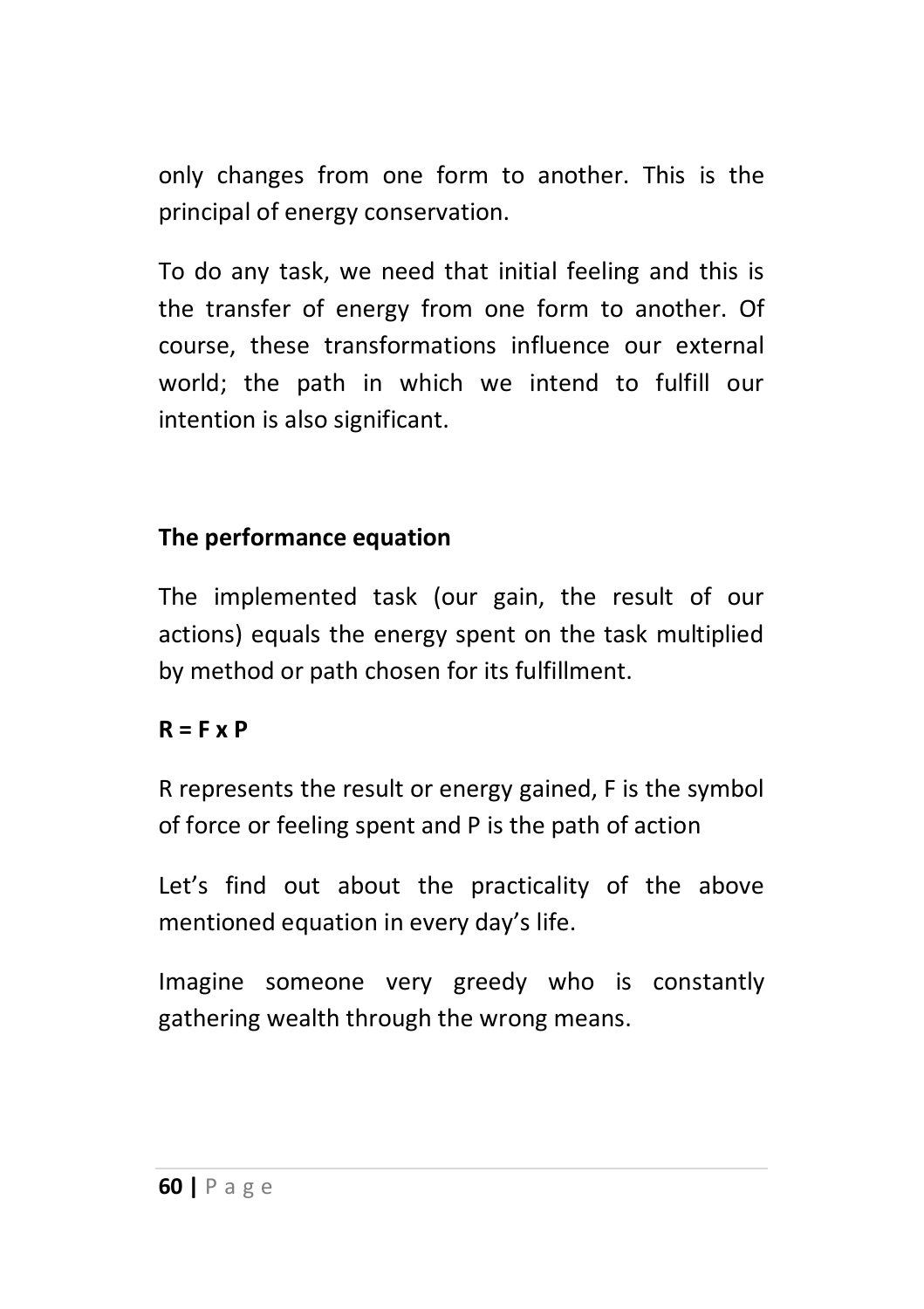Since greed and avidity are negative energies, money gained through wrongful means cannot lead the individual's life towards honesty and integrity.

After some years, the immense wealth gathered is the symbol and manifestation of energy in the physical world. However, the essence or identity of this wealth depends exactly on the nature of the means through which it was gathered.

They are in fact the path of fulfilling the intention which is represented by **P** in our equation.

Imagine a case of road rage, where the feelings of rage, anger and sometimes hatred have peaked and eventually lead to physical and mental damage.

The confidence gained through beatings of other people is in reality, conservation of energy through harming others. In here, rage and hatred are the motivational feelings. How one gets involved in a fight is the path and the confidence gained by physically overcoming others is the energy conserved.

Energy is positive or negative, similar to feelings; to clarify the difference between them we use the example of the seed.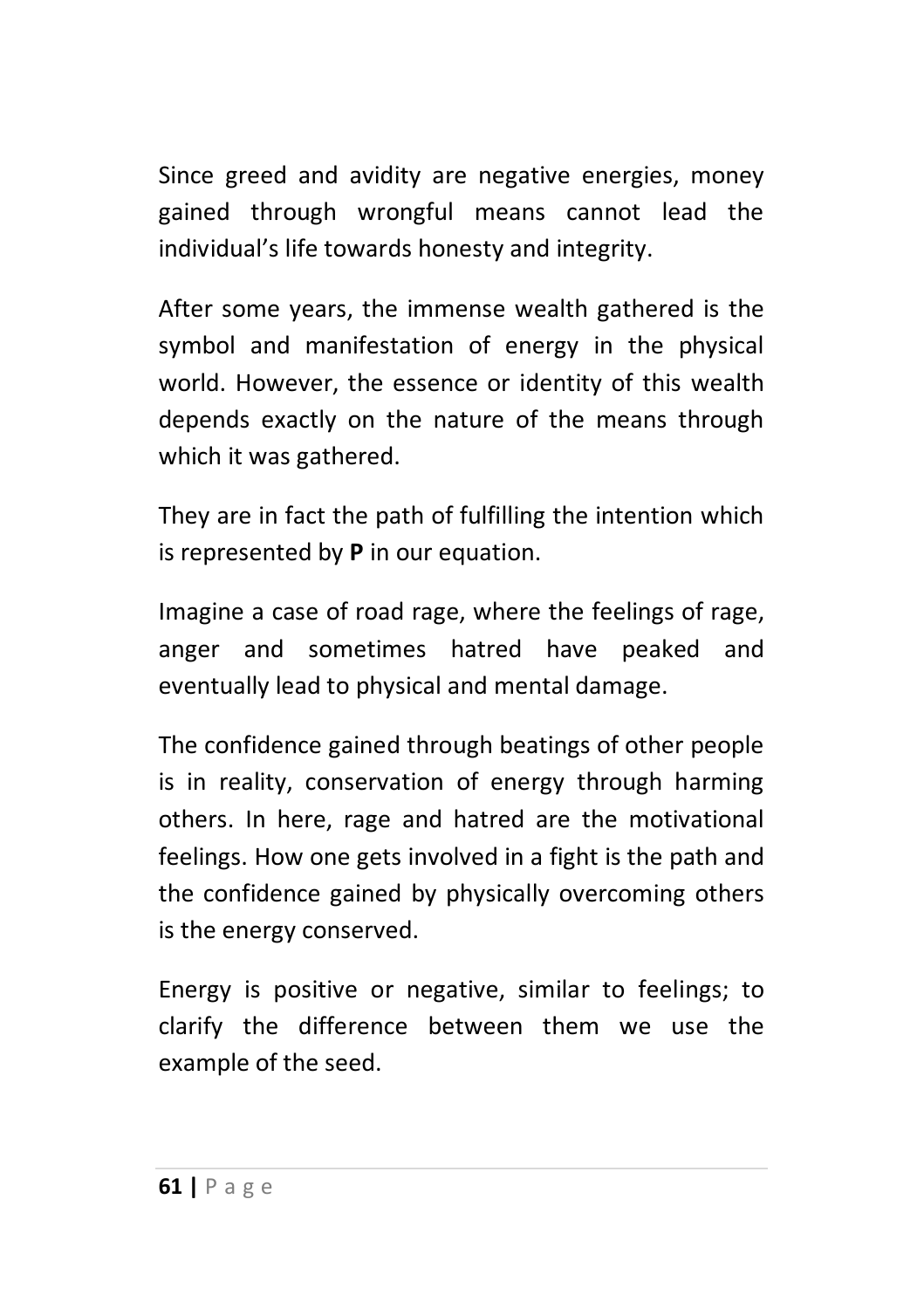When the seed is planted in earth, it absorbs moisture which awakens it: this is that initial feeling. It sprouts and uses the minerals within its nucleus as food.

It then receives light and water and transforms them into energy which helps it grow. The more it grows the stronger feeling it has; we can say that energy either strengthens or weakens feeling.

### **Level of energy**

 Let's focus on a swimming pool for this illustration to better determine the level of energy.

On the side walls of this pool there are small doorways built in at different heights. Through these small gates, water enters and exits the pool simultaneously.

If we take the water in the pool as energy, its purity and cleanliness would be the quality of energy and its amount, the quantity of energy.

When water is flowing through these small doorways back and forth, feelings are created. If water level is down in the pool many of these small doorways cannot transport water out of the pool because they are located higher than the water level.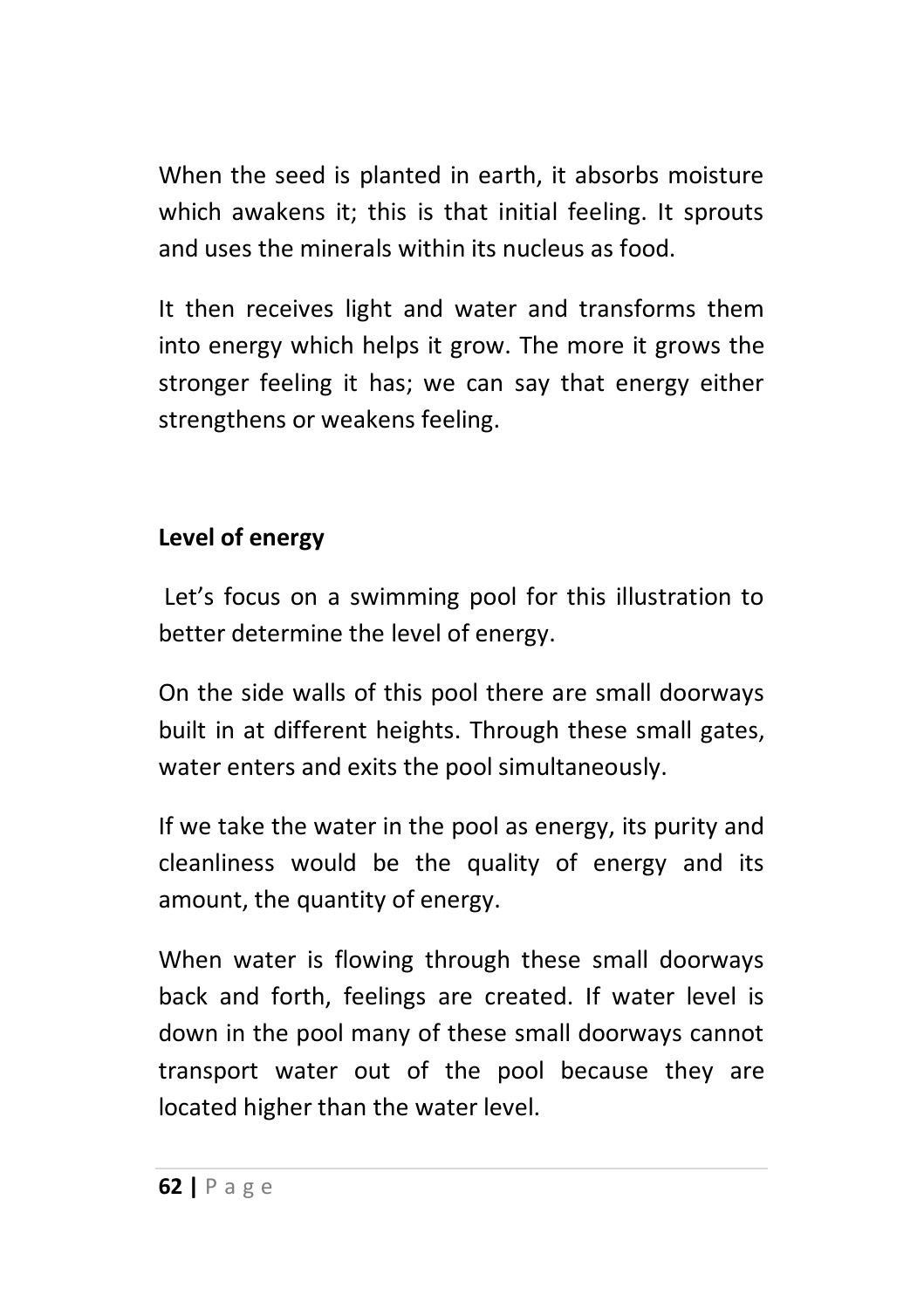Thus no feeling or sensation is created; for example the person cannot give or receive love from others. This is due to having low energy.

Each of these entry or exit points represents a spectrum of feeling or sensation. If the level of water is high in a pool but the water is dirty and polluted, the water could flow in and out. However, the pool and its surrounding area would become infested with dirt and insects.

When clean water is added to such a pool, it makes no difference as it gets lost in the mass of dirty water.

Certain structures might not exist within us and thus, we cannot have any special feelings toward them. If we want to crate these desires within ourselves, we must first think and then act so as to create them in ourselves. The knowledge which we talked about earlier on is the size and shape of the internal pool within us; this means that the capacity of the pool depends on our knowledge.

## **More knowledge equals more capacity and understanding.**

When the water of the pool is clean and pure, any sort of garbage or dirt entering the pool is felt immediately;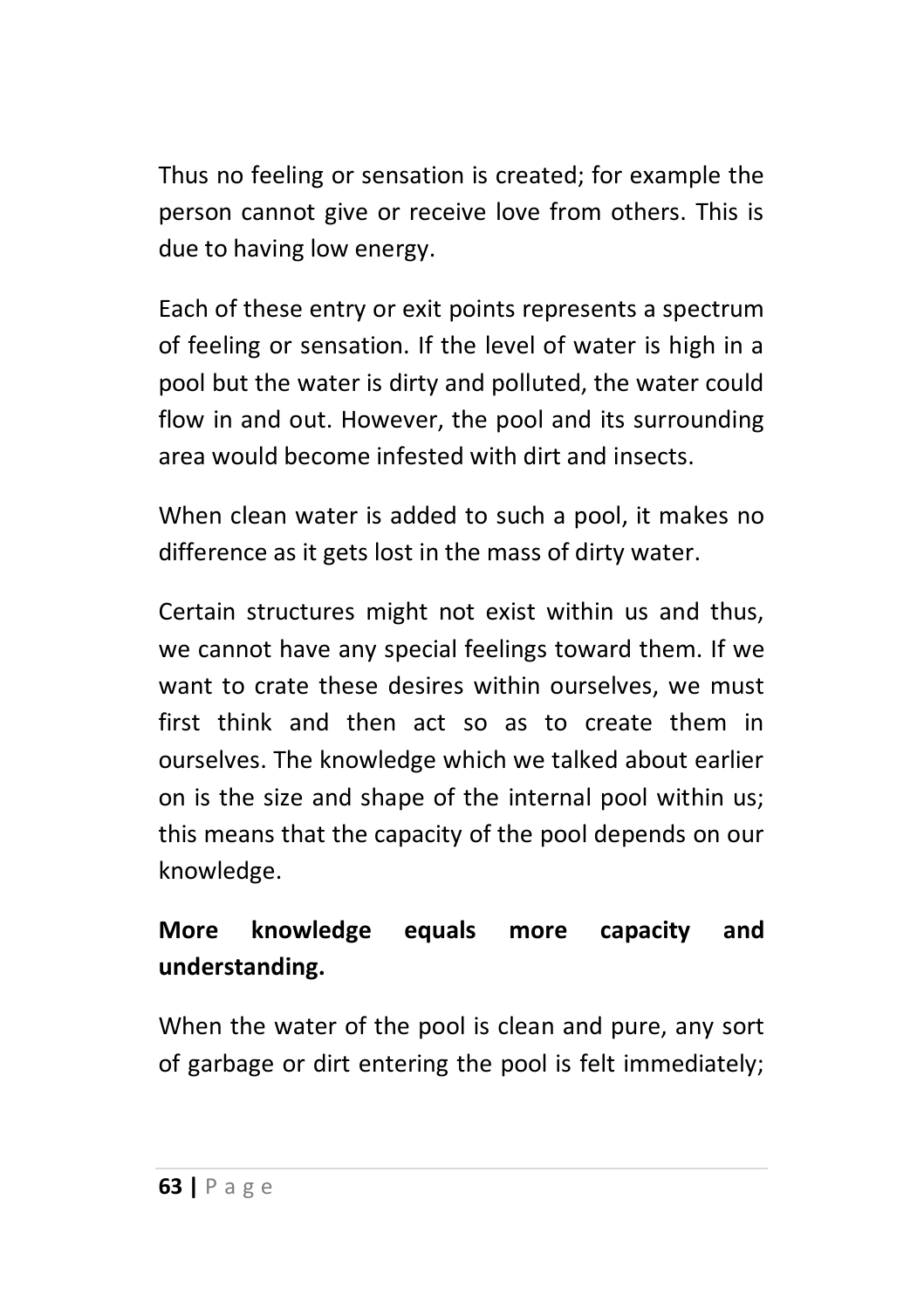on the contrary, when the pool is dirty, more dirt and rubbish coming in, goes unnoticed.

A drop of tea is clearly visible in a glass of water, the opposite is however, highly unlikely.

### **Malfunction in feelings**

This happens when we are unable to send or receive certain messages and vibes; similar to when someone likes us and we don't feel their attraction.

According to the model we presented above, this malfunction happens when the energy level of the individual is low or certain structures have not been formed internally. Of course, it could happen due to a divine wish.

If awakening of certain feelings or sensations cause damages in our evolution or balance, divine interference could shut that feeling down.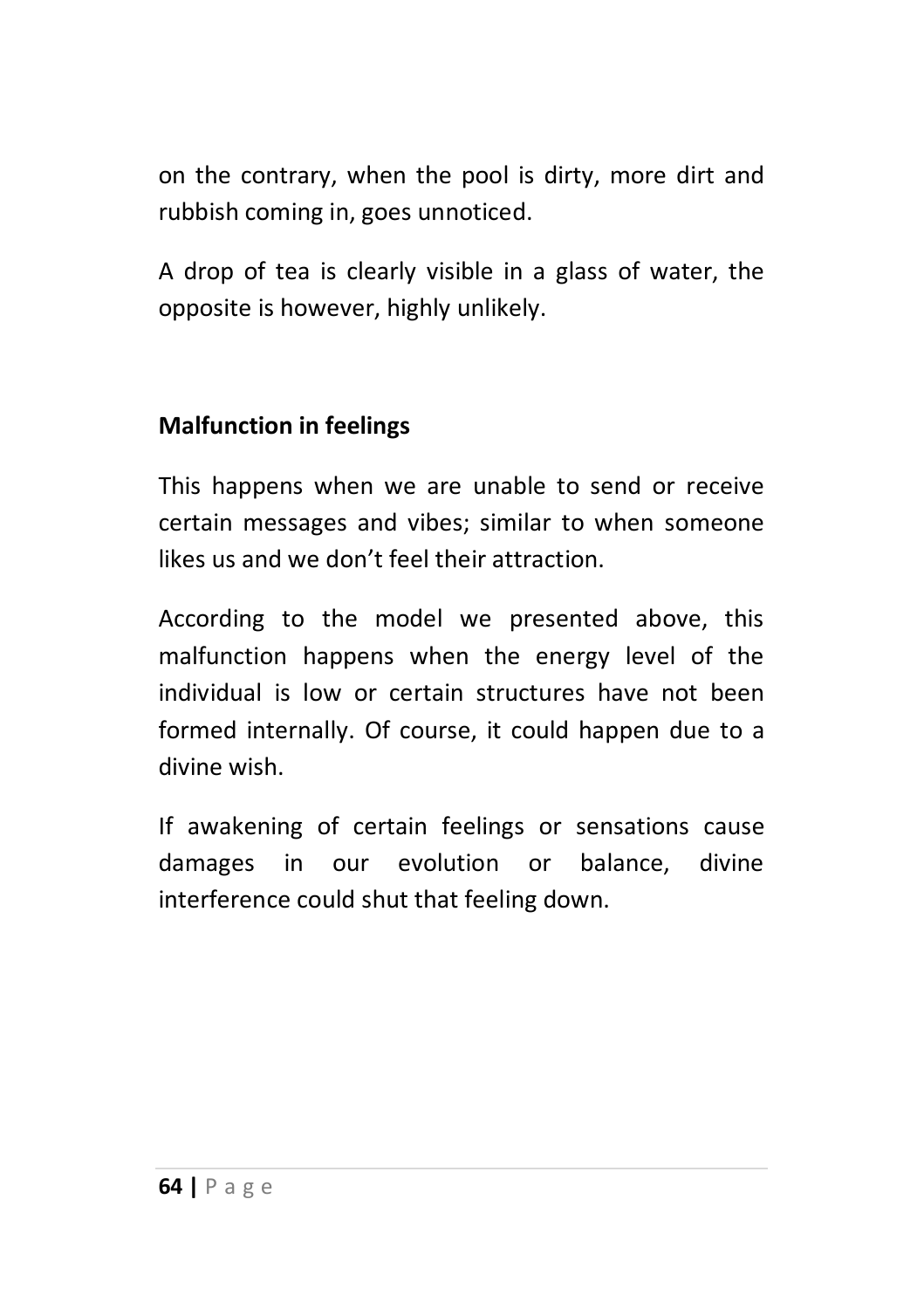## **Enjoying**

A sense of joy or the experience of enjoying takes place when energy is moved. Losing energy, gaining energy or the changing of energy from one form to another can cause joy.

This is very similar to the definition of feeling which is no surprise since enjoying is a sensation itself.

Since enjoying takes place due to increase or decrease of the energy level and recognizing this process is very difficult, it could lead us down into a dangerous path.

This means we are not sure if we've gained energy or we've lost energy.

In lower stages of knowledge, we are constantly thinking about ways to enjoy ourselves and we' are looking for fun always. That's not a bad thing at all, but at what cost?

We have to realize the cost of this enjoyable experience, what are we paying and what are we gaining?

The joy gained through using drugs and narcotics come at a heavy price, all that damage and suffering for few fleeting moments of fun.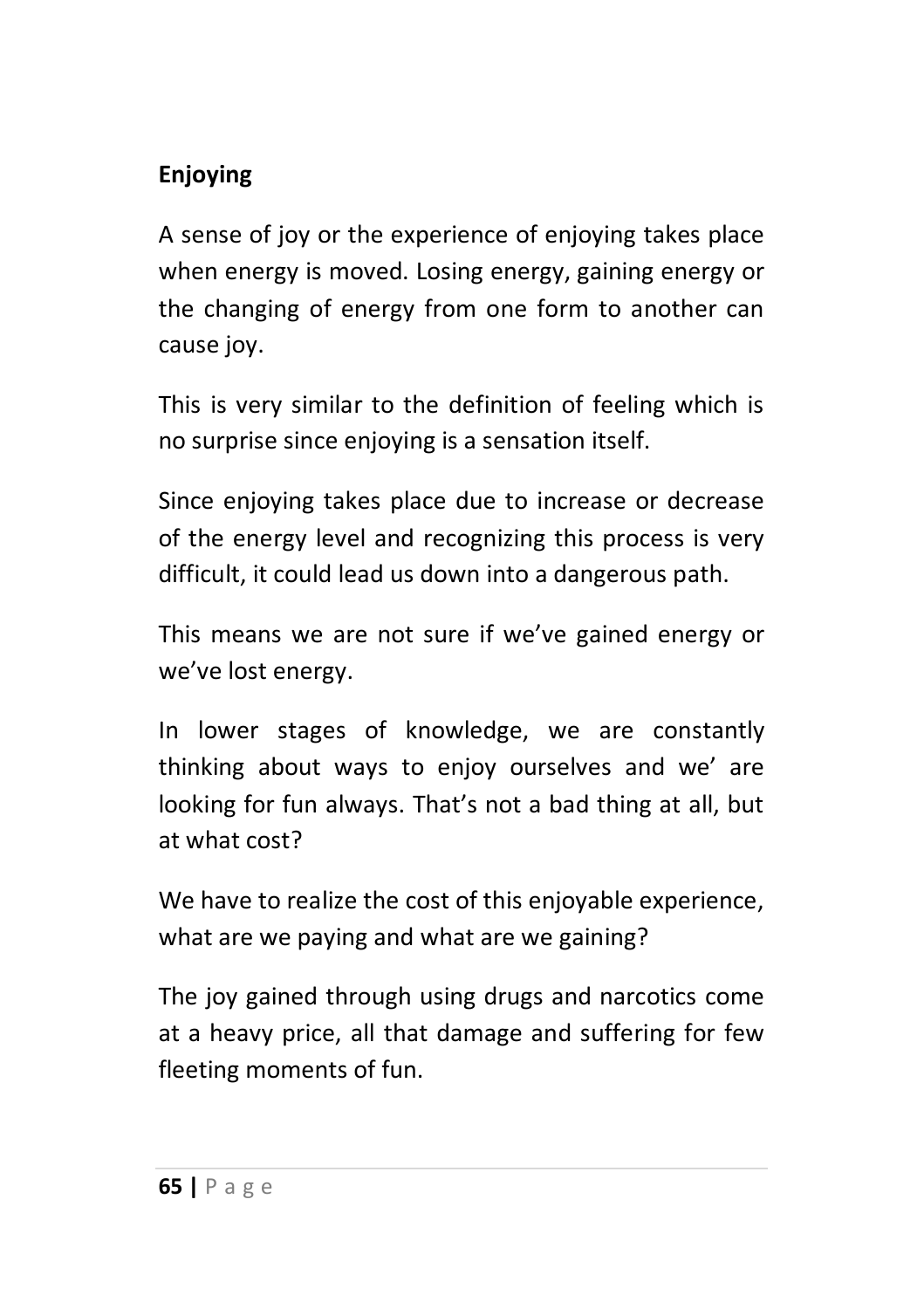Making money through the wrong means or being promiscuous are some other ways of enjoying with heavy price tag.

There are such beauties in creation that we can't even imagine them, and yet we pollute our internal pool with these fake experiences. Maybe the reason we can't experience the beauty of life is because of impurities within us, or that we have not the capacity to receive greater joys.

Once we purify ourselves and grow our capacity, we will gain higher energies, higher vibrations and thus, more bliss and serenity within.

There is a wide spectrum of blissful vibrations available in our universe which can create a deeper understanding within us. The problem lies in our inability in receiving and absorbing these messages.

We lose patience and get bored sometime and we want to attain these feelings quickly, that's when we resort to unconventional means.

Then without paying attention to the capacity of our containers (mind and body), we take in a large amount of energy (using drugs) and drastic consequences await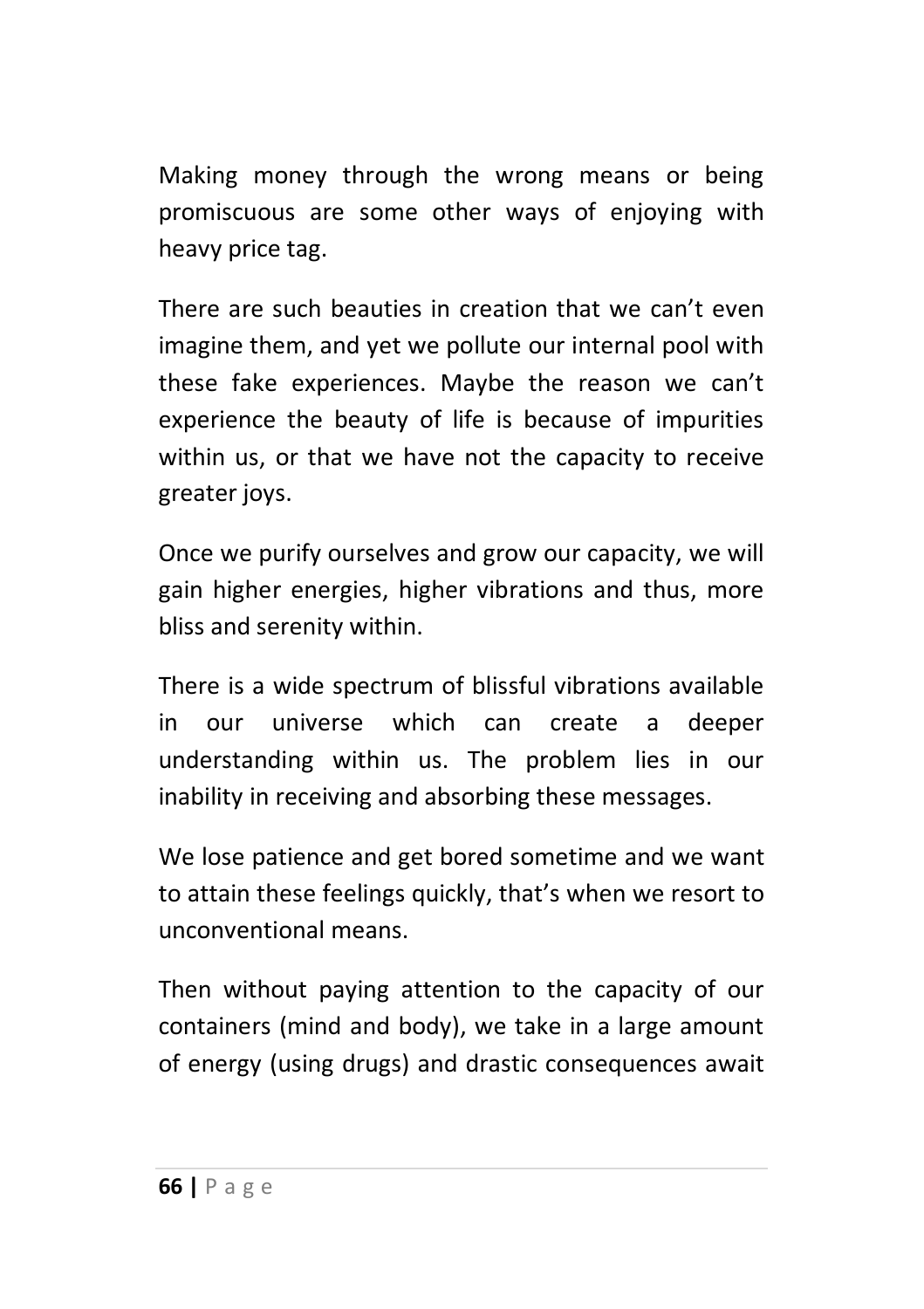us. It is like the water of our pool erupts into a tsunami and splashes all over, leaving no water inside.

I should also talk briefly about the energy centers (chakra) of our body in addition to the effects of long term substance abuse on them.

There are seven centers of energy in seven points of our physical body. They are cone shaped centers with their tops connected to our body; five of them have two front sections and two back sections and two of them have an entrance.

They have been named from bottom to the top like this: bottom chakra, sexual, sunny, heart, throat, third eye and crown.

The crown and bottom chakras have one entrance and the rest have two, similar to whirlwinds and twisters which guide universal energies into them, they either bring in or move out the energies.

Each of these chakras has smaller cone shaped centers which rotate at specific speed; in these rotations energies are received and sent outside.

These chakras are similar to the small doorways in the pool example; whenever the speed of their rotations become irregular there will be malfunctions in our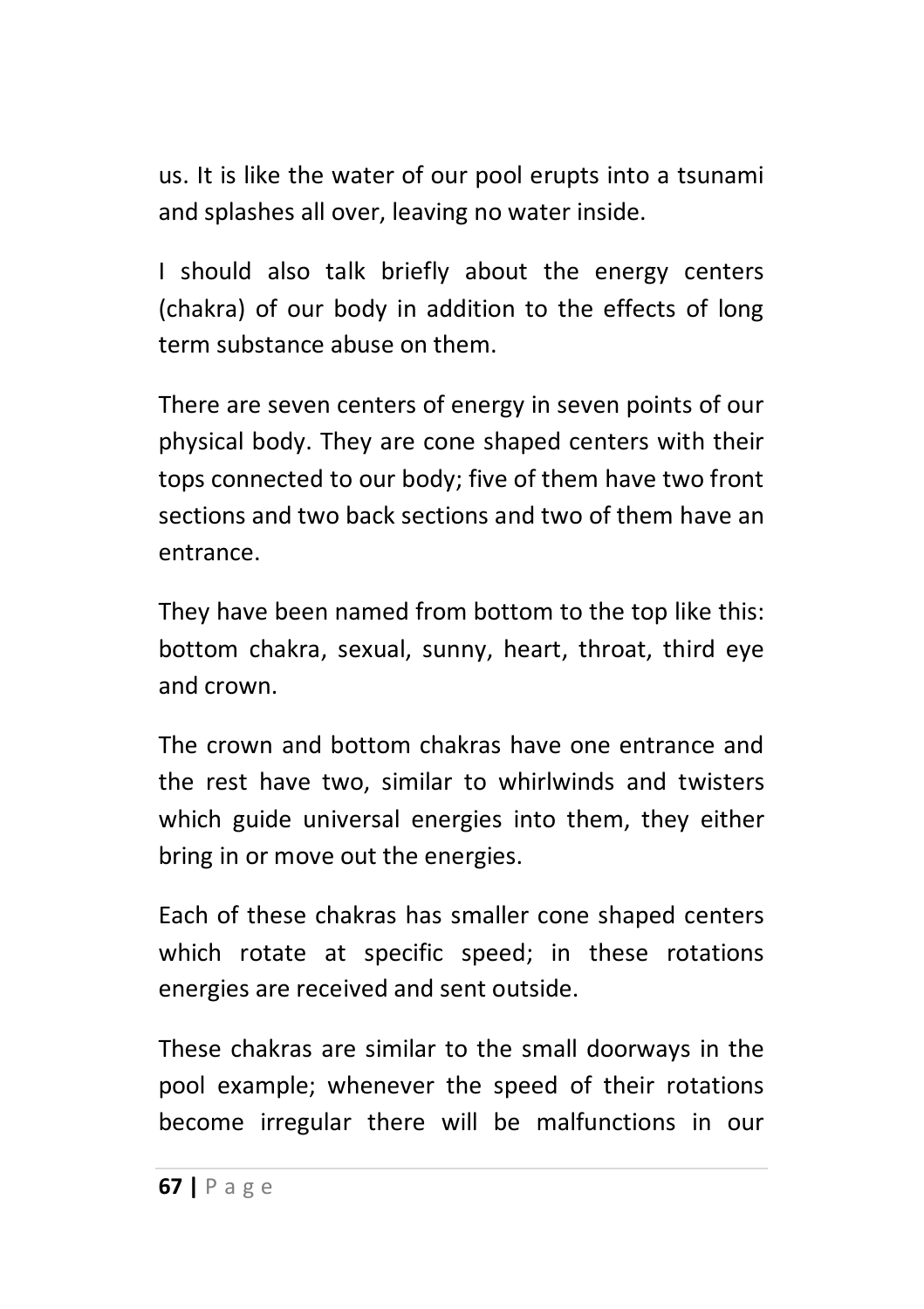perceptions and feelings. You can think of them as air conditioning or fan to keep the atmosphere freshened.

The effects of acid, ecstasy and other chemical pills reverse the direction of chakra's rotation and increase their speed which results in massive amount of energy movement and lots of joy.

However, the increase in the speed of their rotation and change of direction causes extensive damage, some of the long term or fatal.

Damaged chakras are visible in the individual's halo; the reversed direction could bring lots of excitement and enjoyment; sometimes the eruption of energy could bring with itself certain powers and abilities which make the person feel powerful.

Some get the impression that they are magical or unbreakable and attempt dangerous tasks.

However, after sometime the resources run out and a feeling of emptiness and despair sinks in.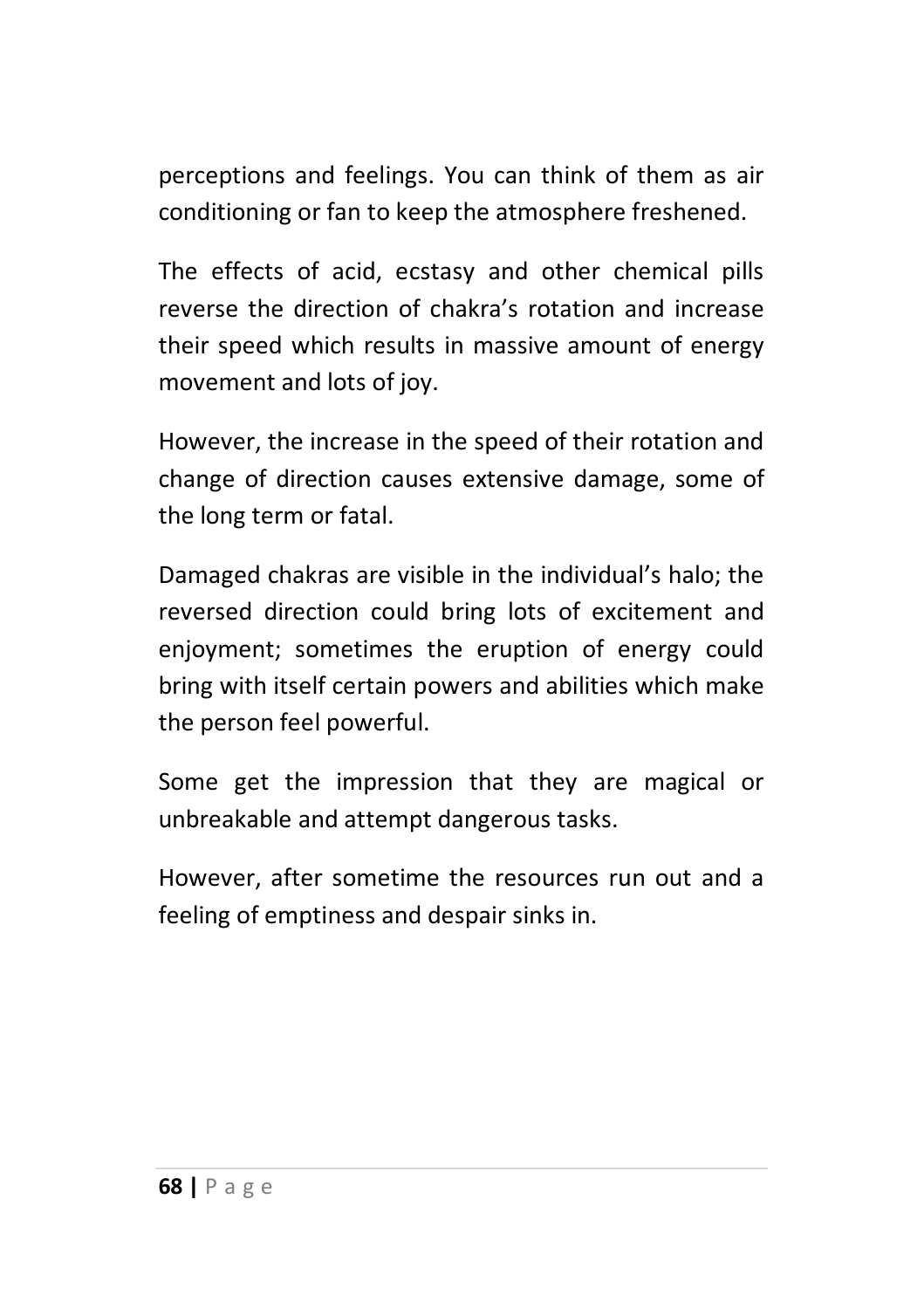### **The shining halo**

The energy circuit around the body is called the shining halo; the form, colors and its vibrations display our conditions.

Hidden illnesses, mental issues and traumas are all latent in the halo and an expert can observe them.

A balanced, healthy halo can act as a defense mechanism for the body and protect it from external forces that could be harmful. Once damaged, it is similar to a house with ruined walls and broken window, home to wild animals.

Nightmares, delusions and amnesia could be the results of certain illicit drugs; they create holes in the shining halo and extensive damages could come out of that.

Physical side effects such as pale skin, darkness around the eyes are the side effects of lack of energy.

The most precise definition for death is the disappearance of the shining halo around the body, not the cessation of heart or breathing.

When death happens, the energy circuit around us is emptied and this lack of energy leads to life expiring.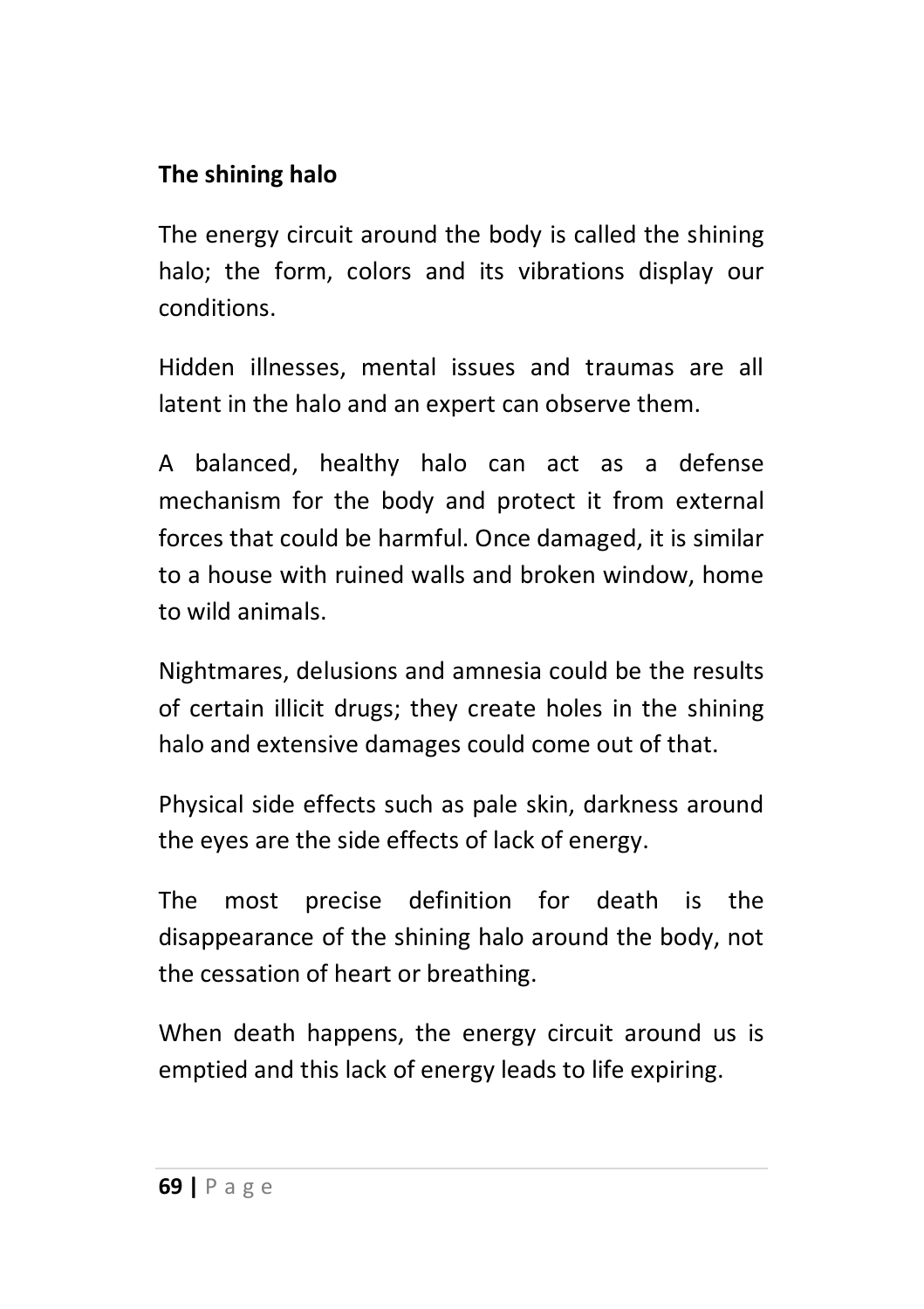We became familiar with certain concepts and structures in worldview and might have come across certain questions which will be answered in the future.

Many of the discussed issues are better understood with repetition and careful studying, thus patience is recommended.